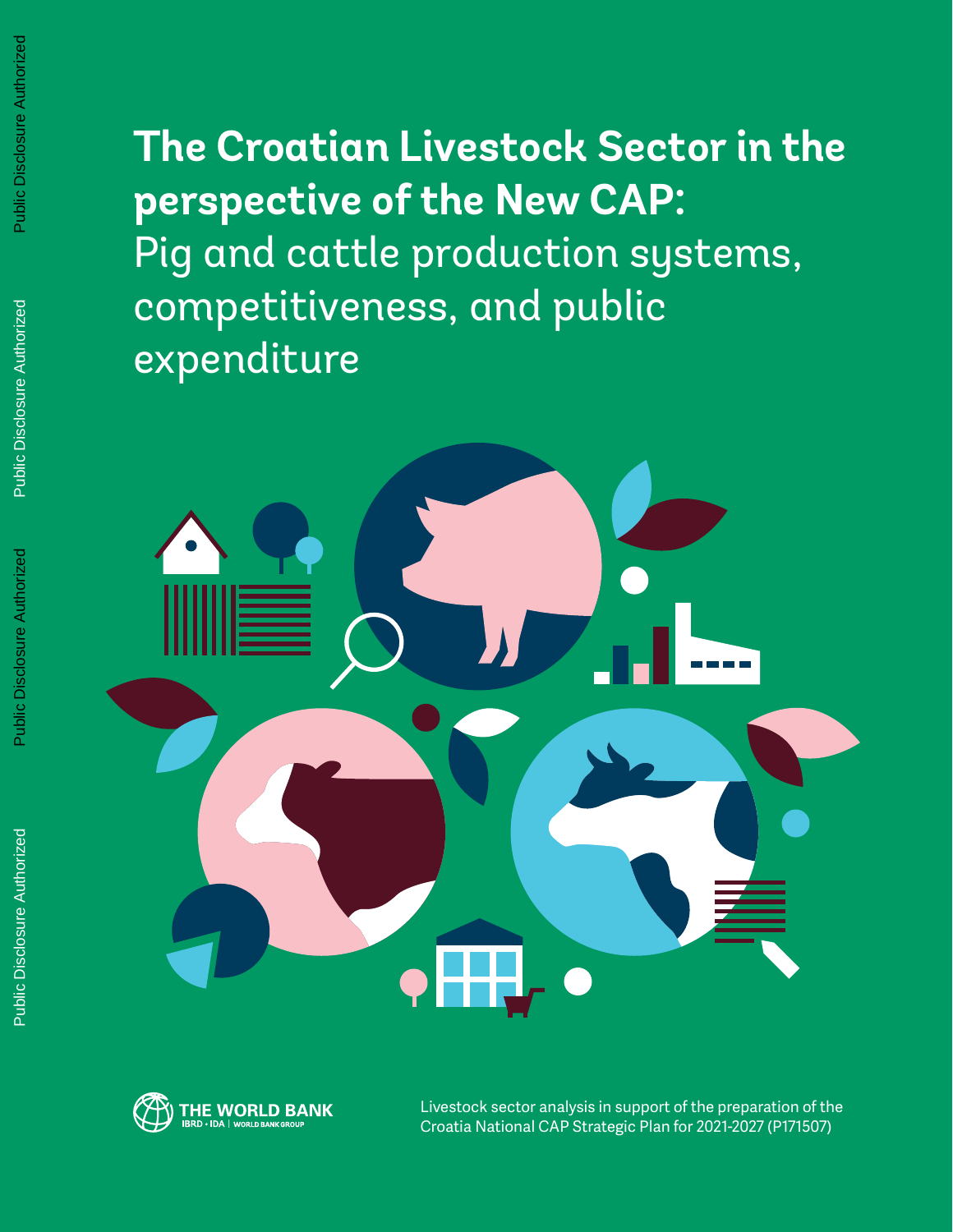Livestock sector analysis in support of the preparation of the Croatia National CAP Strategic Plan for 2021-2027 (P171507)

## **The Croatian Livestock Sector in the perspective of the New CAP:**

Pig and cattle production systems, competitiveness, and public expenditure

February 2021 The World Bank Group (IBRD)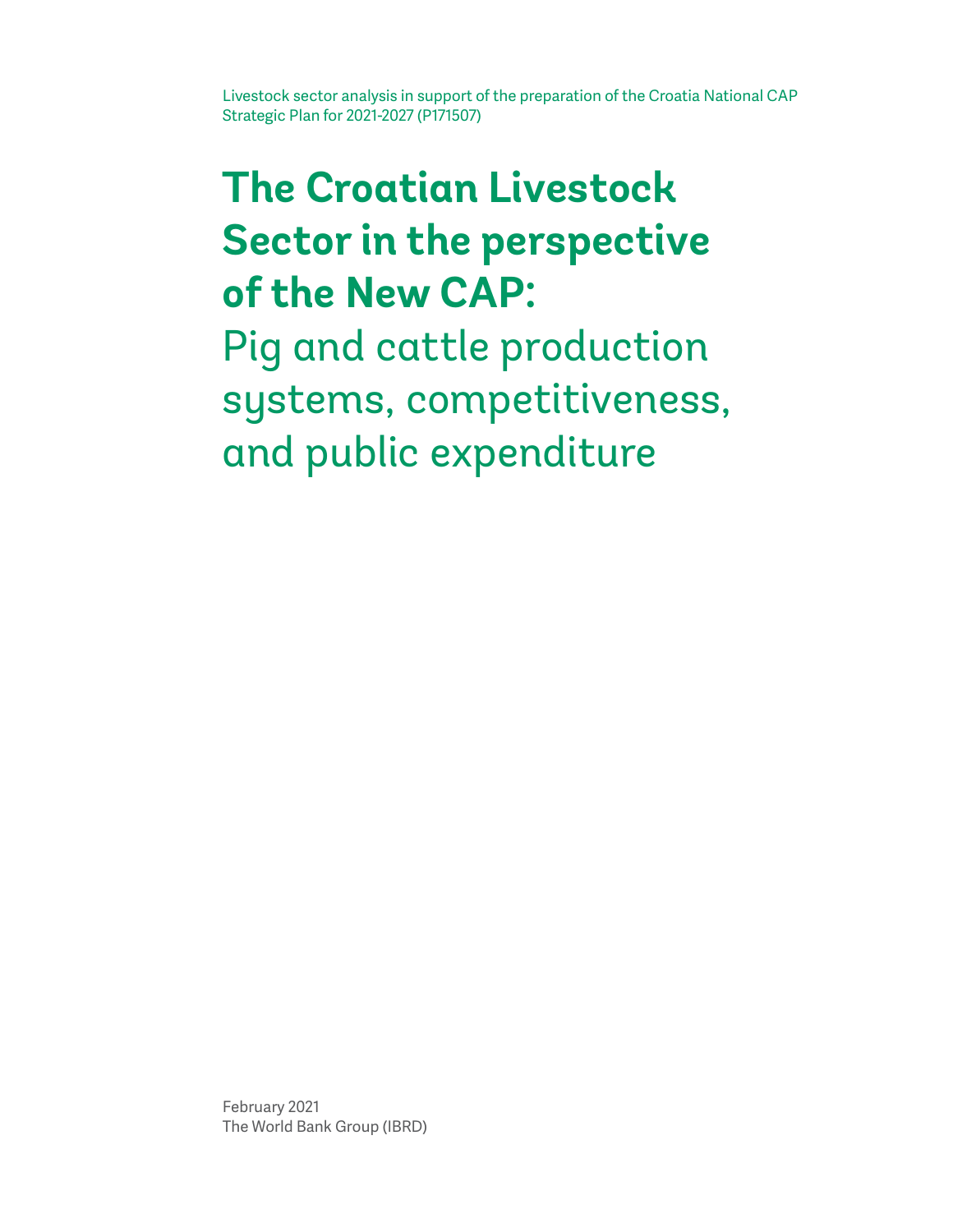© 2019 International Bank for Reconstruction and Development/ The World Bank Office, Croatia Radnička cesta 80/IX, 10000 Zagreb

Telephone: +385 1 2357 222; Internet: www.worldbank.org/croatia

This report is a product of the staff of the World Bank Group with external contributions. The findings, interpretations, and conclusions expressed in this work do not necessarily reflect the views of The World Bank Group, its Board of Executive Directors, or the governments they represent.

The World Bank Group does not guarantee the accuracy of the data included in this work, which is drawn from multiple external sources. The boundaries, colors, denominations and other information shown on any map in this work do not imply any judgement on the part of the World Bank Group concerning the legal status of any territory or the endorsement or acceptance of such boundaries.

Nothing herein shall constitute, or be considered to be, a limitation upon or waiver of the privileges and immunities of The World Bank Group, all of which are specifically reserved.

#### **Rights and Permissions**

The material in this work is subject to copyright. However, because The World Bank encourages dissemination of this knowledge, this work may be reproduced, in whole or in part for noncommercial purposes as long as full attribution to this work is given.

Any queries on rights and licenses, including subsidiary rights, should be addressed to World Bank Publications, The World Bank Group, 1818 H Street NW, Washington, DC 20433, USA; fax: 202-522-2625;

e-mail: pubrights@worldbank.org.

#### **Managers and staff responsible for this Report**

#### IBRD

| <b>VICE PRESIDENT</b>    | Anna Bjerde           |
|--------------------------|-----------------------|
| <b>REGIONAL DIRECTOR</b> | Gallina Vincelette    |
| <b>COUNTRY MANAGER</b>   | Elisabetta Capannelli |
| <b>PRACTICE MANAGER</b>  | Frauke Jungbluth      |
| <b>PROGRAM LEADER</b>    | Andrea Liverani       |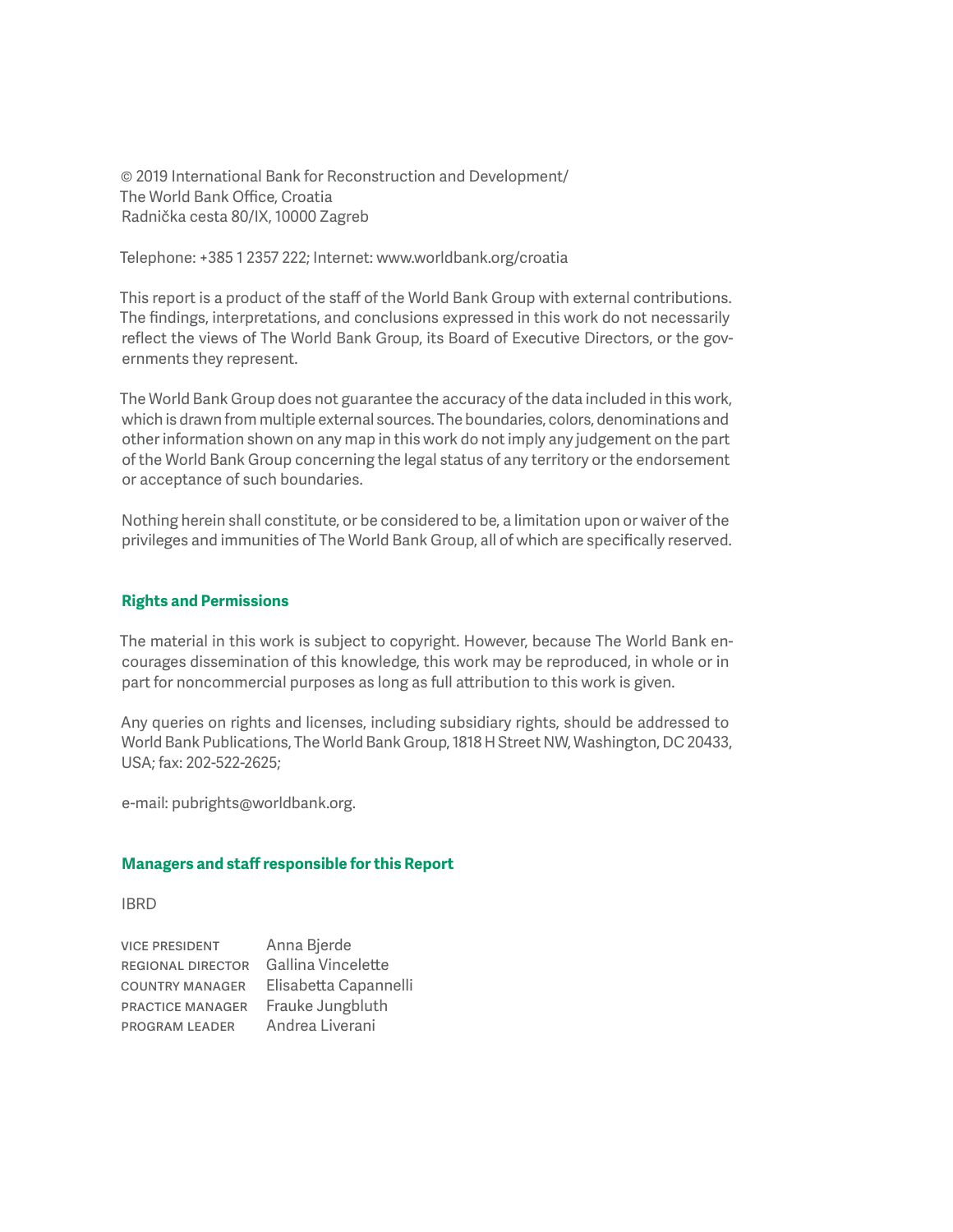<span id="page-3-0"></span>The World Bank Group greatly appreciates the collaboration and contributions of the Croatian government in the preparation of this Report, under the leadership of the Ministry of Agriculture, as well as the comprehensive partnership with the Croatian Agricultural Chamber, the University of Zagreb – Faculty of Agriculture, and individual farmers who participated in the focus group discussions. The additional contributions by many who were consulted during the Report's preparation, including representatives of civil society, private sector and other groups and individuals, are equally appreciated. The Report's preparation was led by Pierre Gerber (Task Team Leader), supported by a core team comprised of Svetlana Edmeades, Kazimir Luka Bacic, Gé Backus, Jela Bilandzija, Josip Blajda, Rafael Ravnik, and Colm Foy, who edited the Report.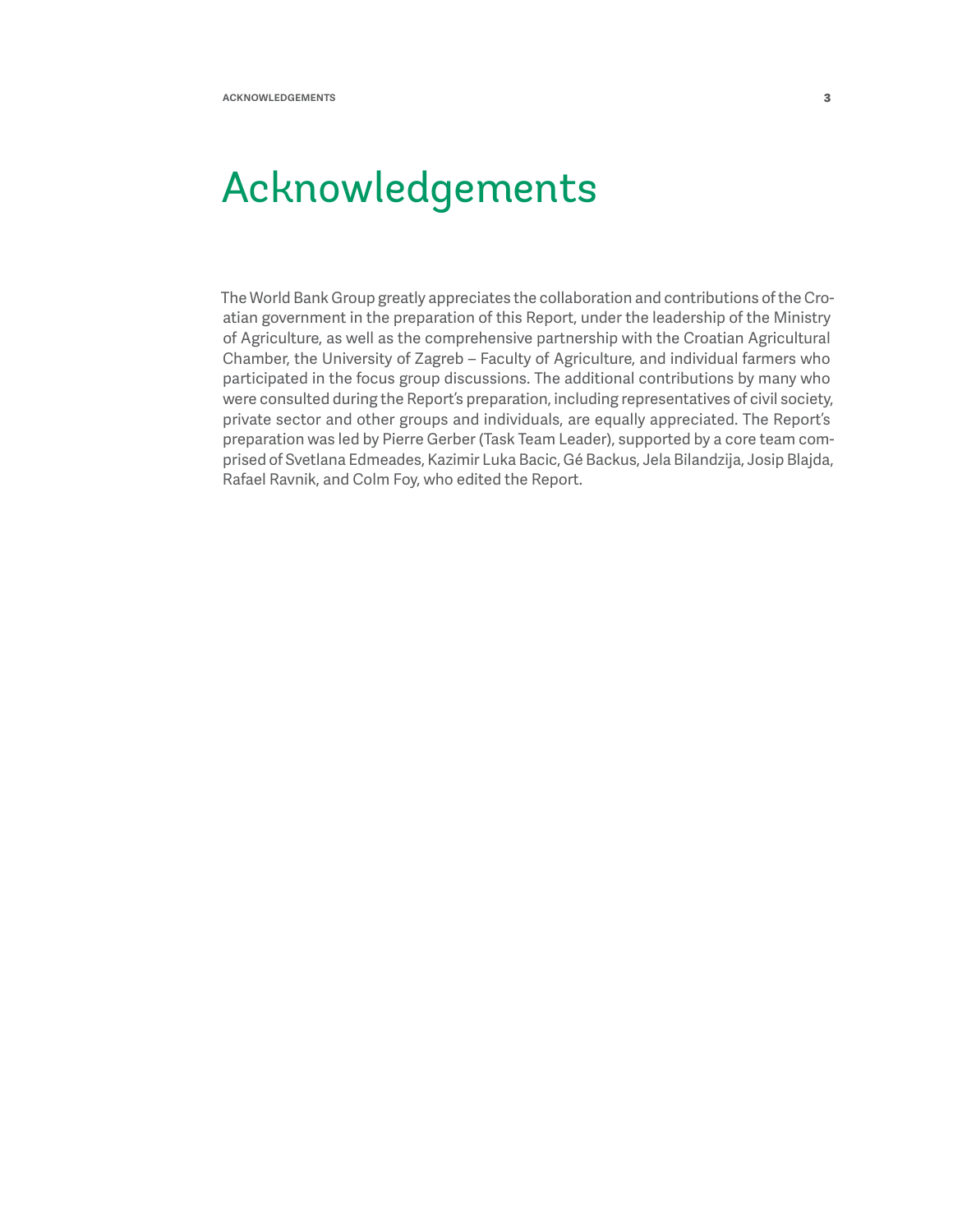## **Contents**

| Acknowledgements                                                                              | 3               |
|-----------------------------------------------------------------------------------------------|-----------------|
| List of Figures, List of Tables                                                               | 5               |
| List of Acronyms                                                                              | $6\phantom{1}6$ |
| <b>Overview</b>                                                                               | 7               |
| 1. Introduction                                                                               | 10              |
| 2. Pig subsector overview                                                                     | 13              |
| 2.1 General trends                                                                            | 13              |
| 2.2 Economic analysis and farm type model                                                     | 16              |
| 3. Dairy subsector overview                                                                   | 20              |
| 3.1 General trends                                                                            | 20              |
| 3.2 Economic analysis and farm type model                                                     | 24              |
| 4. Beef subsector overview                                                                    | 27              |
| 4.1 General trends in the beef subsector                                                      | 27              |
| 4.2 Economic analysis and farm type model                                                     | 30              |
| 5. Expenditure review                                                                         | 33              |
| 5.1 What types of support are available for livestock farmers?                                | 33              |
| 5.1.1 Pillar I support (direct payment)                                                       | 33              |
| 5.1.2 Pillar II support (rural development funds)                                             | 36              |
| 5.1.3 Other public support                                                                    | 36              |
| 5.1.4 Overview of all public payments to the pig and cattle subsectors                        | 37              |
| 5.2 A bird's-eye view: Comparison with other countries                                        | 38<br>40        |
| 5.3 A farm-level view: Who is receiving Pillar II support and why is the absorption rate low? |                 |
| 6. The New CAP – an opportunity for the Croatian livestock sector                             | 42              |
| 6.1 Opportunities for Croatian livestock farmers                                              | 44              |
| 7. Policy recommendations                                                                     | 46              |
| 7.1 General recommendations                                                                   | 46              |
| 7.2 Pig subsector                                                                             | 47              |
| 7.3 Dairy subsector                                                                           | 47              |
| 7.4 Beef subsector                                                                            | 48              |
| <b>8. Final remarks</b>                                                                       | 49              |
| Annex                                                                                         | 51              |
| About economic modeling and typical farms                                                     | 51              |
| References                                                                                    | 61              |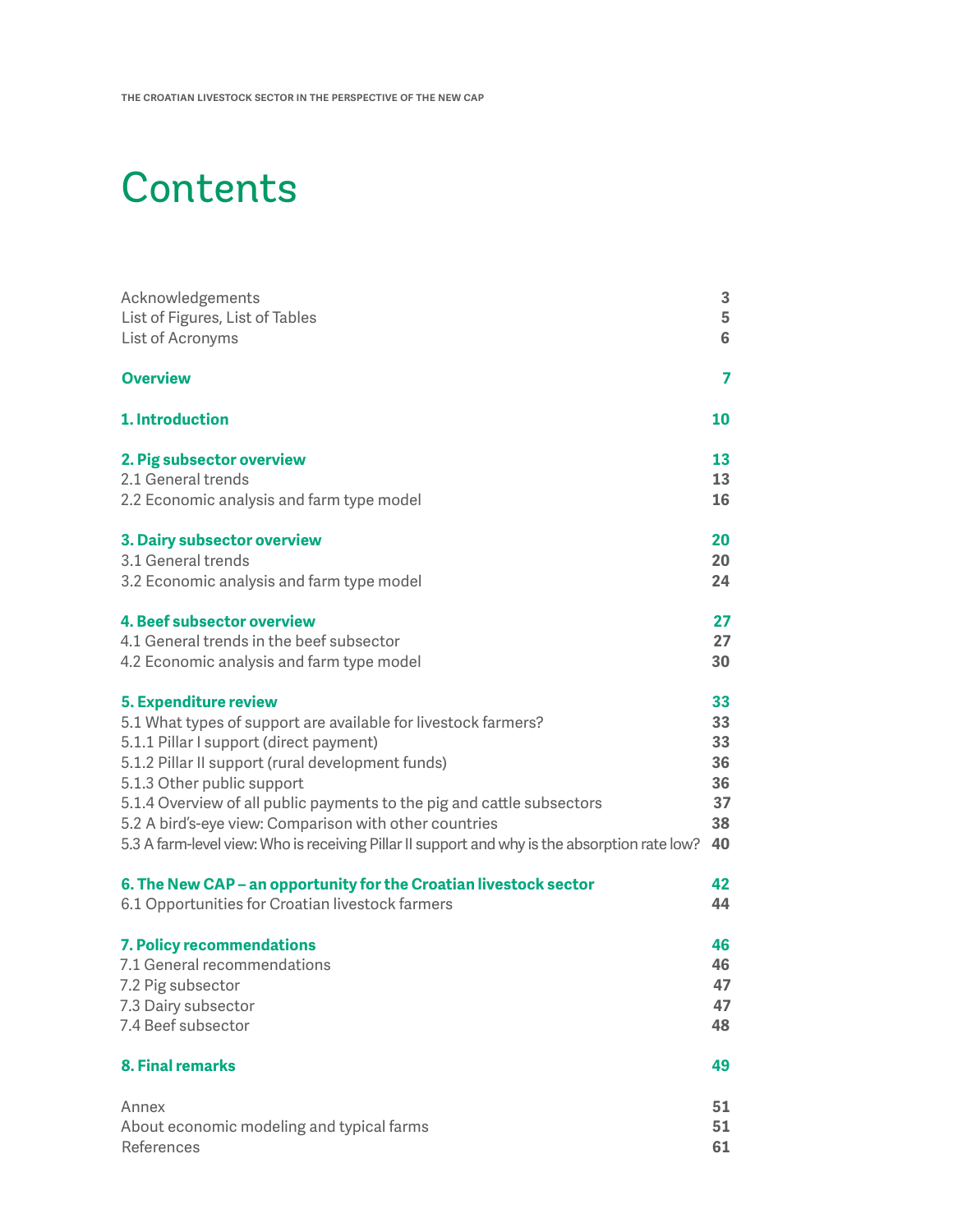## List of Figures

| Figure 1. Total number of pigs, piglets and sows in the Republic of Croatia       | 13 |
|-----------------------------------------------------------------------------------|----|
| Figure 2. The number of agricultural holdings with pig production                 | 14 |
| Figure 3. Total carcass weight processed (t) for period 2014 - 2018               | 15 |
| <b>Figure 4.</b> Croatia's pork self – sufficiency compared to the EU average (%) | 15 |
| Figure 5. The average market price of pig carcass (EUR/100kg)                     | 16 |
| Figure 6. Pork consumption per household member (kg)                              | 16 |
| Figure 7. Number of farms and animals in the Republic of Croatia (2019)           | 18 |
| Figure 8. Total number of cattle and cows (Dairy and others)                      |    |
| in the Republic of Croatia (head)                                                 | 20 |
| Figure 9. The number of agricultural holdings with cattle and dairy cows          | 21 |
| Figure 10. Milk production per cow, comparing Croatia and EU comparators          |    |
| (I/cow/year)                                                                      | 22 |
| <b>Figure 11.</b> Quantity of cattle milk produced in Croatia (I)                 | 22 |
| Figure 12. Milk self - sufficiency in Croatia compared to EU average (%)          | 23 |
| Figure 13. The average raw milk purchase price (EUR/100kg)                        | 23 |
| Figure 14. Number of farms and cows in the Republic of Croatia (2019)             | 25 |
| Figure 15. Beef self sufficiency in Croatia vs EU average (%)                     | 28 |
| Figure 16. Annual Beef and Veal consumption per household member                  |    |
| (kg per capita per year)                                                          | 28 |
| <b>Figure 17.</b> The average price of beef carcass (EUR/100kg)                   | 29 |
| Figure 18. Number of farms and beef cattle in the Croatian beef subsector in 2017 | 31 |
| Figure 19. Estimate of all public support to pig and cattle subsectors in 2017    |    |
| (EUR million)                                                                     | 37 |
| Figure 20. Direct payment per gross income (2014-2018 average)                    | 38 |
| Figure 21. Rural development per gross income (2014-2018 average)                 | 38 |
| Figure 22. Decoupled direct support                                               |    |
| (in Eur per ha - left scale and per farm - right scale)                           | 39 |
| Figure 23. Expected unit amounts of national voluntary coupled support            |    |
| for beef and dairy farms (EUR/head)                                               | 39 |

## List of Tables

| <b>Table 1.</b> Typical pig farms                         | 17 |
|-----------------------------------------------------------|----|
| Table 2. Gross margin for pig farms - Overview            | 19 |
| <b>Table 3.</b> Typical dairy farms                       | 24 |
| <b>Table 4.</b> Gross margin for dairy farms – Overview   | 25 |
| Table 5. Typical beef farms                               | 30 |
| Table 6. Gross margin for beef farms (multiyear averages) | 32 |
| Table 7. Pillar I support                                 | 35 |
|                                                           |    |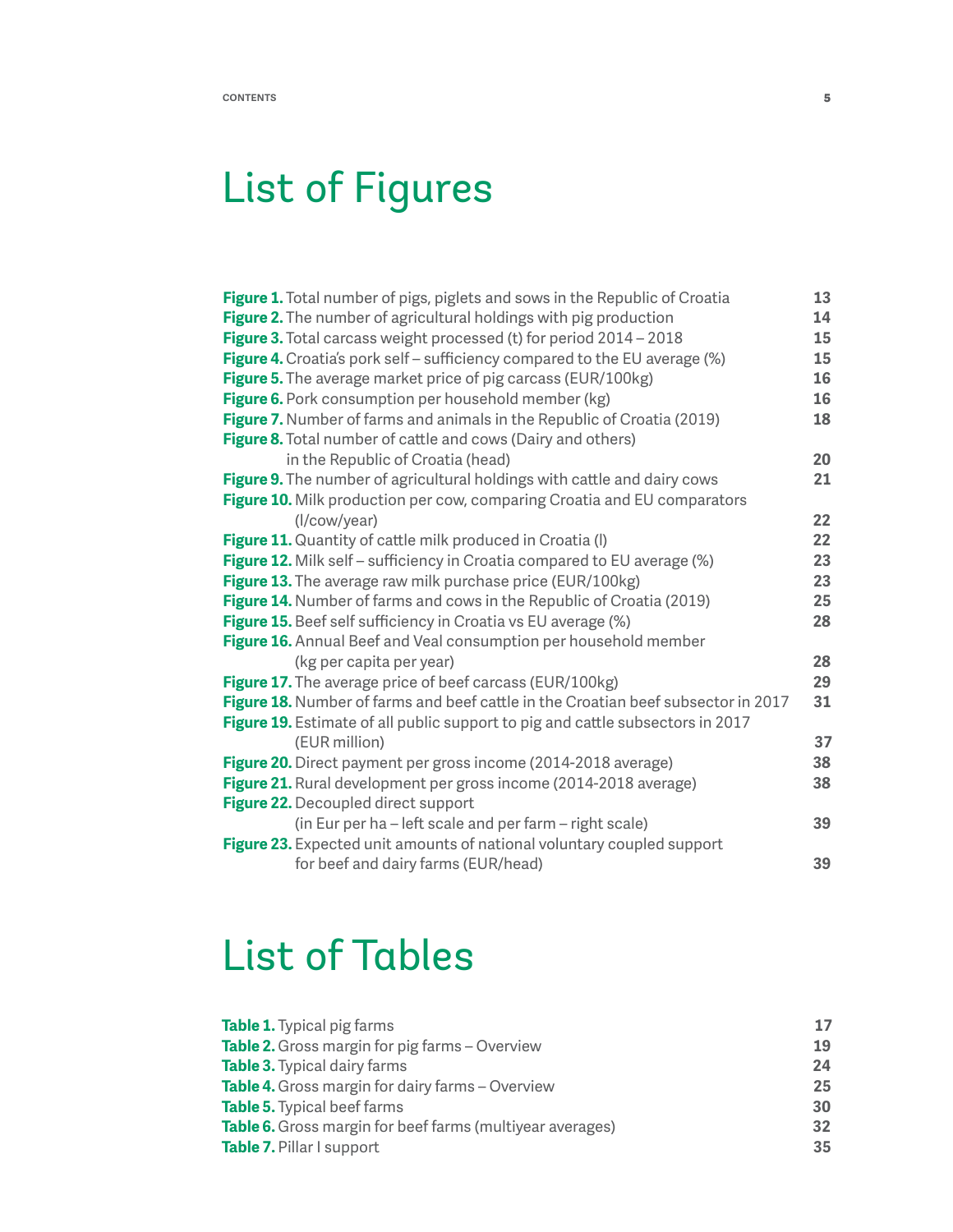## <span id="page-6-0"></span>List of Acronyms

| <b>APPRRR</b>      | Agency for Payments in Agriculture, Fisheries and Rural Development<br>(the "Payments Agency")                                    |  |
|--------------------|-----------------------------------------------------------------------------------------------------------------------------------|--|
| <b>ARKOD</b>       | Land Parcel Identification System (Croatia)                                                                                       |  |
| <b>CAP</b>         | Common Agricultural Policy of the European Union                                                                                  |  |
| <b>CBS</b>         | <b>Croatian Bureau of Statistics</b>                                                                                              |  |
| <b>EAFRD</b>       | European Agricultural Fund for Rural Development                                                                                  |  |
| EU                 | European Union                                                                                                                    |  |
| <b>EU13</b>        | Bulgaria, Czech Republic, Cyprus, Estonia, Croatia, Hungary, Lithuania,<br>Latvia, Malta, Poland, Romania, Slovenia, and Slovakia |  |
| <b>EUR</b>         | Euro                                                                                                                              |  |
| <b>FADN</b>        | Farm Accountancy Data Network                                                                                                     |  |
| <b>HAMAG-BICRO</b> | Croatian Agency for SMEs, Innovations and Investments                                                                             |  |
| <b>HBOR</b>        | Croatian Bank for Reconstruction and Development                                                                                  |  |
| <b>HRK</b>         | Croatian Kuna (HRK 100.00 = USD 16.00 [January 2021])                                                                             |  |
| <b>IACS/IAKS</b>   | <b>Integrated Administration and Control Systems</b>                                                                              |  |
| LU                 | Livestock Unit                                                                                                                    |  |
| <b>NARDS</b>       | National Agricultural and Rural Development Strategy                                                                              |  |
| <b>STARS</b>       | World Bank Strategic Transformation in Agriculture and Rural Space                                                                |  |
| <b>USD</b>         | <b>United States Dollar</b>                                                                                                       |  |
| <b>VCS</b>         | <b>Voluntary Coupled Support</b>                                                                                                  |  |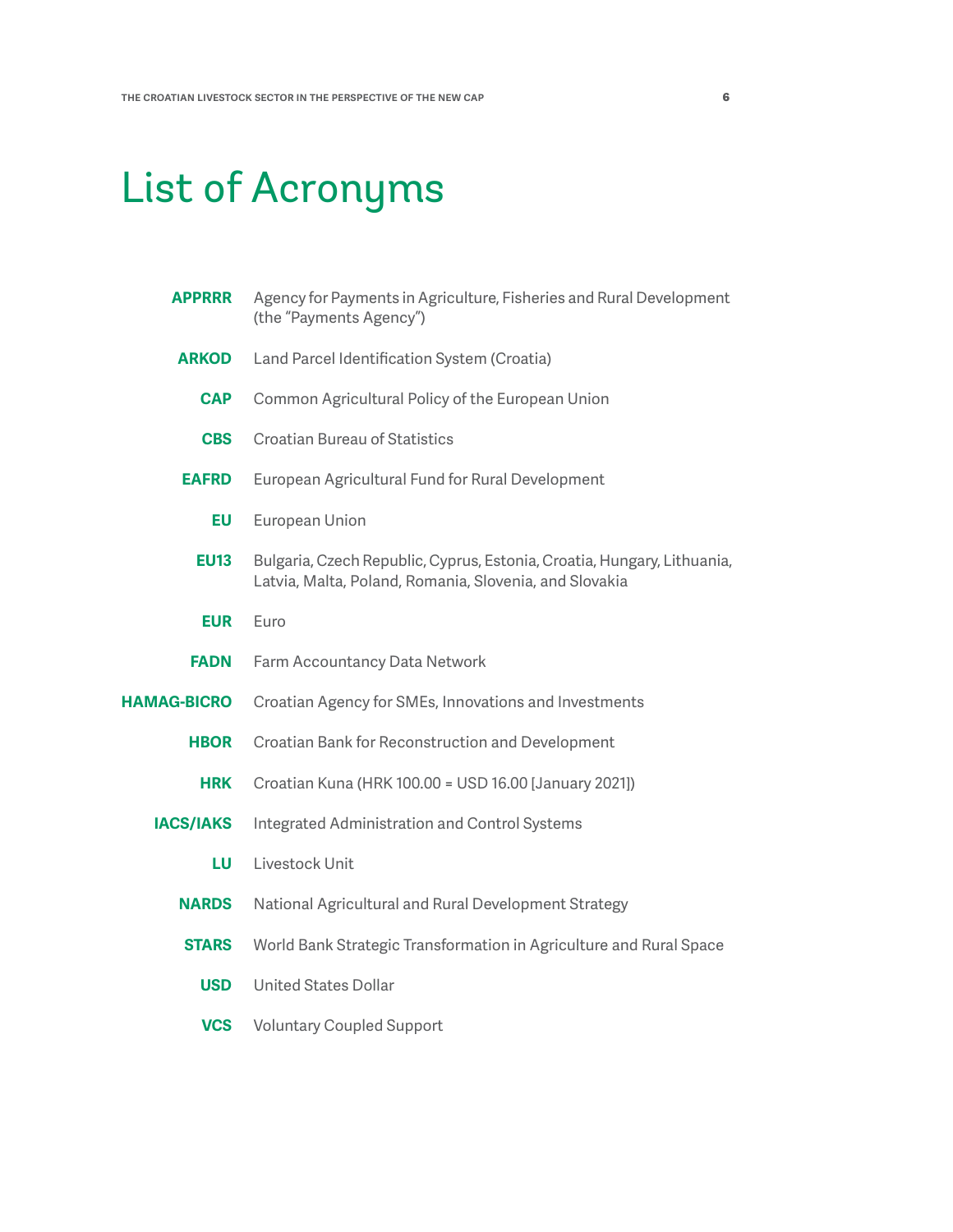<span id="page-7-0"></span>**Overview 7**

## Overview



The European Union's Common Agricultural Policy (CAP) has evolved since its inception in 1962 and since the expansion of the EU to 28 member countries (EU28 - EU27, since the departure of the United Kingdom on 31 January 2020). In its latest iteration published in June 2018, the 2021-2027 CAP, now due for implementation in 2023, increases environmental sustainability requirements, while offering more flexibility to member state governments. Based on a detailed modelling exercise, consultations with both the Croatian authorities and agricultural stakeholders, this report supports the Croatian authorities in their efforts to comply with new CAP requirements in the livestock subsectors of pigs, beef and dairy production. Specifically, the report addresses two knowledge gaps: production systems, profitability and economic sustainability of production systems; and the effectiveness and equity of public support.

The authors examine the main trends in productivity, output, prices, costs, and production technology on which to base their findings. Moreover, they built and economic model with observable data and inputs from farmers and using characteristics specific to each subsector. The model produced indicators related to profitability and economic sustainability that can be used by the Ministry and other public authorities to assist the Croatian authorities in elaborating the National Agricultural and Rural Development Strategy.

The report also provides a detailed analysis of all types of public support available to livestock farmers, including rural development support, direct coupled and decoupled support, and subsidized diesel fuel, general expenditure on administration, knowledge and education expenditure, subsidized loans. It examines public support from different angles including a comparison of aggregate indicators with other countries, analysis of the legal background, comments received from producers and, finally, a deeper farm-level view from which micro data is analyzed.

The preparation of this report benefited from multiple consultations and focus group discussions with pork, milk and beef producers.

In all three subsectors, the report finds evidence of decline or stagnation in both production and productivity, with a consequent reduction in the country's self-sufficiency in these products despite conducive agro-ecological conditions for livestock production. At the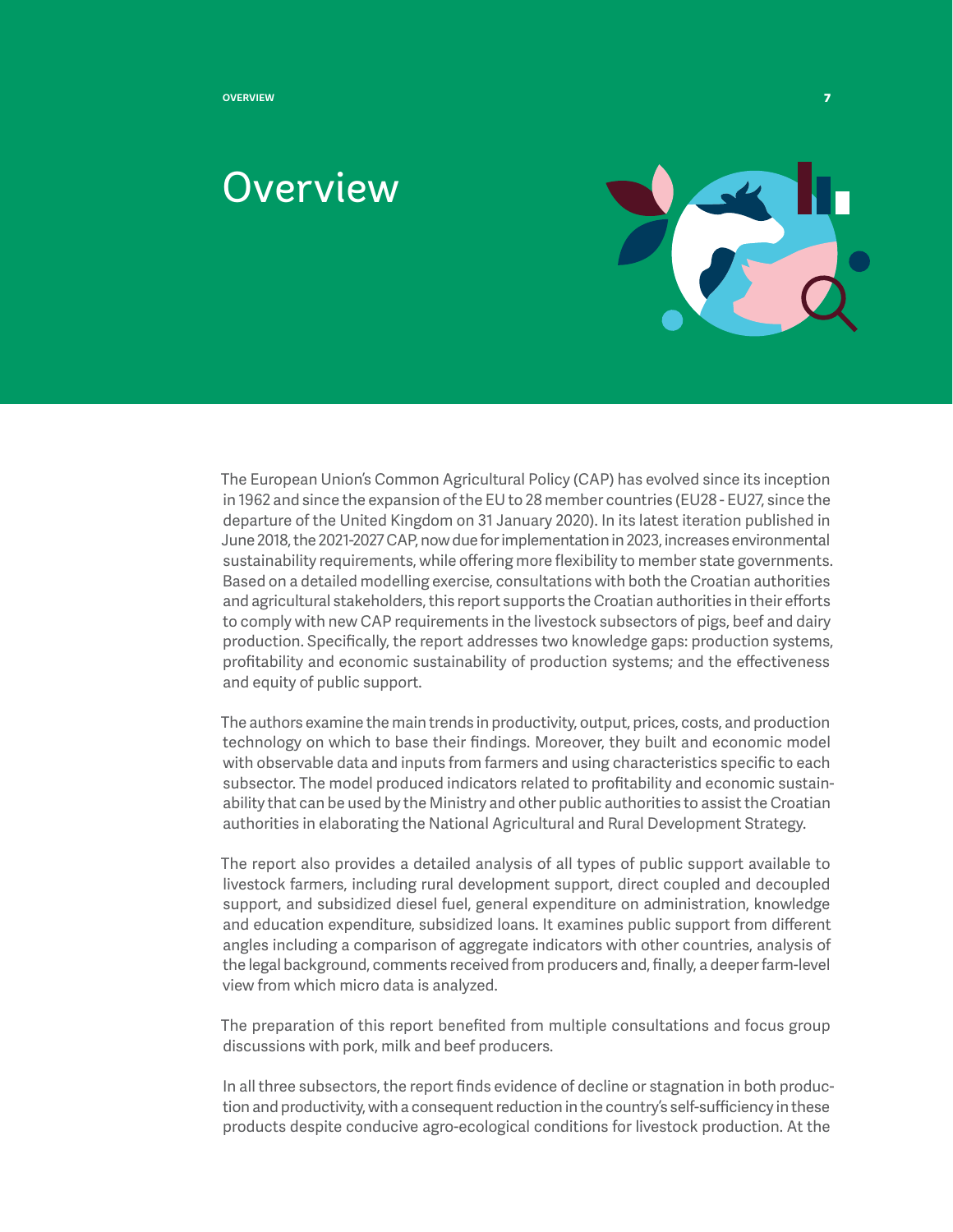same time, in all three subsectors, there is a gradual movement towards larger farming units because of the lack of competitiveness and market connection among small and medium-sized family farms. Larger units were better able to benefit from economies of scale and national as well as CAP-related transfers. This calls for measures that support higher technical performance and financial viability across the scale, and, in particular, among medium-sized family farms that have the potential to make a greater contribution to agricultural output and rural development.

Even with technical and management improvements and increased environmental sensitivity, the three livestock subsectors need support in marketing, sectoral organization and easing administrative burdens, as well as more favorable lending conditions. All three subsectors reveal a need for stronger producer organizations that can enable better access to markets, economies of scale and delivery of advisory services. Farms that are able to accommodate on-farm processing of their products are able to boost incomes and compensate to some extent for low prices and inefficiencies.

While the domestic market is experiencing penetration and competition from other EU member states, external markets – especially for the beef subsector – do exist and offer a potential alternative outlet.

In the pig subsector, sustained domestic consumption of pig meat indicates an opportunity for producers to increase their market share through better marketing. Relatively small financial investments to improve meat quality through recourse to appropriate breeding lines and improved indoor climate management, would help farmers comply with market specifications for product quality. CAP Pillar 2 transfers under Measure 14 (animal welfare) should be made more accessible to pig farmers, since these could be the only direct payments per animal available to them.

In the dairy subsector, the study shows that the smallest farms (3 cows) are not able to reach a positive gross margin without public support and are therefore maintained through direct payments. Larger farms, up to 20 cows can be profitable, especially if they operate value-addition activities. The largest dairy farms in our analysis (125 head) reach the highest per cow margin before payments due to higher productivity from economies of scale in milk production. In parallel to the development of large production units, there is scope for the development of competitive medium-size farms (50-70 cows) that can contribute to maintaining rural employment. In order to improve their viability, such farms will need either to increase their margin with on-farm processing or increase their milk yields to align with EU comparators. This will require some extra training and marketing assistance for farmers in this category to enable them to broaden their markets, while reducing costs. The New CAP offers an opportunity to invest in this type of operation that also has high potential for environmental performance.

For the beef subsector the economic analysis shows that all three beef farm types have positive gross margins per animal and per farm before payment, with significantly higher per animal gross margins in the full-cycle beef farm. The gross margin per animal and per farm increases significantly after payments (especially on farms with large land areas), which indicates a major role for direct support in the entire beef subsector. A substantial effort needs to be made to reduce farmers' dependence on income support. This can be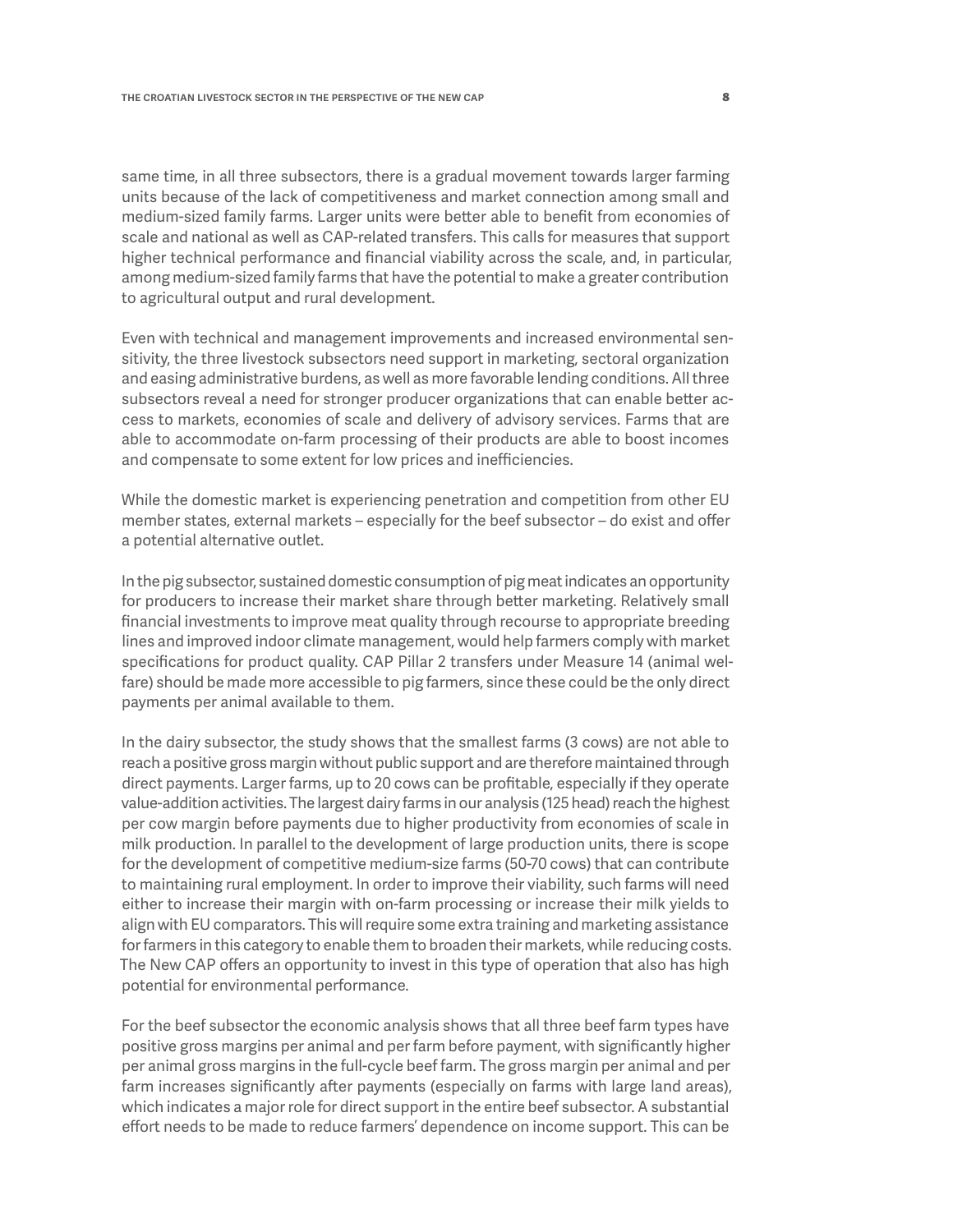achieved by increasing competitiveness through, for example, lowering the cost of fattening calves by accessing the local supply, rather than imports. It is important to facilitate sustainable land access that avoids excessive grazing for beef farmers with the twin goals of reducing feed costs and progressing towards the environmental goals outlined in the European Green Deal. Further reductions in feed outlays can be achieved by establishing a better balance between enhanced feed products and cheap silage, leading to improved technical performance in terms of weight gain over time and meat quality.

Rural development funds are relatively under-utilized in Croatia, especially by small and medium-sized operations, but could contribute to farm efficiencies if administrative procedures could be streamlined and the rules held steady over a longer period. A major contribution to improving efficiency and profitability in these three sectors would be access to CAP funds under the European Green Deal. Adherence to environmentally friendly regulations under the new CAP in, for example, organic production and protection of the countryside, could open significant opportunities for Croatian farmers in the pig, dairy and beef agriculture subsectors.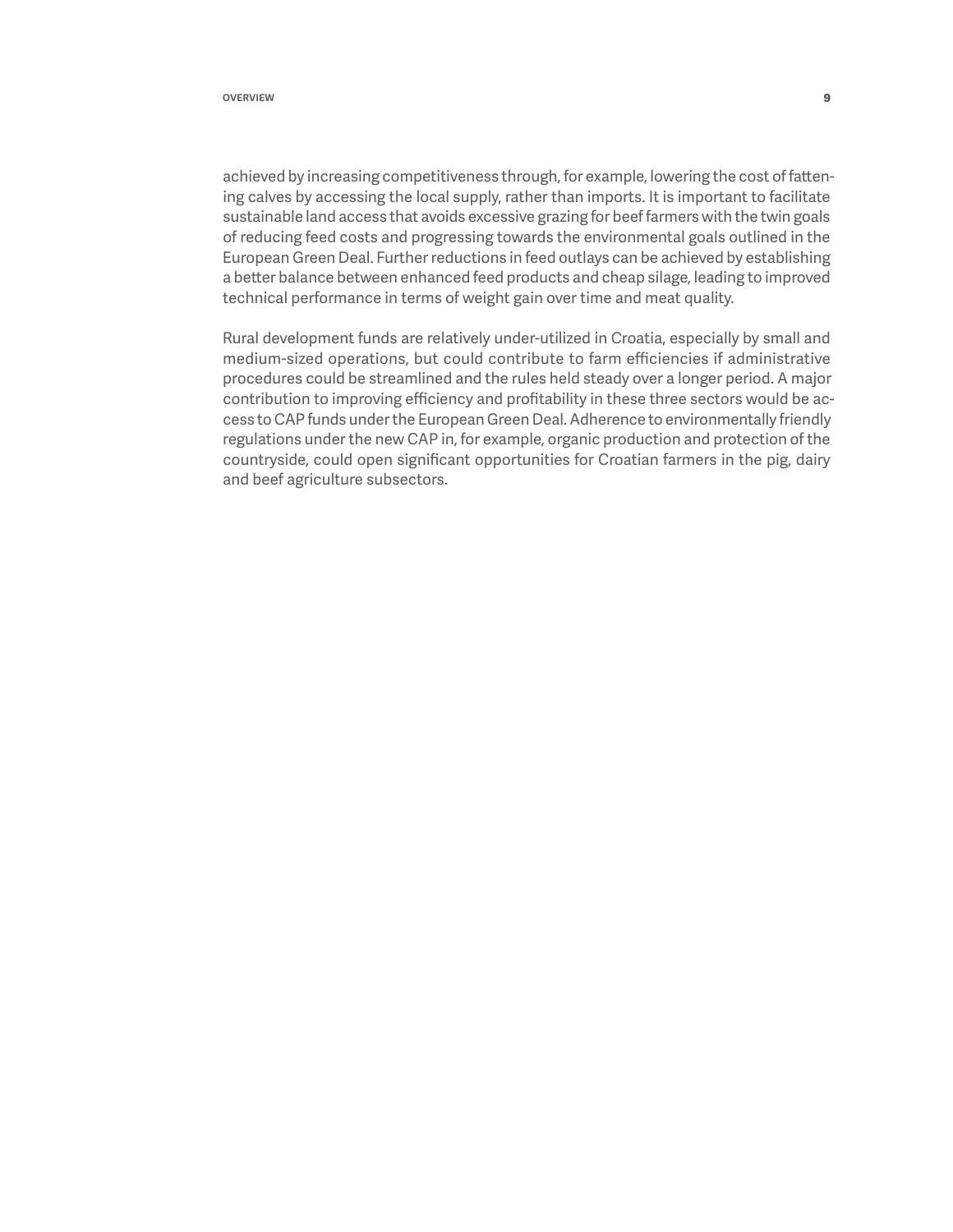## <span id="page-10-0"></span>1. Introduction



The European Union's (EU's) 2021-2027 Common Agricultural Policy (CAP) offers enhanced flexibility for member states to apply its provisions, including those with improved environmental considerations within their national CAP strategic plans.In Croatia, the Ministry of Agriculture has developed a National Agriculture and Rural Development Strategy (NARDS), which defines the objectives and identifies actions towards improving the country's agrifood sector. This Strategy serves as the basis for the development of the CAP Strategic Plan for Croatia. By providing a thorough analysis of key parts of the Croatian livestock (beef, dairy and pig) sector this report contributes to the formulation of the National CAP Strategic Plan for 2021-2027. The document provides advice to the Ministry of Agriculture on the design, implementation, monitoring and evaluation of the 2020-2030 agricultural and rural development plans in the context of CAP integration and the objectives of the European Green Deal, presented on 11 December 2019.

The CAP strategic plan needs to be aligned with two important EU strategies: The European Green Deal and the "Farm-to-Fork" strategy. The European Green Deal is a wide plan for sustainable development in Europe. It includes all sectors and not just agriculture. The strategy aims to transform the EU into a prosperous, fair, competitive and resource-efficient economy, with no net emissions of greenhouse gases by 2050, zero pollution and a decoupling of economic growth from resource use. The Farm-to-Fork strategy is an important ingredient of the European Green deal and is directly related to the agricultural sector. The objective is to make food systems fair, healthy, and environmentally friendly to make a positive environmental impact, while generating fairer economic returns, fostering competitiveness in the EU supply sector, and promoting fair trade.

Previous research into Croatian livestock sector has identified substantial structural, technical, and organizational challenges including underperforming productivity and competitiveness issues. Analytical work carried out in the context of the World Bank's Strategic Transformation in Agriculture and Rural Space (STARS) project (World Bank, 2019a, 2019b, 2019c), has shown that improvements in agricultural productivity have been slow since EU accession, mostly as a result of: (i) investment gaps in capital, technology and R&D; (ii) a fragmented production structure; (iii) an aging producer population; (iv) constraints to market and credit access for small producers and agri-businesses; (v) an ill-adapted land-tenure structure; and (vi) increasing climate unpredictability. Despite its receiving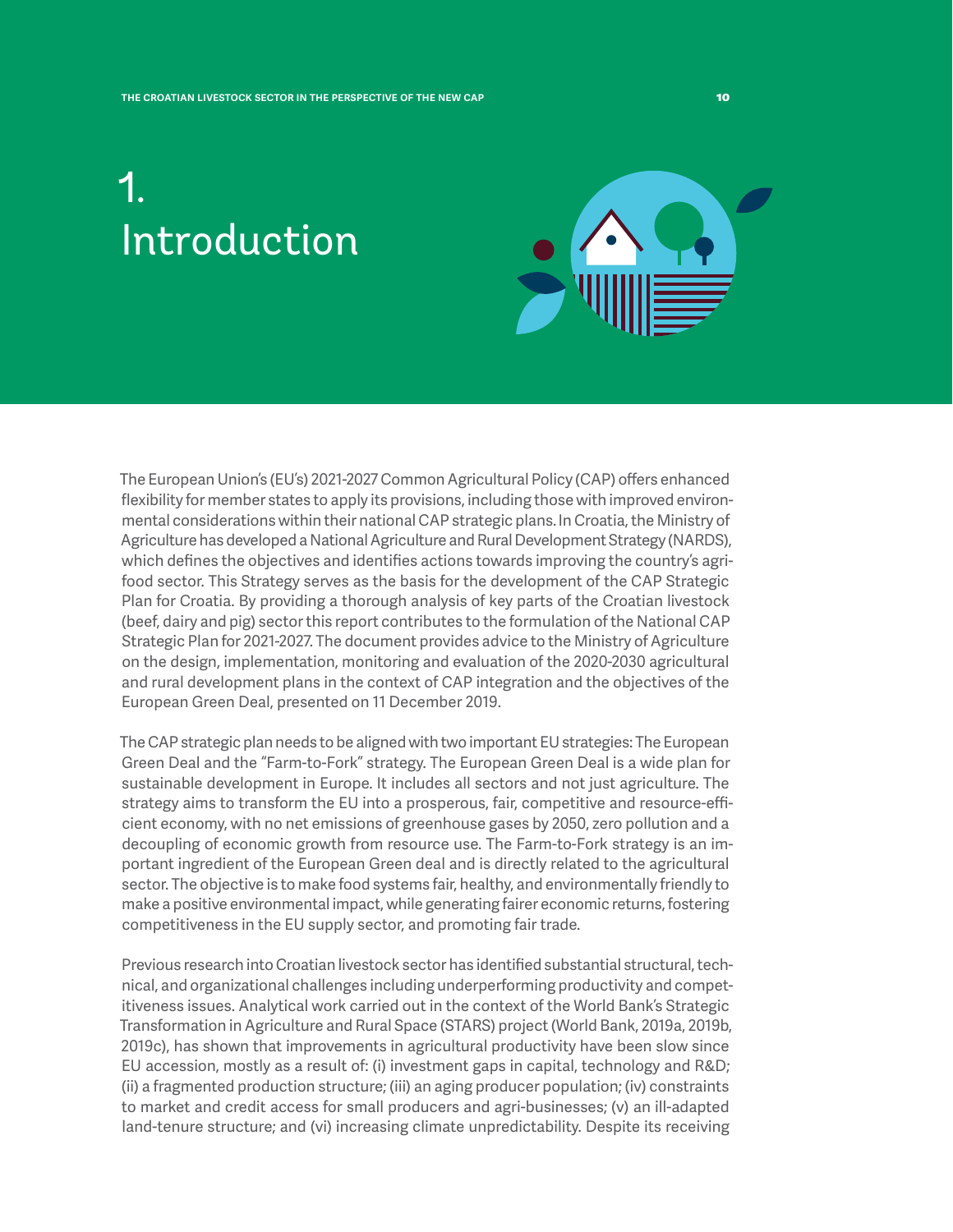#### **1 Introduction 11**

above-average direct public payments (as shown in the following sections), enjoying significant natural resources, and the existence of a lengthy tradition in livestock production, the sector suffers from one of the strongest downward production trends in the economy.

To contribute to understanding why this might be so, this report addresses two, hitherto insufficiently explored knowledge gaps:



It needs to be emphasized that only three subsectors – beef, dairy, and pig breeding – are analyzed in this report because of: i) their relative size (share in livestock production), ii) a large share of direct payments is allocated to beef and dairy, and iii) a visible downward trend in production in all three subsectors. The assessment of the first Gap looks deeper into the main sectoral trends in productivity, output, prices, costs and production technology, but it also builds an economic model using observable data and inputs from farmers, in which farm types for each of the three subsectors are modelled based on their specificities in: farm assets; production area and number of animals; animal production practices and performance; processing and marketing; and levels of public support. Farm profitability indicators and additional economic and sustainability indicators were computed from the model.

The Gap 2 assessment provides a detailed analysis of all types of public support available to livestock farmers, including rural development support, direct coupled and decoupled support, subsidized diesel fuel, general expenditure on administration, knowledge and education expenditure, and subsidized loans. It examines public support from different angles including a comparison of aggregate indicators with other countries, analysis of the legal background, comments received from producers and, finally, a deeper farm-level view from which micro data is analyzed.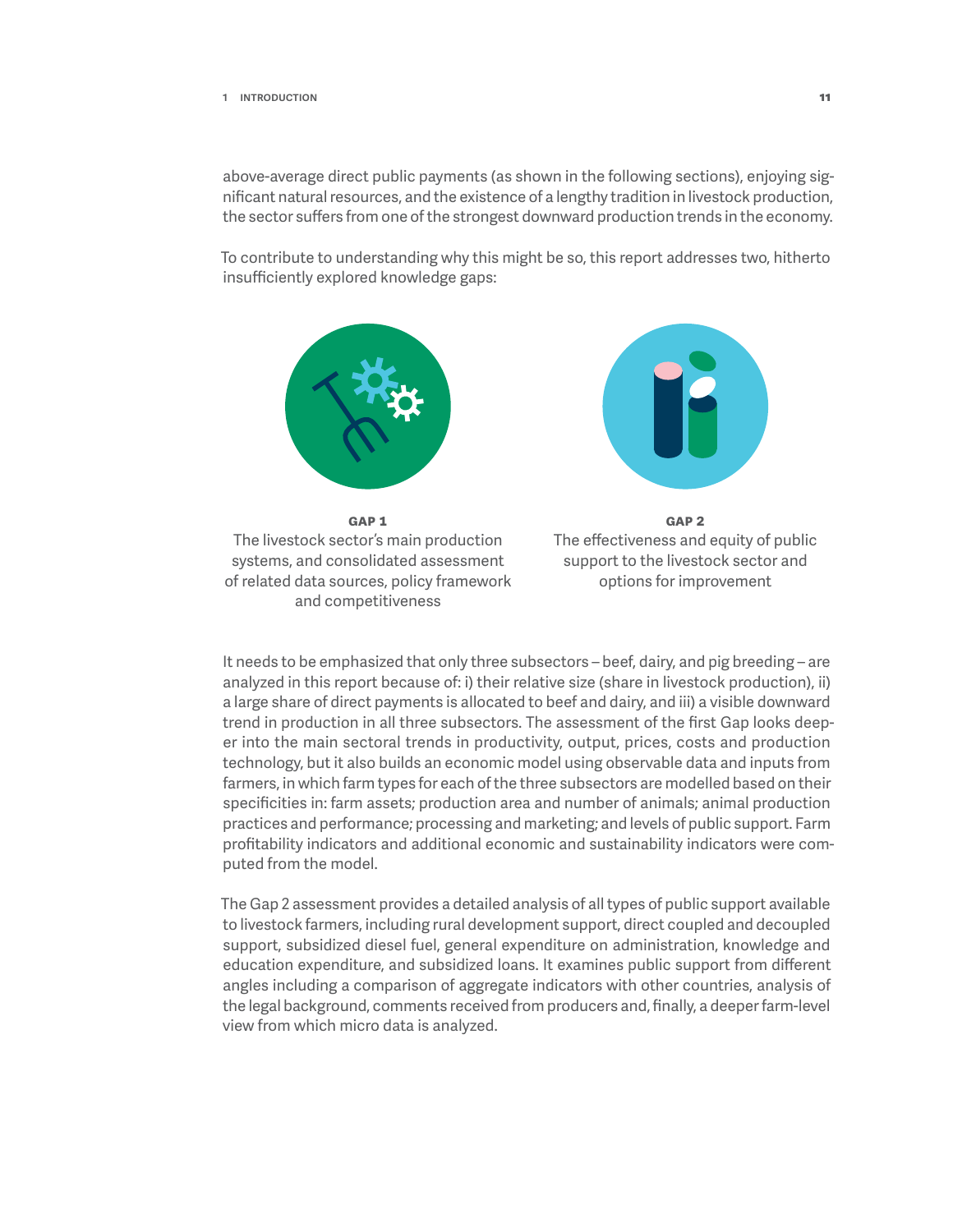These analyses and inputs from producers and Ministry officials $^{\rm 1}$  give rise to a list of policy suggestions to support the decision-making process for integrating the livestock sector into the NARDS approach to the 2021-2027 CAP.

The report does not examine some broad issues impacting the livestock sector such as state-owned agricultural land resources and land-access rights, access to private capital sources, producer organizations or specific marketing strategies.

The report was prepared as the COVID-19 pandemic hit Croatia and the world. The sector was affected, especially disturbing market access for small holders. While locally severe, the overall impacts on volumes and prices were however relatively limited, and the Croatian agriculture sector – including livestock – grew in 2020, despite the pandemic. This report aims at addressing the two knowledge gaps above on a mid-term basis and thus does not dwell on the assessment of COVID-19 impacts and recovery measures.

Sections 2-4 include results from the Gap 1 analysis for each of the three subsectors, while section 5 provides a detailed analysis of public expenditure on the livestock sector in Croatia. Section 6 provides an overview of the revised CAP and some potential consequences it may have for the Croatian livestock sector. Policy suggestions are listed in section 7. Section 8 concludes.

**<sup>1</sup>** The enforcement of COVID-19 control measures impacted the study underpinning this report, and especially the preparation team's capacity to access information and interact with stakeholders. These were partially circumvented through remote communications and the organization of virtual consultations. Six consultations were organized in support of the preparation of this report. Five of them in collaboration with the Croatian Chamber of Agriculture.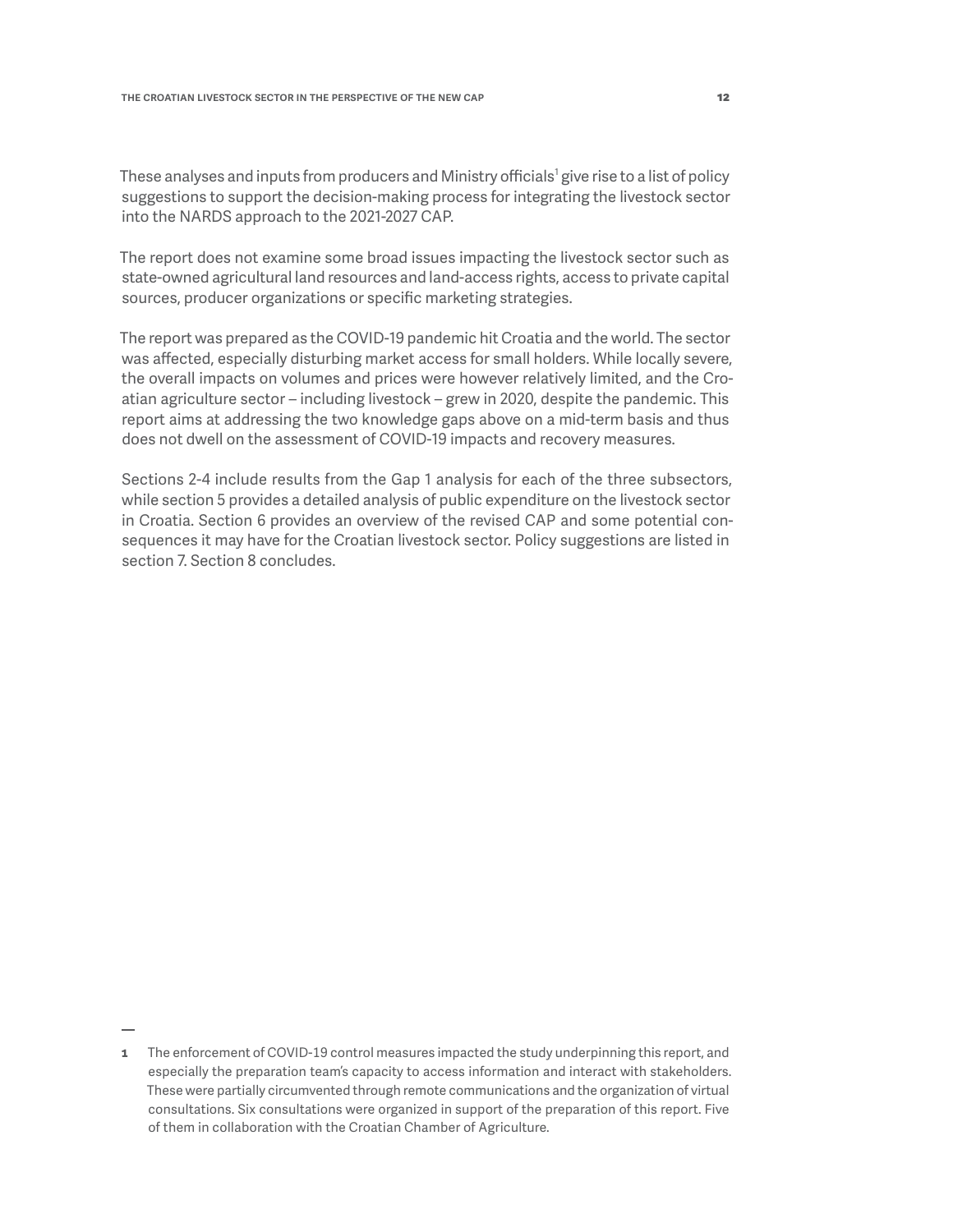## <span id="page-13-0"></span>2. Pig subsector overview



### 2.1 General trends

Pig production is one of the most important branches of Croatian livestock production, especially since it is present in almost every part of the country. It impacts many other branches of the economy: the processing industry; the animal feed industry; the processing and finalization of agricultural products; the processing of by-products of the food industry; construction; and equipment production.

The total number of pigs in 2018 was slightly above 1 million head which is a decrease of 6.4% over 2017. Over a longer term, the number of pigs in 2018 decreased by 8.3% compared to the average number of animals for the period 2013-2017 (Figure 1). Both piglets and sows contributed to this overall trend.



**Figure 1.** Total number of pigs, piglets and sows in the Republic of Croatia

Source: Statistical Reports of the Croatian Bureau of Statistics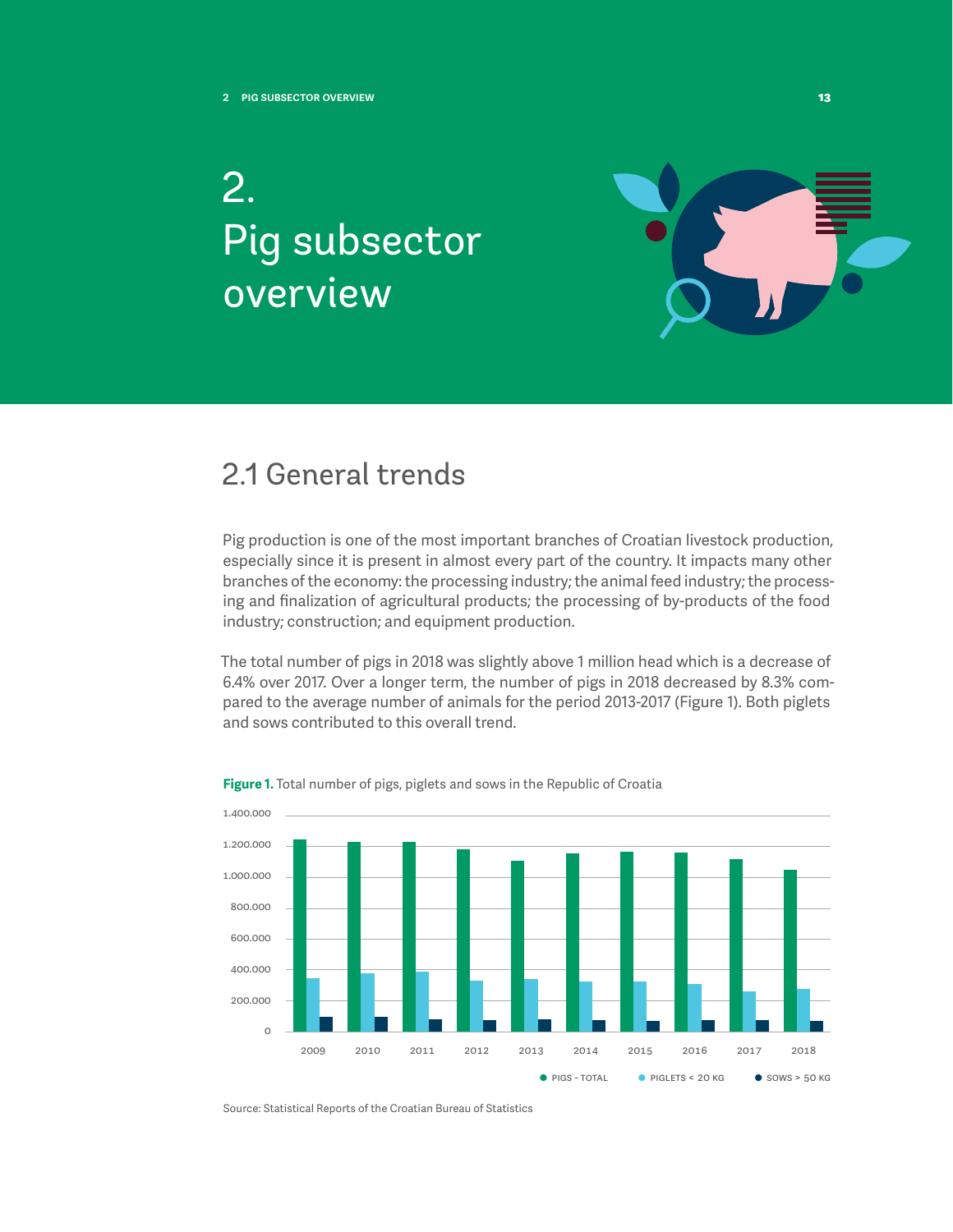

<span id="page-14-0"></span>**Figure 2.** The number of agricultural holdings with pig production

Source: Statistical Reports of the Croatian Bureau of Statistics

Although there are good conditions for pig production, especially due to the significant production of corn in the country, Croatia's share in the number of pigs in the EU is only 0.7%, for a population equal to about 1.3% of the EU total. Domestic production is very sensitive to changes in the market and economic environment (Ministry of Agriculture, 2019b). More precisely, the purchase price of imported piglets is lower than it is for domestic equivalents, with prices as low as EUR 0.8 to EUR 0.9 per kg (Agroklub, 2020), which supports continued imports.

The number of agricultural holdings raising pigs decreased by 48.3% between 2007 and 2016 (Figure 2) and the average number of units per holding more than doubled, from 10.1 to 22.5 head. The main impact of this decline is the disappearance of medium-sized holdings, leaving only small or large-sized operations in the sector (Figure 7).

Four counties, Vukovarsko-srijemska, Sisačko-moslavačka, Brodsko-posavska and Osječko-baranjska (Ministry of Agriculture, 2019c), dominate the Croatian pig industry.

There are signs of progressive consolidation and geographical concentration of the pig sector, coupled with an overall decrease in the number of farmers and animals.

Croatia's pork production does not meet domestic demand, which leads to significant imports of animals, from piglets to slaughter pigs. The degree of self-sufficiency in pork meat ranges from between 50% - 70% and this low level has remained fairly consistent over the ten years from 2010. In addition, approximately 5% of processed and classified pig carcasses in Croatia is imported (Figure 3). The balance of pork meat consumed in Croatia is imported and already processed when it crosses the border.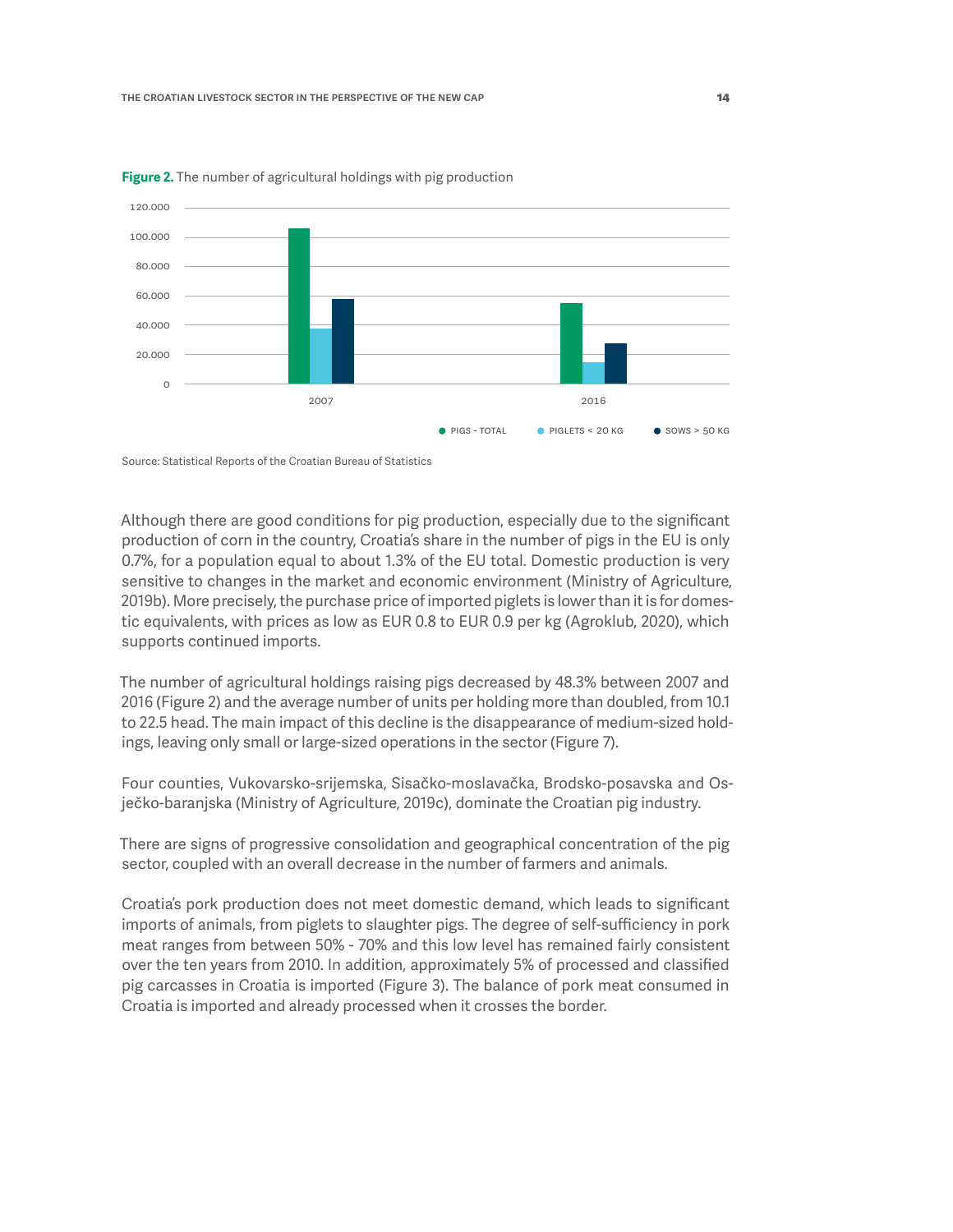



Source: Annual report for pig breeding in the Republic of Croatia 2018., Croatian agricultural agency



**Figure 4.** Croatia's pork self – sufficiency compared to the EU average (%)

Source: The Croatian Ministry of Agriculture, Annual report on the state of agriculture

Pork prices are low, compared to beef prices (Figures 5 and 17), and are fully aligned with those in other EU countries, while household consumption is about 15 kg per capita.<sup>2</sup> Hence, one possible reason why the consumption of pork has not decreased is the low comparative price.

**<sup>2</sup>** Year-on-year changes in pork consumption may show stronger variation (for instance the peak in 2010) as it is based on survey data.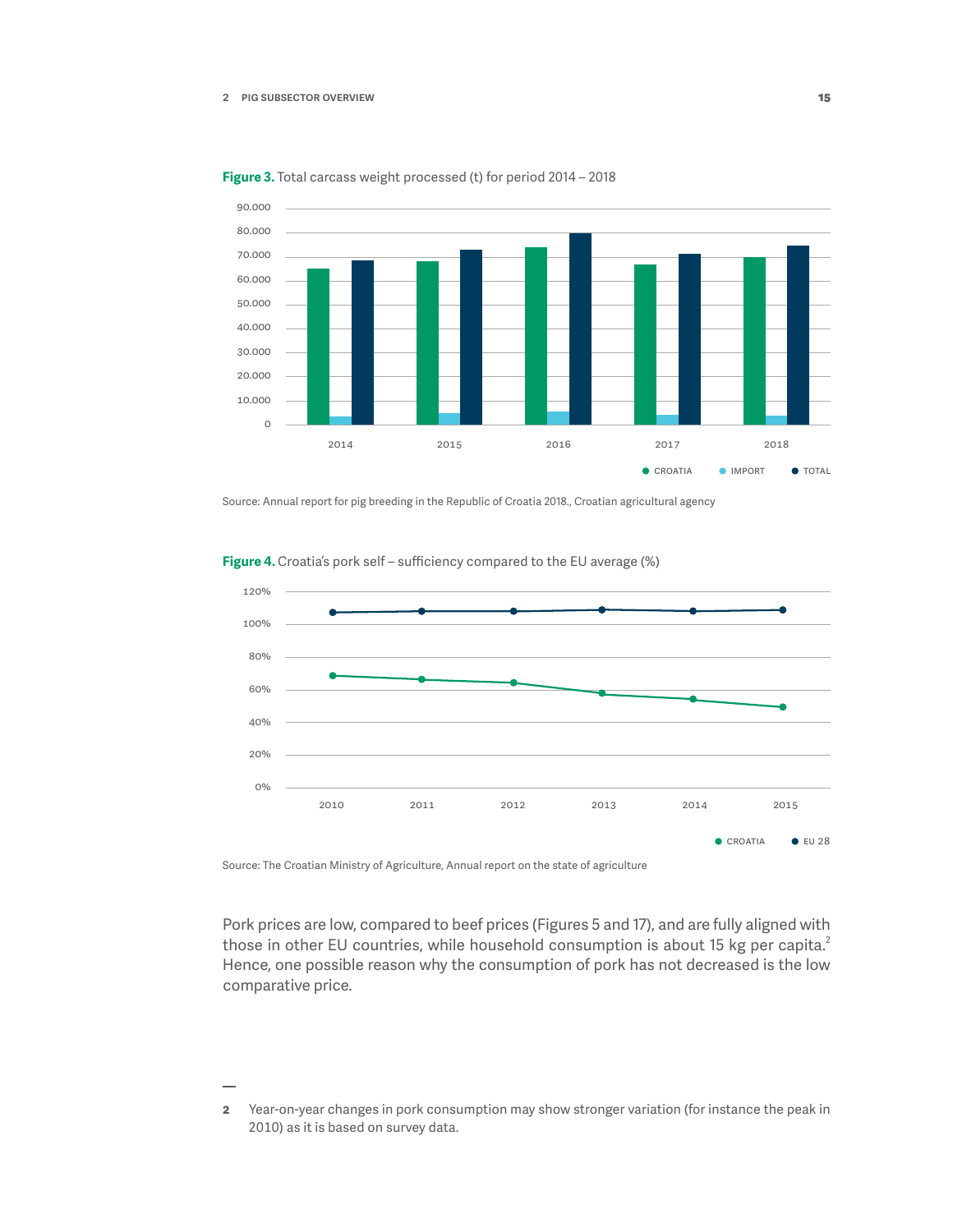

<span id="page-16-0"></span>**Figure 5.** The average market price of pig carcass (EUR/100kg)

**Figure 6.** Pork consumption per household member (kg)



Source: Croatian Bureau of Statistics, Household survey. After 2011, data are collected every three years by the CBS. Note: the data shown only includes home consumption (excluding restaurants)

### 2.2 Economic analysis and farm type model

In order to capture the diversity of production units, in the analysis, five pig farm types are defined as:<sup>3</sup>

- Pig 1 Very small farm (piglets for slaughtering)
- Pig 2 Small farm (sows + hogs)
- Pig 3 Medium sized farm (sows + hogs)
- Pig 4 Large sized farm (sows + hogs)
- Pig 5 Large hog farm

**3** More details about typical farm modelling are provided in the Annex.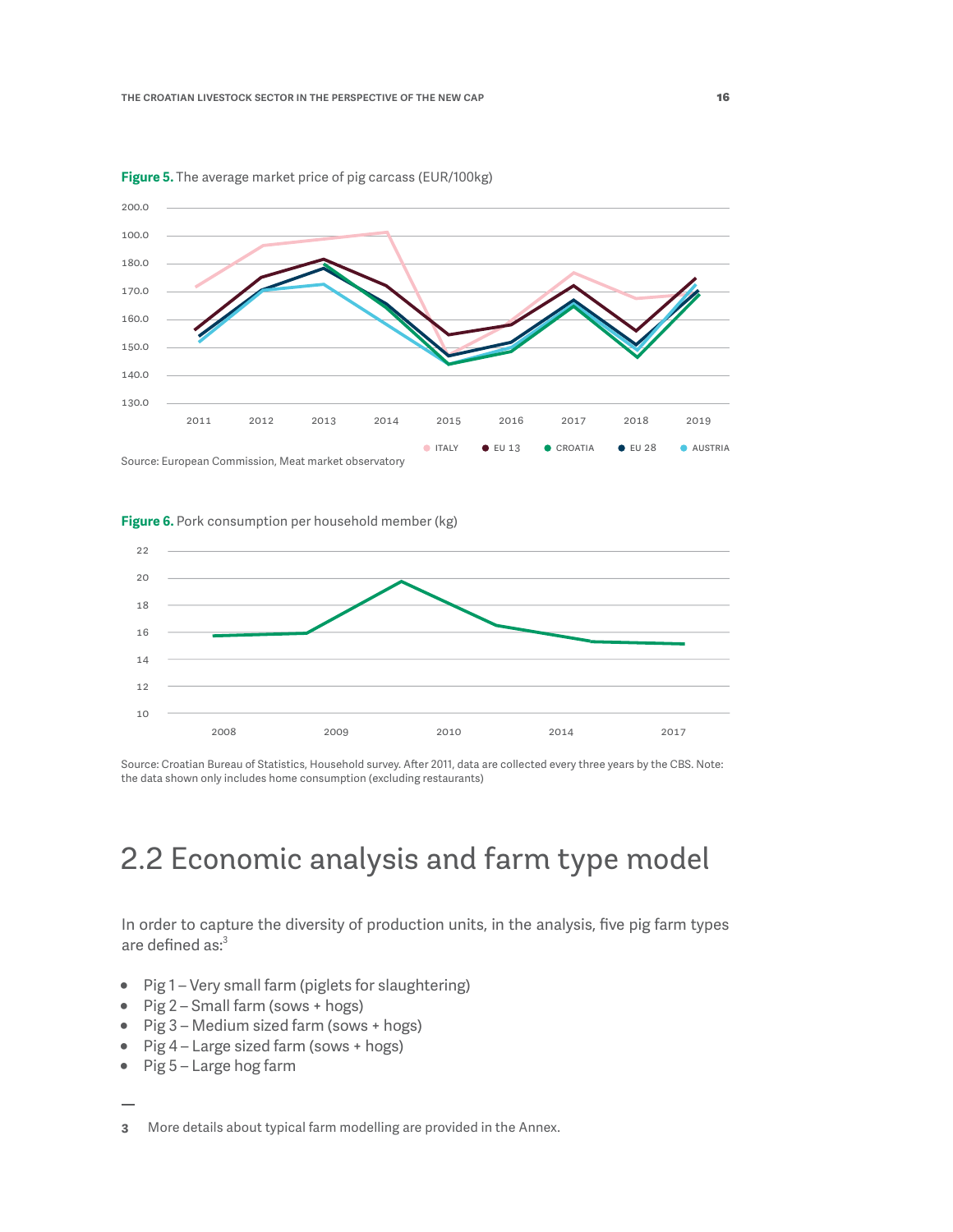<span id="page-17-0"></span>Each farm is defined by key features: herd size, land area, breeds, average age and weight at slaughter, key management practices, source of labor, building type, slaughtering/processing site, proportion of farmer's income derived from the activity, and key management practices.

|                                           | <b>PIG 1</b>                                                              | PIG <sub>2</sub>                                                          | PIG <sub>3</sub>                        | PIG <sub>4</sub>                                            | <b>PIG 5</b>                                                   |
|-------------------------------------------|---------------------------------------------------------------------------|---------------------------------------------------------------------------|-----------------------------------------|-------------------------------------------------------------|----------------------------------------------------------------|
| <b>Herd size</b>                          | 63 head<br>$(3$ sows,<br>60 piglets)                                      | 105 head<br>$(25$ sows,<br>80 fatteners)                                  | 440 head<br>(40 sows,<br>400 fatteners) | 17,600 head<br>(1,600 sows,<br>16,000<br>fatteners)         | 12,000<br>fatteners                                            |
| Land area (ha)                            | 3                                                                         | 8                                                                         | 26                                      | 700                                                         | 4,000                                                          |
| <b>Breeds</b>                             | Crossbreeds                                                               | Crossbreeds                                                               | Crossbreeds                             | hybrid                                                      | hybrid                                                         |
| Average age<br>and weight at<br>slaughter | 3 months at<br>30kg                                                       | 6 months at<br>100kg                                                      | 6 months at<br>100kg                    | 6 months at<br>100kg                                        | 6 months at<br>100kg                                           |
| Key<br>management<br>practices            | Animals<br>kept<br>outside                                                | <b>Breeding</b><br>animals kept<br>outside                                | Fatteners<br>kept<br>indoors            | Pigs raised<br>to slaughter<br>weight for sale<br>or export | Pigs raised<br>to slaughter<br>weight<br>for sale or<br>export |
| Main feeding<br>ingredients               | Grass and<br>concentrate                                                  | Grass and<br>concentrate                                                  | Grass and<br>concentrate                | Concentrate:<br>own feed +<br>bought                        | Concentrate:<br>own feed +<br>bought                           |
| Labor                                     | Family                                                                    | Family                                                                    | Family +<br>workers                     | Family +<br>employees                                       | Family +<br>employees                                          |
| <b>Building type</b>                      | Traditional<br>houses                                                     | Traditional<br>houses                                                     | Intermediate<br>buildings               | Large<br>buildings or<br>barns                              | Large<br>buildings or<br>barns                                 |
| Slaughtering /<br>processing              | Yes, at least<br>partially on<br>the farm                                 | Yes, at least<br>partially on<br>the farm                                 | No, selling<br>to slaughter-<br>houses  | No, selling<br>to slaughter-<br>houses                      | No, selling<br>to abattoir                                     |
| Contribution<br>to farmer's<br>income     | Main source<br>of income,<br>possible<br>additional<br>farm<br>activities | Main source<br>of income,<br>possible<br>additional<br>farm<br>activities | Main source<br>of income                | Main source of<br>income                                    | Main source<br>of income                                       |

#### **Table 1.** Typical pig farms

Source: World Bank, consultations with experts and private-sector stakeholders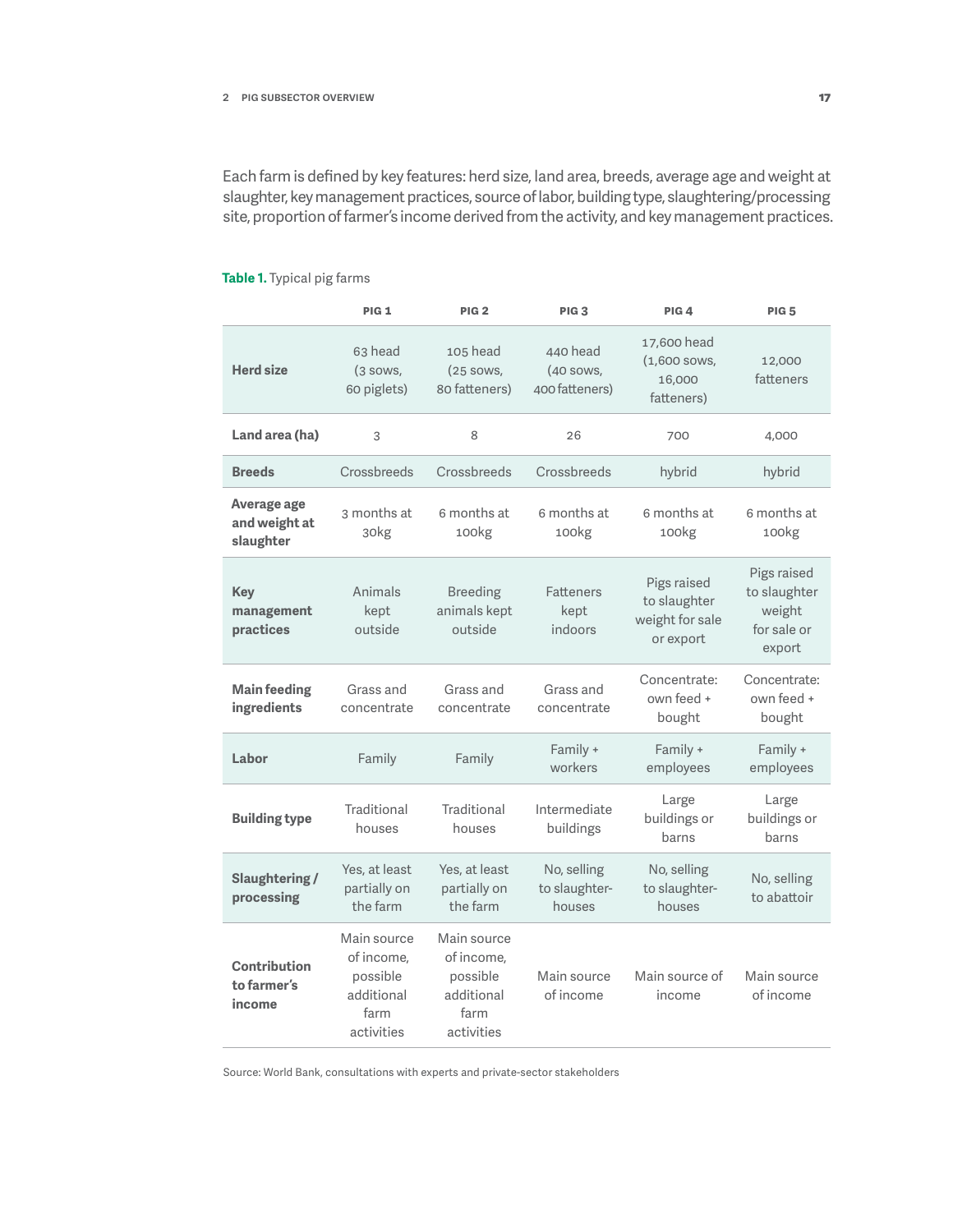<span id="page-18-0"></span>Pig production is increasingly concentrated on large farms, driven by economies of scale. Many small farms remain but fewer than 1% of farms are medium-sized (Figure 7). Pig 1 typical farms represent the largest number of farms (74% of total farm number) but host only around 15% of the total herd. The largest share can be found in farm type Pig 4 – the largest mixed pig farm. Pig sector production on larger farms has generally had relatively good results in terms of daily weight gain, but sow productivity and feed utilization are less favorable, compared to other main pig-producing countries in the EU.



Source: Ministry of Agriculture, Animal register

Note: The number of typical farms shown on the graph are not exactly equal to the total number of farms of the respective size and production process observed in the data for the country; the approach in this paper represents a simplification of the real world, as is the case for any model. Each of the standardized farm types is, rather, based on a farm size range and similar production processes and each typical farm can, therefore, be seen as representative of such a range.

All five pig farm types showed substantial differences in production practices. Pig 2 and 3 are small family farms but vary greatly based on total pig numbers. Pig 4 and Pig 5 are both large industrial farms, with Pig 4 a closed system, with sows and fatteners, and Pig 5 focused solely on fatteners. Smaller farms tend to keep breeding animals outdoors. Pig production on larger farms showed efficient fattening, with 10%-20% lower production costs per animal. Challenges remain in the sector, with higher mortality and lower herd health, sow productivity, and feed use (Annex Table A1).

Compared to other EU countries, sow productivity on small and medium sized Croatian pig farms is low. Large pig farms may have quite comparable sow productivity, but the feed conversion ratio for growing pigs is rather unfavorable. Relatively cheap feed prices do not induce pig farmers to improve feed utilization. However, increasing foreign purchases of Croatian raw materials indicate the need for more focus on improving technical per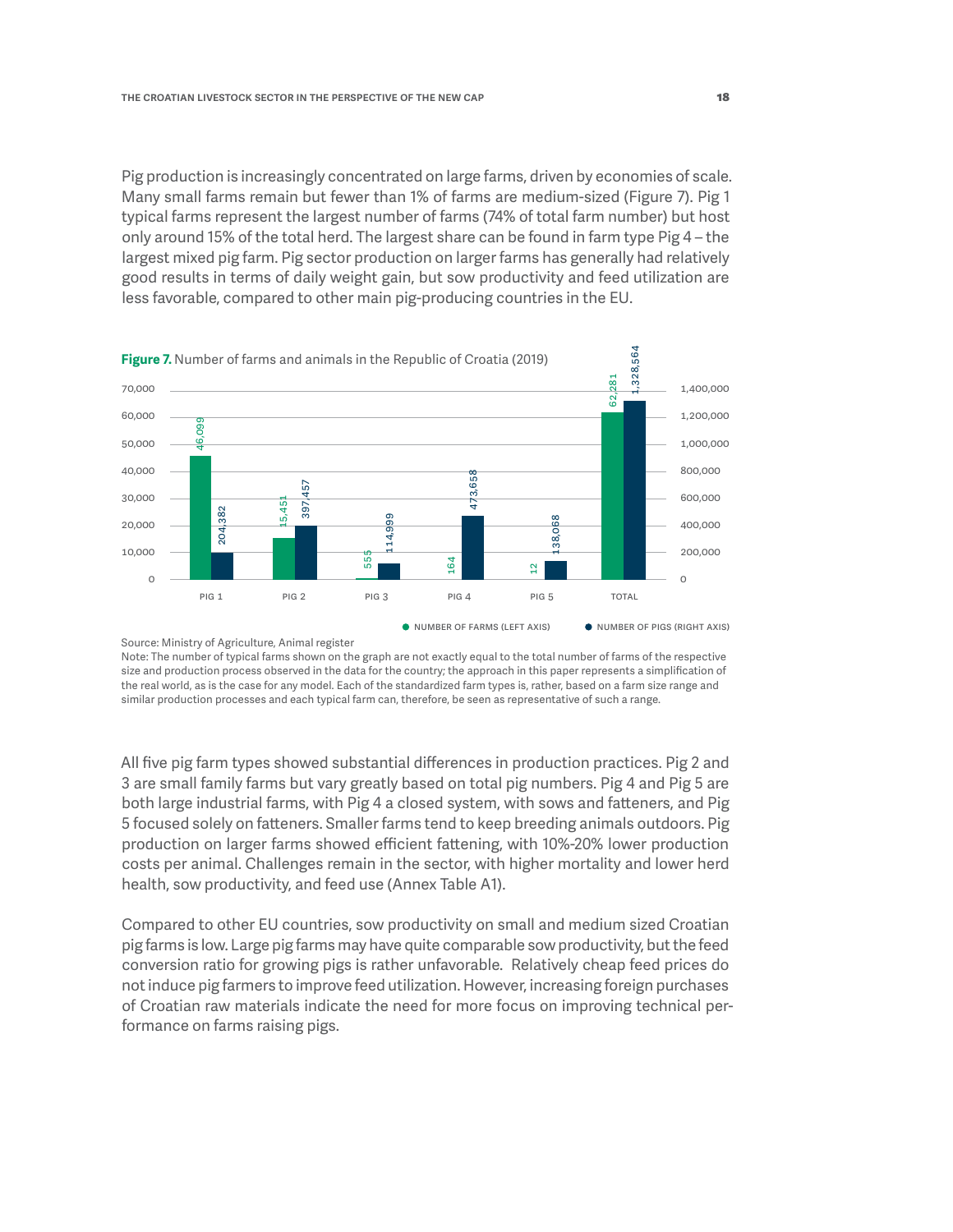<span id="page-19-0"></span>**Table 2.** Gross margin for pig farms – Overview

|                                   | <b>UNIT</b> | <b>PIG 1</b> | PIG <sub>2</sub> | PIG <sub>3</sub> | PIG <sub>4</sub> | <b>PIG 5</b> |
|-----------------------------------|-------------|--------------|------------------|------------------|------------------|--------------|
| Gross margin before payment (HRK) |             |              |                  |                  |                  |              |
| Per farm                          | HRK/farm    | 8,448        | 70,218           | 275,636          | 14,670,018       | 5,696,875    |
| Gross margin after payment (HRK)  |             |              |                  |                  |                  |              |
| Per farm                          | HRK/farm    | 19,495       | 101.060          | 351,182          | 16,189,329       | 13,632,104   |

Source: World Bank

Note: Some cost categories, such as depreciation and interest rates, are not included in the gross margin calculations presented here. Each group of typical farms represents a mix of situations, from production units which investments have been fully repaid to production units currently investing or holding reserves for future investments. Including depreciation in our analysis would thus overestimate capital cost for most farms and limit the possibility to compare across farm types.

Table 2 shows the estimated gross margin before and after direct payments. All five pig farm types have positive gross margins per farm before payment, with the highest in Pig 4. However, pig breeding can only be an additional activity for Pig 1 and not the only income-generating activity forthe farmer even after direct payments, while Pig 2 has an after-payment income close to the Croatian average economy-wide income. An intersecting conclusion when comparing the large pig farms is that Pig 4 is able to achieve a 3 times higher pre-subsidy payment margin than Pig 5, which indicates significant economic gains from raising sows in addition to fatteners. Pig breeding, in general, receives the lowest payments among all livestock sectors and none related to the size of the herd, so the contribution of payments to farm gross margins is relatively low, with the exception of the Pig 5 farm type, which is related to large land area and, hence, receives transfers based on the number of hectares.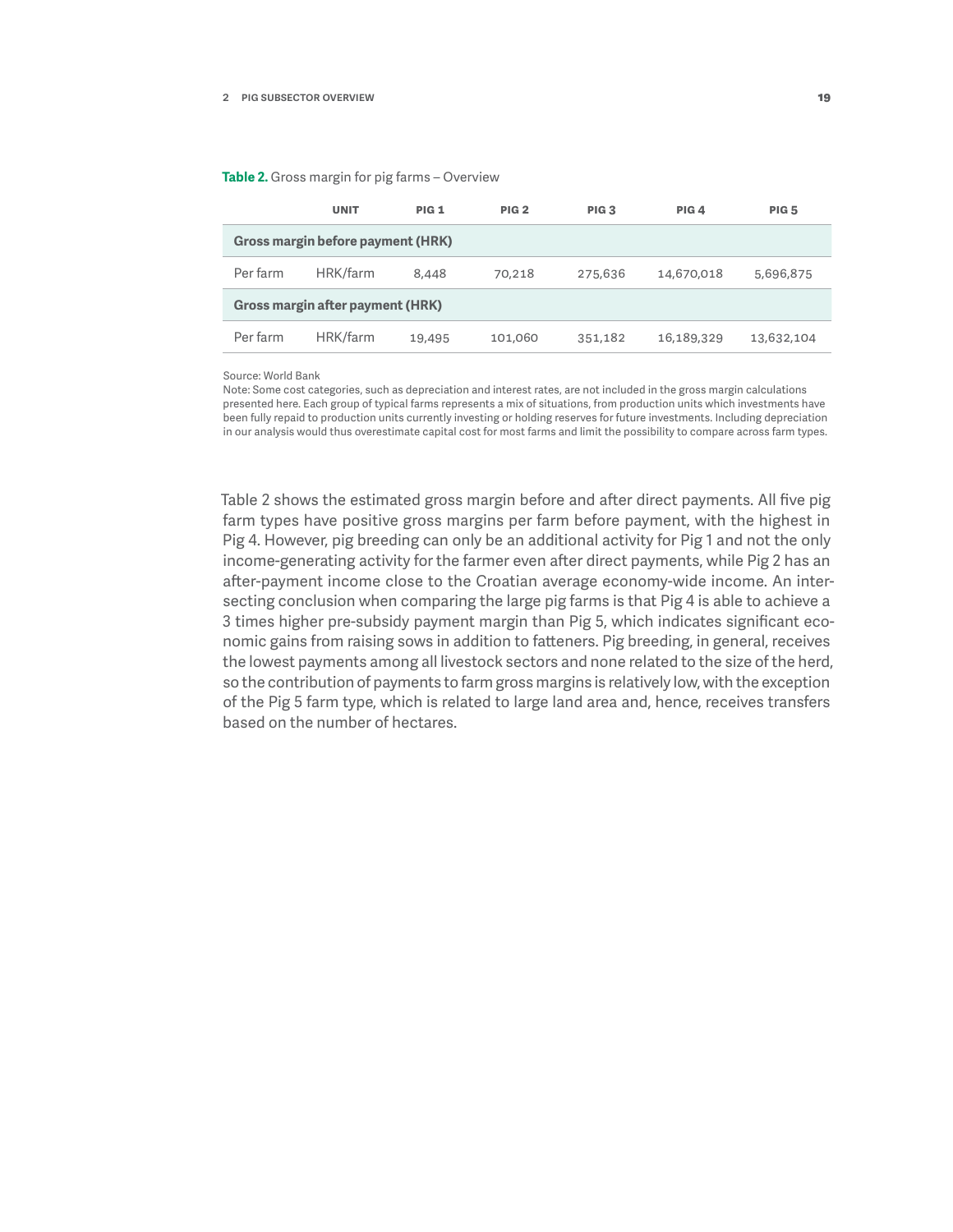## <span id="page-20-0"></span>3. Dairy subsector overview



### 3.1 General trends

The dairy subsector is one of the most complex agricultural subsectors and suffers from a number of challenges, not only in Croatia. The subsector was hit by the 2008 global economic crisis, the abolition of dairy quotas and Russia's embargo on food imports from the EU. The dairy subsector and the milk market have yet to recover from these triple blows. The abolition of milk quotas has had a major impact on small milk producers since 2015 and it will be even more difficult for them to find appropriate markets, unlike in countries that are big producers. The extended Russian embargo to the end of 2021 means that a potentially large market for Croatian and others' dairy products remains closed.

In the Republic of Croatia there is a downward trend in the number of a cows, while the total number of cattle is relatively stable, due to a large number of calves being imported for fattening. Most imported calves come from Romania (66.6%), but large proportions are sourced in Slovakia (8.64%), Czech Republic (7.98%) and Hungary (5.73%) (Ministry of Agriculture, 2019c). The number of cows fell dramatically between 2008 and 2018, with 36% fewer at the end of the period than in 2008 (Figure 8). The Republic of Croatia accounts for 0.5% of the total number of cattle in the European Union (Ministry of Agriculture, 2019b).



**Figure 8.** Total number of cattle and cows (Dairy and others) in the Republic of Croatia (head)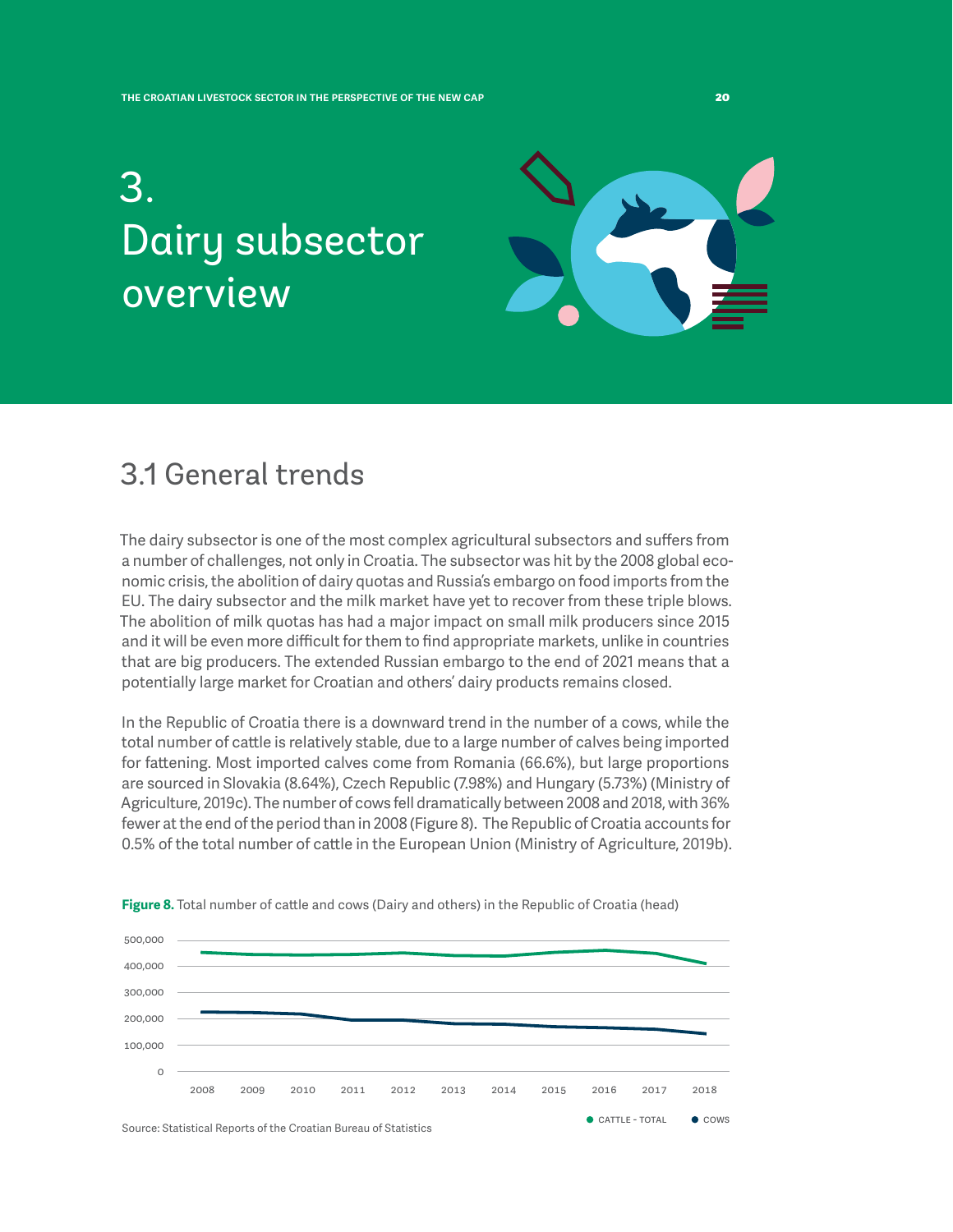

<span id="page-21-0"></span>**Figure 9.** The number of agricultural holdings with cattle and dairy cows

Source: Statistical Reports of the CBS based on data collected every 3 years; 2019 not yet available

The number of agricultural holdings producing cows has declined sharply, over 50%, (2007- 2018), with production increases only on large farms (Figure 9). Dairy cow holdings dropped by 62%, and medium-sized holdings almost disappeared, leaving only small or large operations (Figure 14). The large number of small farms, together with the fact that over 70% of Croatia's milk production is concentrated in three large dairy processing companies, points to disparities in market power (Ministry of Agriculture, 2019b).

Two cattle breeds (Simmental and Holstein-Friesian) account for 85% of the total national herd, while 99% of breeds are from international stock (Ministry of Agriculture, 2019b). The most numerous dual-purpose breed is Simmental, followed by Holstein and Brown (Braunvieh). Simmental are bred mainly in central, northern, and northwestern Croatia, where there are many small farms (up to 10 cows and 10-30 cows) and fewer medium and large farms (30-100 cows). Holsteins are mostly raised in the eastern part of Croatia with a large feed area that can support large farms (> 100 cows) and extremely large farms (> 1,000 cows) (Ministry of Agriculture, 2019b).

Productivity per cow is significantly below both the EU average and that of the new EU countries (EU 13), (Figure 10), which could be a consequence of the large share of small farms. The total output of milk steadily declined over the ten years to 2018, when it was some 31% below 2008, in a context of declining numbers of cows, which indicates an increase in productivity as a consequence of better genetics (breeding), improved animal feed, and improved management practices. However, this was still not enough to catch up to productivity in other EU countries.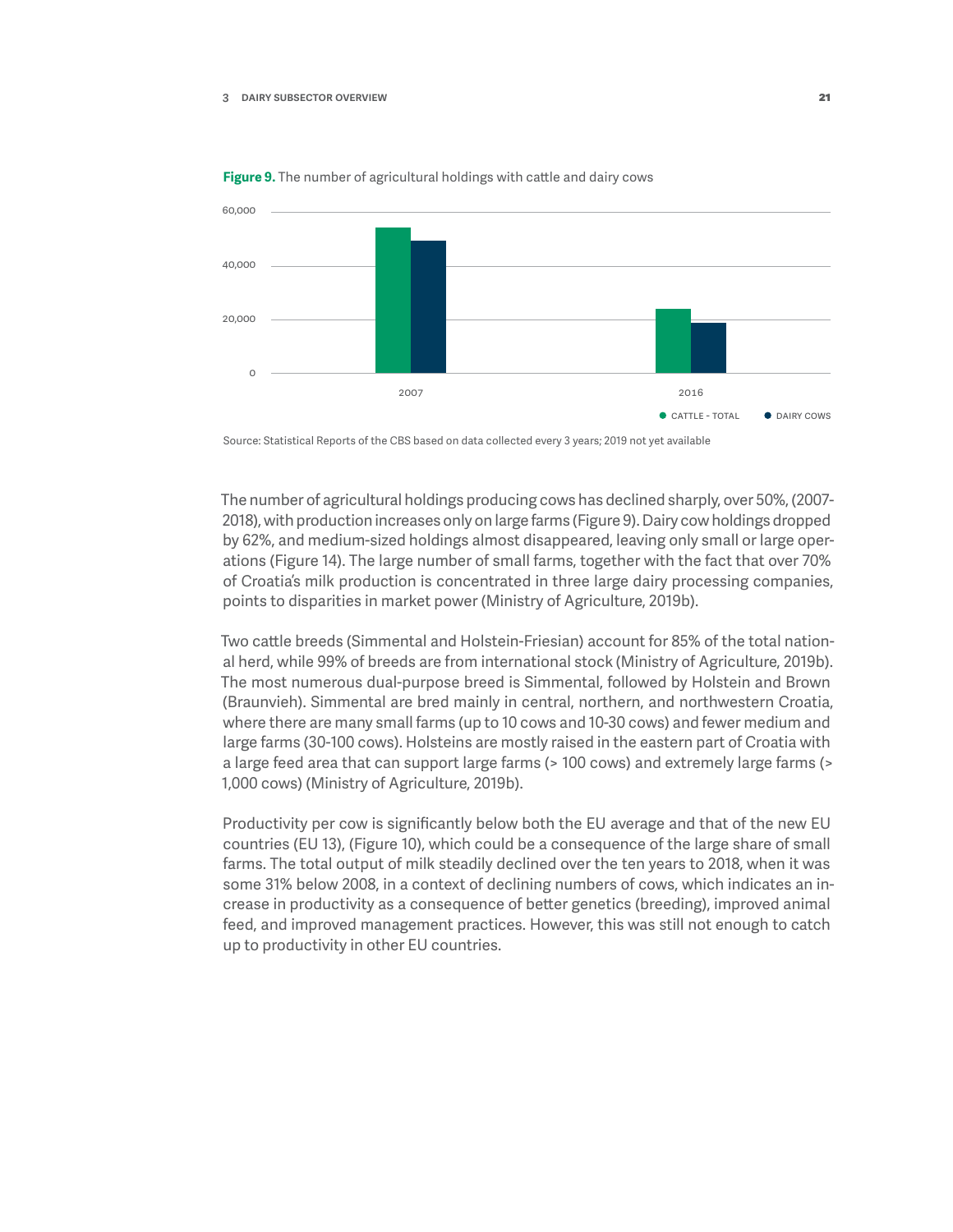

<span id="page-22-0"></span>**Figure 10.** Milk production per cow, comparing Croatia and EU comparators (l/cow/year)



#### **Figure 11.** Quantity of cattle milk produced in Croatia (l)

Source: Statistical Reports of the Croatian Bureau of Statistics

Prices of raw milk have been somewhat below the EU and new-EU (EU13) countries' average, (in 2019, 4.2% below the EU13 and 3.2% below the EU28 average) which also points to a less favorable position of Croatian livestock farmers, compared to their European peers. However, compared to milk prices in Slovenia and Poland, for example, Croatian milk prices are somewhat higher (up to 7%) in some years. In Croatia, the low purchasing power of domestic consumers drives prices down, causing a problem for domestic producers. The abolition of milk quotas has further exacerbated the problems because large agri-businesses in the most competitive countries of the European Union are able to market their products in other EU markets, including Croatia, at more attractive prices to the consumer.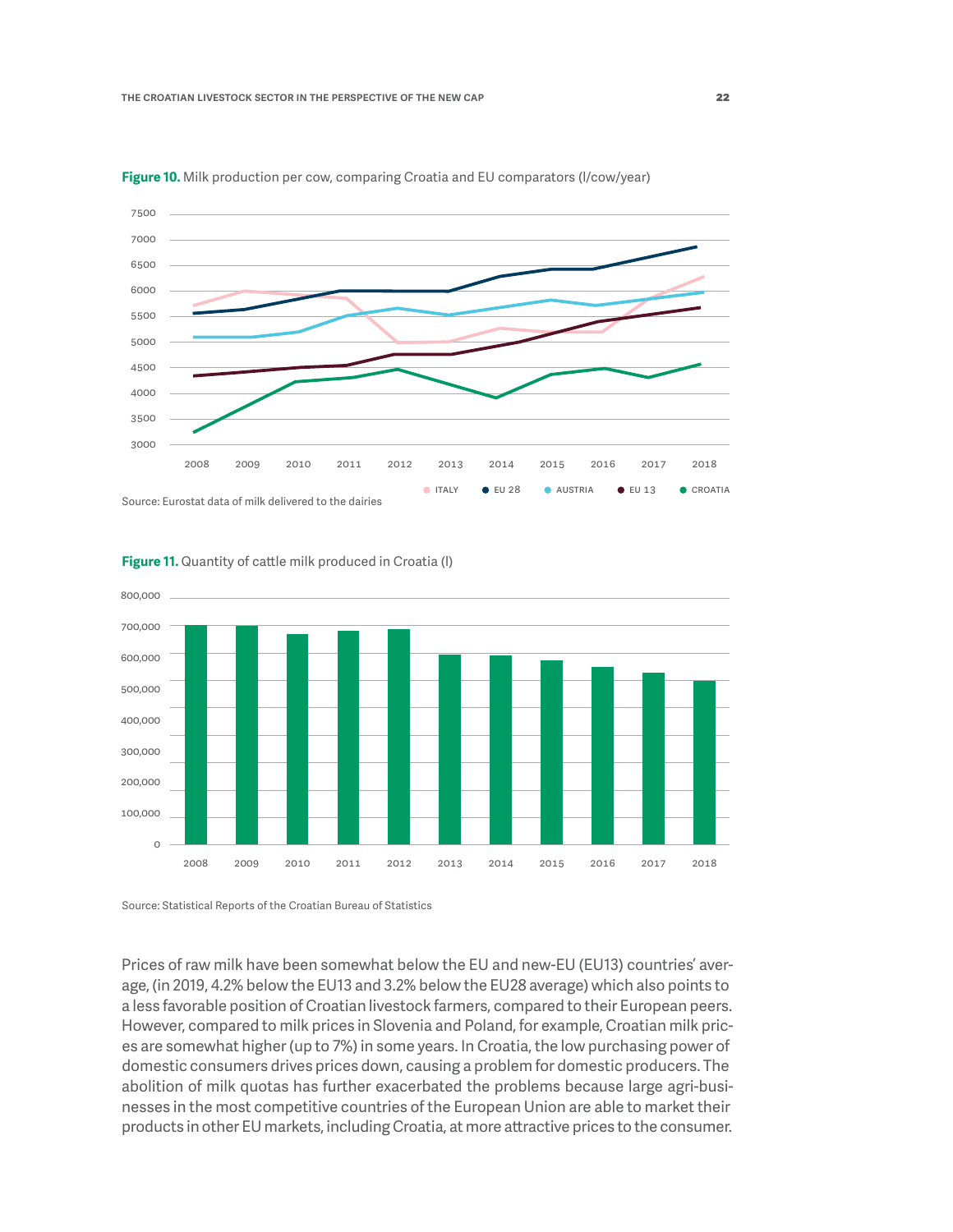<span id="page-23-0"></span>





**Figure 13.** The average raw milk purchase price (EUR/100kg)

Source: Market price information system in agriculture and European Commission

Compared to the other milk-producing countries in the EU, Croatia suffers from a relatively low level of milk self-sufficiency (Figure 12) which has further decreased over the last decade. On the Croatian market, almost every other litre of milk comes from imports; according to the Italian consultancy firm CLAL, the degree of self-sufficiency in milk has fallen from 83.5% to only 52.2% (Clal.it, n.d.).

Moreover, per capita milk consumption has dropped by 18%, with consumers shifting towards processed dairy products, which indicates wider market opportunities for processors than for raw milk producers (Croatian Bureau of Statistics, 2016).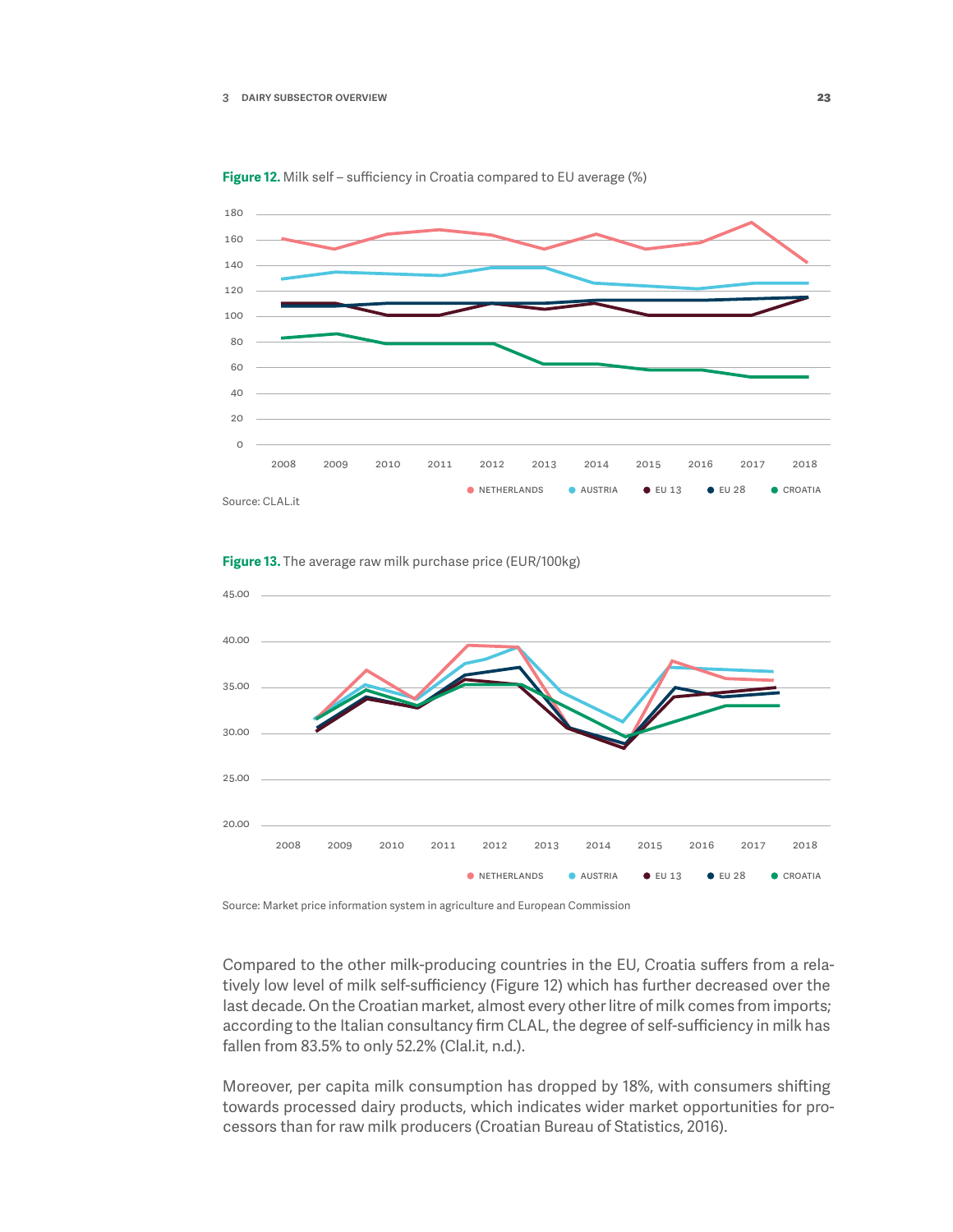### <span id="page-24-0"></span>3.2 Economic analysis and farm type model

In the analysis, four dairy farm types were defined to illustrate the diversity of the subsector:

- Dairy 1 Very small
- Dairy 2 Small dairy farm with on-site processing
- Dairy 3 Medium dairy farm
- Dairy 4 Large dairy farm

#### **Table 3.** Typical dairy farms

|                                           | <b>DAIRY 1</b>                          | <b>DAIRY 2</b>                 | <b>DAIRY 3</b>                     | <b>DAIRY 4</b>                     |
|-------------------------------------------|-----------------------------------------|--------------------------------|------------------------------------|------------------------------------|
| <b>Herd size</b><br>(Cows only)           | 3                                       | 10                             | 20                                 | 125                                |
| Land area (ha)                            | 10                                      | 20                             | 45                                 | 60                                 |
| <b>Breeds</b>                             | Simmental                               | Simmental                      | Simmental/<br>Holstein             | Holstein                           |
| <b>Milk yield</b><br>(kg/cow)             | 4,000                                   | 4,000                          | 7,500                              | 9,000                              |
| <b>Animal housing</b>                     | Tie - stall                             | Free - stall and<br>tie-stall  | Free - stall                       | Free - stall                       |
| <b>Feeding</b>                            | Fresh grass<br>and hay                  | Fodder<br>concentrated<br>feed | Fodder and<br>concentrated<br>feed | Fodder and<br>concentrated<br>feed |
| <b>Feed source</b>                        | Own                                     | Own and<br>purchased           | Own and<br>purchased               | Own and<br>purchased               |
| Labor                                     | Family                                  | Family                         | Family                             | Family +<br>workers                |
| <b>Building type</b>                      | Traditional                             | Semi - modern                  | Semi - modern                      | Modern                             |
| <b>Milk processing</b>                    | No                                      | Yes, on site                   | No                                 | No                                 |
| <b>Contribution to</b><br>farmer's income | Part - time and/<br>or other activities | Main source of<br>income       | Main source of<br>income           | Main source of<br>income           |

#### Source: World bank

There are major differences between the types of dairy farm in their productivity, costs, and income. In 2019, 75% of Croatia's dairy farms (Dairy 1 farm type) had only 20% of all dairy cows. These farms are the smallest, most traditional, and least productive. There are only 491 large, more modern dairy farms responsible for a third of all cows under the Dairy 4 classification. According to the animal register, the number of smaller and medium farms declined in number and size of herd between 2008 and 2019. Only the largest, Dairy 4 category increased in both the number of head and farms.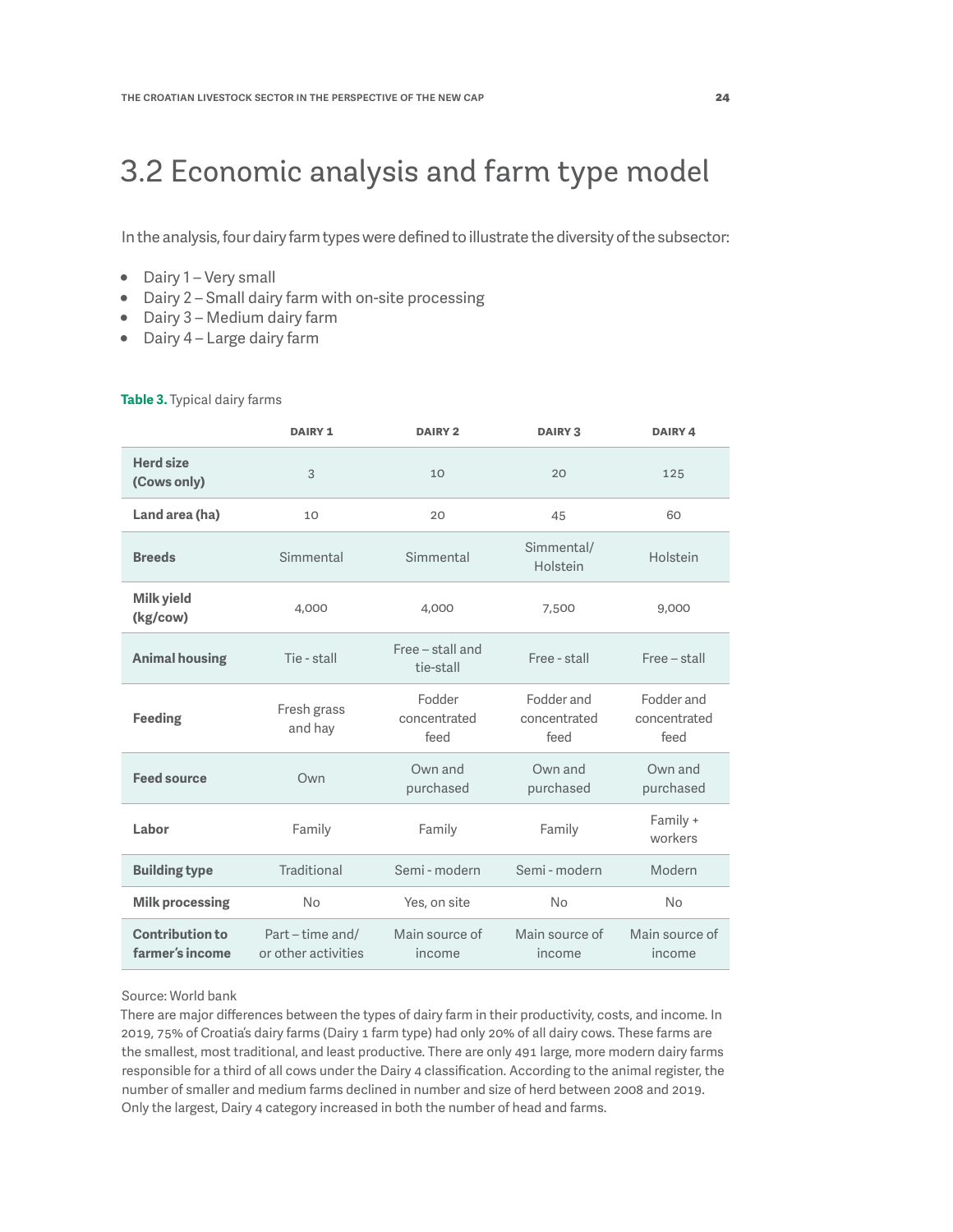<span id="page-25-0"></span>

**Figure 14.** Number of farms and cows in the Republic of Croatia (2019)

#### Source: Ministry of Agriculture, Animal register

Note: The number of typical farms shown on the graph are not exactly equal to the total number of farms of the respective size and production process observed in the data for the country. Each of the standardized farm types is based on a farm size range and similar production processes and each typical farm can, therefore, be seen as representative of such a range.

#### **Table 4.** Gross margin for dairy farms – Overview

|                                   | <b>UNIT</b> | <b>DAIRY 1</b> | <b>DAIRY 2</b> | <b>DAIRY 3</b> | <b>DAIRY 4</b> |
|-----------------------------------|-------------|----------------|----------------|----------------|----------------|
| Gross margin before payment (HRK) |             |                |                |                |                |
| Per farm                          | HRK/farm    | $-7,839$       | 89,169         | 81,917         | 1,257,312      |
| Per cow                           | HRK/cow     | $-2.613$       | 8,917          | 4,096          | 10,058         |
| Gross margin after payment (HRK)  |             |                |                |                |                |
| Per farm                          | HRK/farm    | 22,569         | 136,685        | 219,453        | 1,711,457      |
| Per cow                           | HRK/cow     | 7,523          | 13,668         | 10,973         | 13,692         |

Source: World Bank

Note: Some cost categories, such as depreciation and interest rates, are not included in the gross margin calculations presented here. See Table 2 for further details.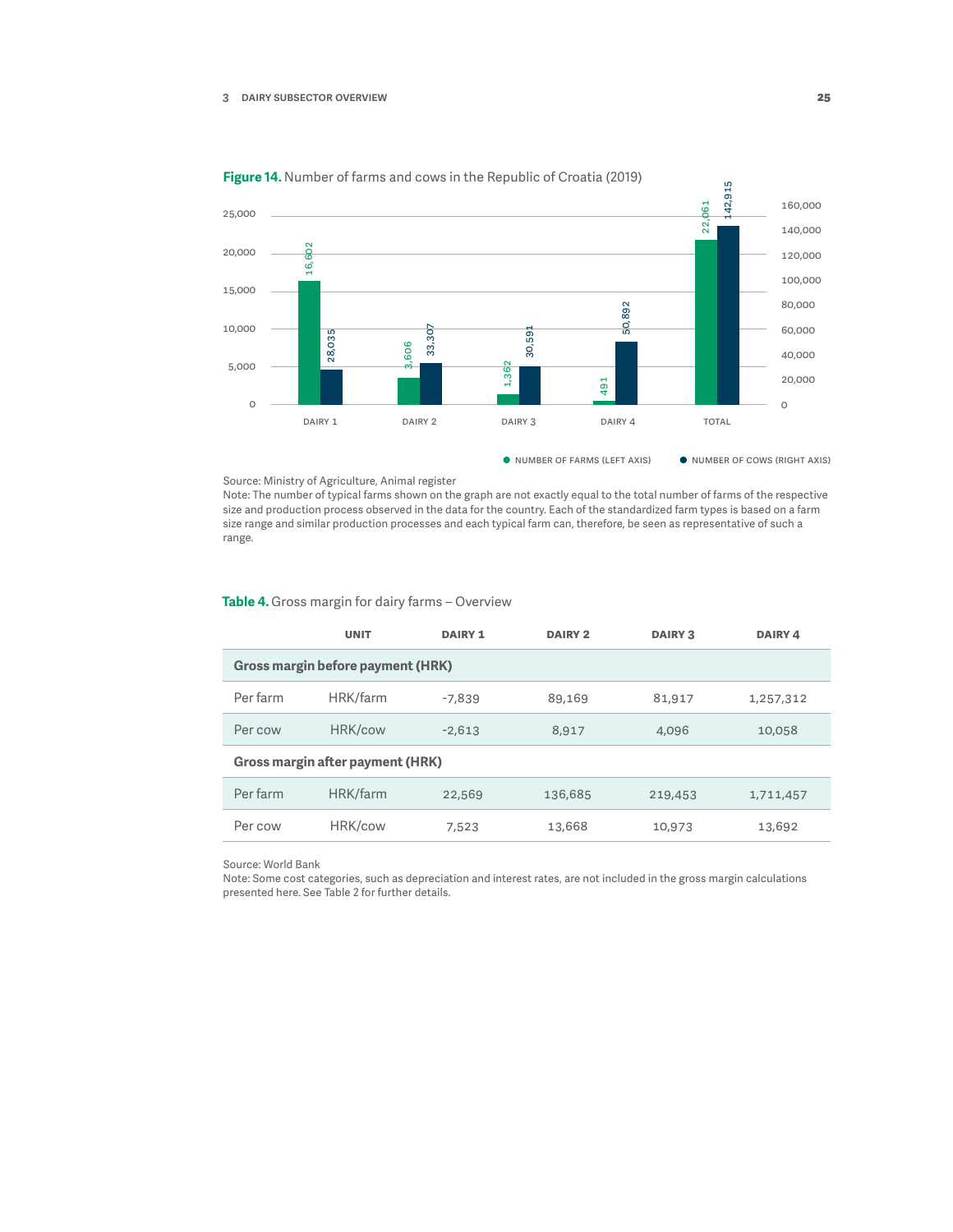According to the gross margin estimates shown on Table 4, the smallest dairy farms are not able to reach a positive gross margin without public support and are therefore kept alive by direct payments. However, even after public payments, although positive, the gross margin of Dairy 1 is insufficient to be the main full-time activity of that type of family farm. Dairy categories 2-4 all have positive gross margins before payments with significant increases after payments. The medium-sized dairy farm (Dairy 2) compensates for having smaller herds by operating more value-added activities than Dairy 3, which indicates important gains from such supplementary activities. It, however, needs to be noted that operating more value-added activities also implies additional work, but work done by the farm owner and her or his family is not included in the costs provided in Table A2. It should also be noted that farmers relying on this value addition strategy and direct marketing of their products were particularly affected by the COVID-19 control measures, and in particular the closure of open markets and restaurants. Dairy 4, the only large farm type in this subsector, reaches the highest per-cow margin before payments due to higher productivity from economies of scale in milk production.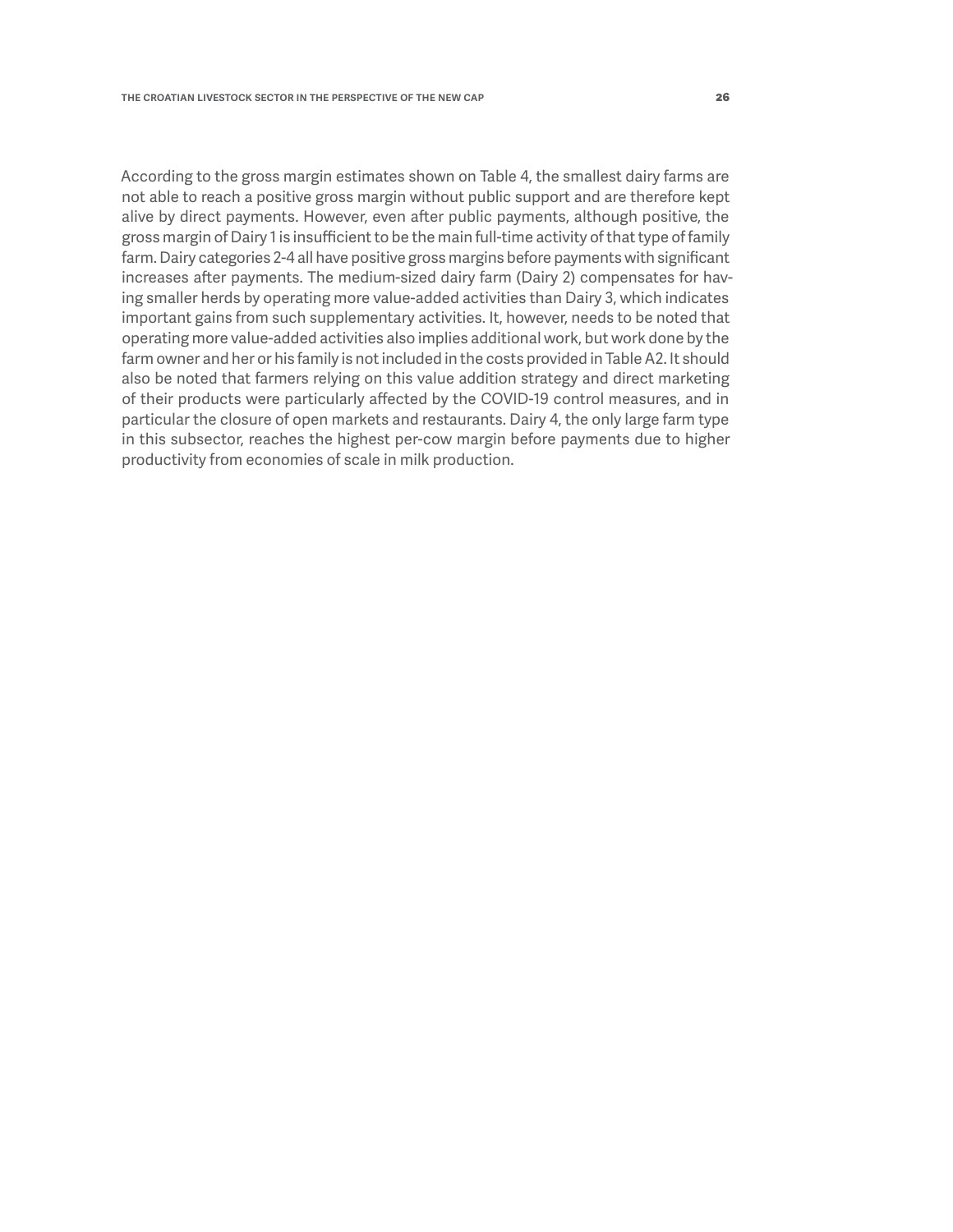4.

# <span id="page-27-0"></span>Beef subsector overview



### 4.1 General trends in the beef subsector<sup>4</sup>

The beef subsector is a major undertaking with high levels of expenditure in husbandry, production, processing and marketing. It is economically important because it provides a wide range of products for human consumption and generates employment based on favorable geographical and climatic conditions for cattle. Cattle production uses less expensive feed crops and by-products in the form of forage, hay, straw and natural pasture, while producing manure that improves soil fertility and enhances crop yields**.**

Figure 8, above, shows that the total number of beef cattle in Croatia has been relatively stable, but only owing to a large number of imported young animals.However, the number of agricultural holdings producing cattle has declined sharply, by around 56% from 2007 to 2016 (Figure 9), with production increasing only on large farms.

The number of animals sent to slaughterhouses declined by 25% from 2008 to 2018, with half of the total beef production made up of calves imported for fattening and slaughtering, according to Eurostat data. Approximately 30% of imported cattle were exported after fattening, to the Middle East (Lebanon) or to the EU (Italy, Austria) (Ministry of Agriculture, 2019b).

**<sup>4</sup>** The beef subsector in this analysis encompasses all beef fattening farms and cow-calf system farms.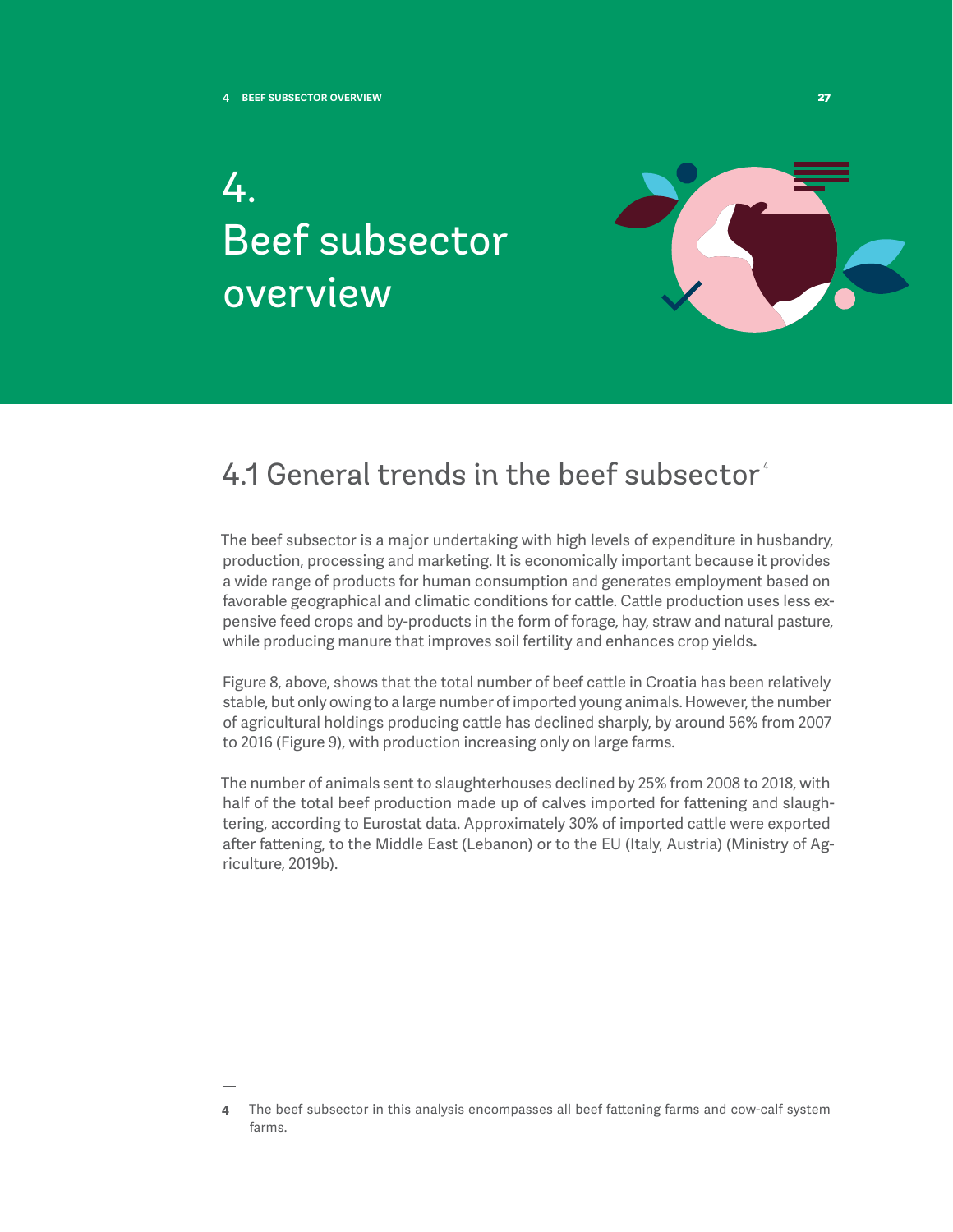

<span id="page-28-0"></span>**Figure 15.** Beef self sufficiency in Croatia vs EU average (%)

Source: Ministry of Agriculture, Annual report on the state of agriculture and Eurostat data



**Figure 16.** Annual Beef and Veal consumption per household member (kg per capita per year)

Source: Statistical Reports of the Croatian Bureau of Statistics, Household survey. Note: the data shown only includes home consumption (excluding restaurants)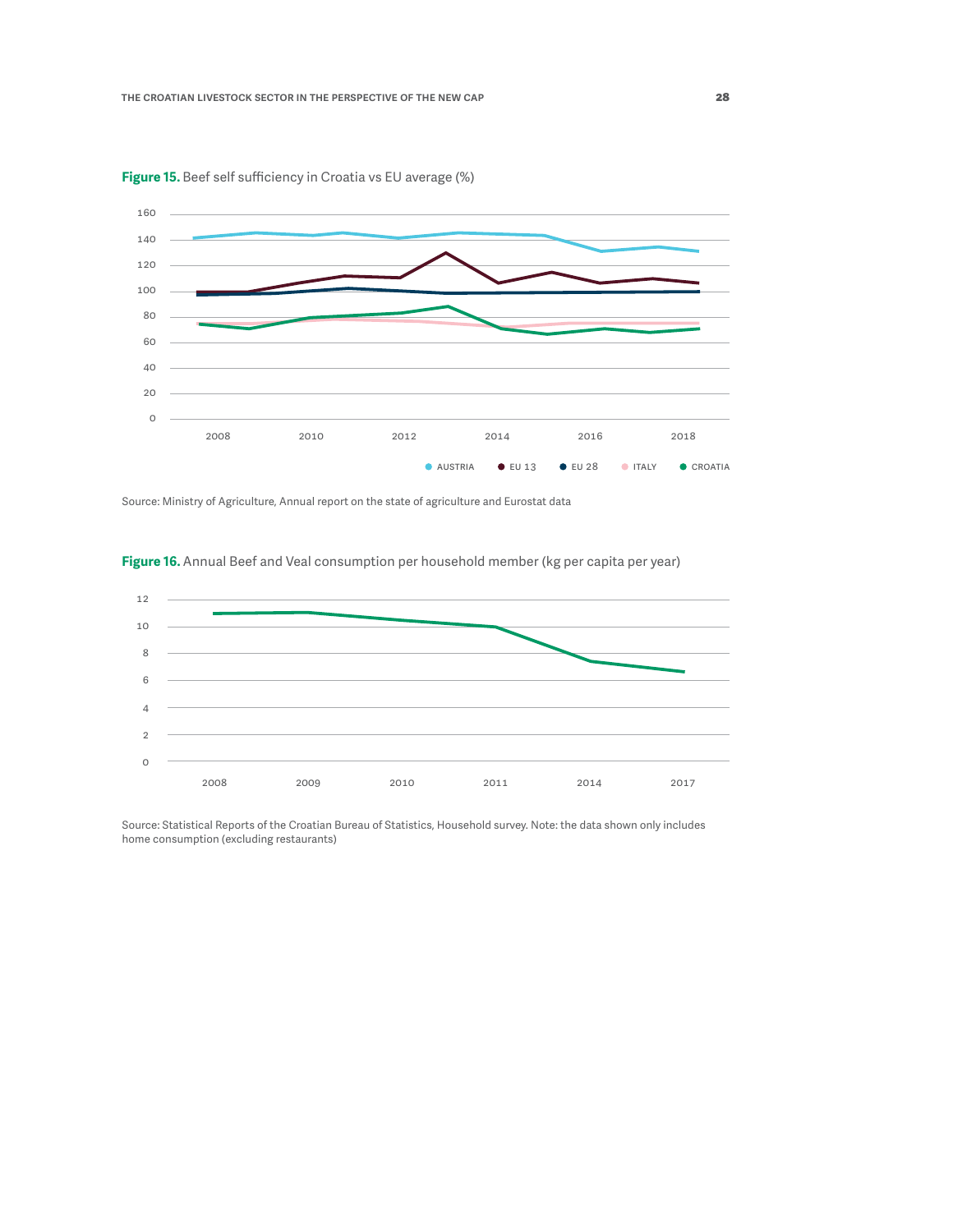<span id="page-29-0"></span>Domestic household-level consumption of beef has declined by 40%, as people switch to other meat and non-meat products (Figure 16). Croatian consumers mostly prefer poultry and pork meat as it is cheaper than beef, despite the lower nutritional values, which reflects differences in per capita income of the average Croatian consumer, compared to the average EU consumer. The drop in consumption was observed despite relatively stable beef prices (Figure 17).



**Figure 17.** The average price of beef carcass (EUR/100kg)

Source: European Commission, Meat market observatory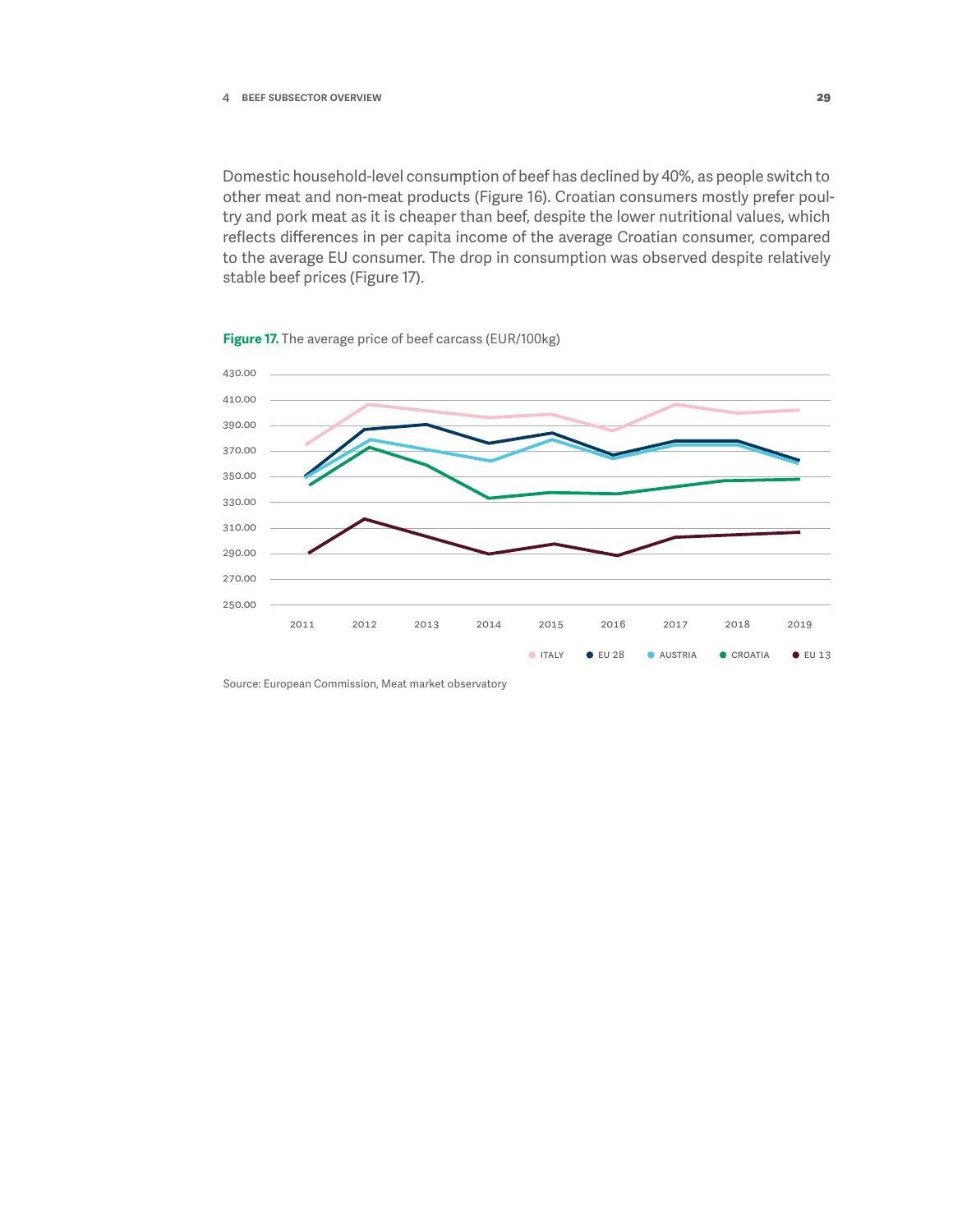### <span id="page-30-0"></span>4.2 Economic analysis and farm type model

In the analysis, three beef farm types were defined as:

- Beef 1 Medium size fattening operation (feedlots)
- Beef 2 Large fattening operation (feedlots)
- Beef 3 Large "cow calf" farm (full cycle operation mostly relying on grass feeding)

#### **Table 5.** Typical beef farms

|                                           | <b>BEEF1</b>                      | <b>BEEF2</b>                                 | <b>BEEF3</b>                                                 |
|-------------------------------------------|-----------------------------------|----------------------------------------------|--------------------------------------------------------------|
| <b>Herd size</b><br>(incl. calves)        | 50                                | 280                                          | 200                                                          |
| Land area (ha)                            | 5                                 | 40                                           | 120                                                          |
| <b>Breeds</b>                             | Crossbreeds                       | Crossbreeds,<br>Simmental                    | Simmental,<br>Charolais                                      |
| Age and<br>liveweight at<br>slaughter     | $13/15$ months<br>at 500 kg       | $15/17$ months<br>at 550kg                   | 10 months, depending<br>on technology<br>(further fattening) |
| <b>Animal housing</b>                     | Free - stall                      | Free - stall                                 | Animals kept outside                                         |
| Feeding                                   | Silage/mixture/hay                | Grass, concentrated<br>feed, silage, cereals | Pasture and<br>inexpensive bulk feed                         |
| <b>Feed source</b>                        | Own+ bought                       | Own + bought                                 | Own + bought                                                 |
| Labor                                     | Family                            | Employees                                    | Family + worker                                              |
| <b>Building type</b>                      | Semi - closed<br>buildings        | Modern                                       | Traditional                                                  |
| Slaughtering on<br>farm                   | No, selling to<br>slaughterhouses | No, selling to<br>slaughterhouses            | No, selling to<br>slaughterhouses                            |
| <b>Contribution to</b><br>farmer's income | Main source of income             | Main source of income                        | Main source of income                                        |

Source: World Bank, consultations with the experts and stakeholders of the private sector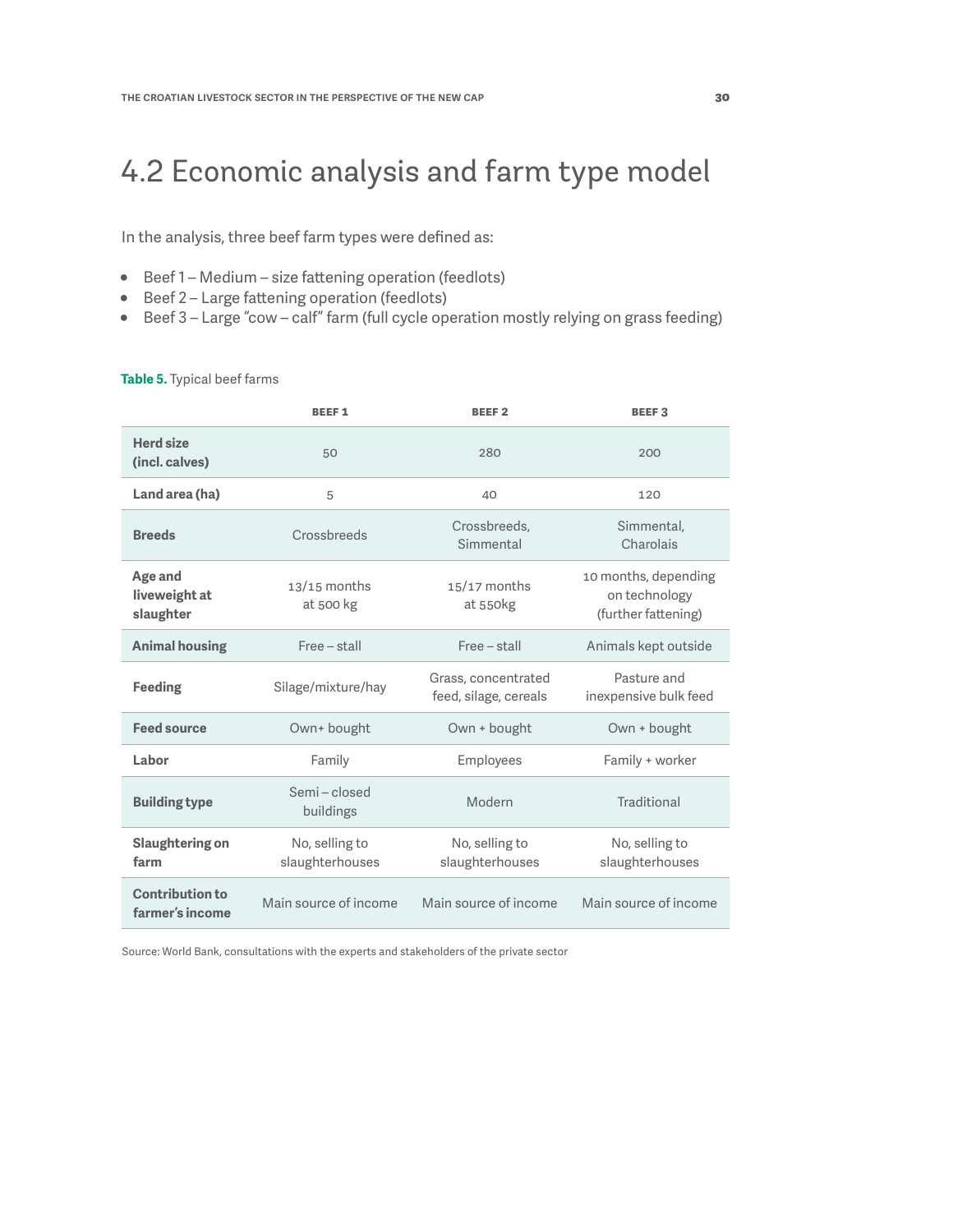<span id="page-31-0"></span>Beef production is increasingly dominated by farms with over 200 head of cattle. Beef 3 farms statistically have a larger land area, which is used to keep animals outside (versus free stall for Beef 1 and Beef 2) and use cattle farming on pastures with little investment, but greater income. It is the major type of operation in mountainous areas like Gorski kotar, Dalmatinska zagora and Lika, because most of the Croatian grasslands are in those areas. They are also found, in somewhat smaller percentages of the total beef-farming units, in the hilly areas of Slavonia (the highlands of Požega and Đakovo). Beef 3 farms mostly use dual-purpose breeds. Additional differences between the three farm types are also related to feed and building types, with Beef 2 the more modern of the three. The efficiency of human labor is achieved by a high degree of mechanization or automation for Beef 3 and Beef 2. The main reason for the establishment of large cattle-breeding systems is economies of scale. For all three types the number of farms and herd size increased by some 13% and 25%, respectively, between 2015 and 2017 (Figure 18). Smaller farms were left out of the analysis because their herds and output tend to be negligible and in decline.

Some production units in Croatia combine dairy and beef production, essentially owning dairy cattle and fattening surplus calves on the farm for beef production. Typically, the beef activity contributes one third of the income on these farms, against two thirds from dairy. Although locally important, this production system was not reflected as a separate typical farm in the light of comparability issues and lack of data: national statistics do not distinguish such production units. Intensive beef farms have – compared to several other countries – relatively low productivity, with an average daily gain in live weight of a little over one kilo. Increased competition for cheap feed from other EU member states increases the sense of urgency for improving technical productivity through further optimizing feed strategies aimed at higher growth rates.



**Figure 18.** Number of farms and beef cattle in the Croatian beef subsector in 2017

Note: The number of typical farms shown on the graph are not exactly equal to the total number of farms of the respective size and production process observed in the data for the country. Each of the standardized farm types is based on a farm size range and similar production processes and each typical farm can, therefore, be seen as representative of such a range.

Source: Paying Agency data; Coupled support for beef fattening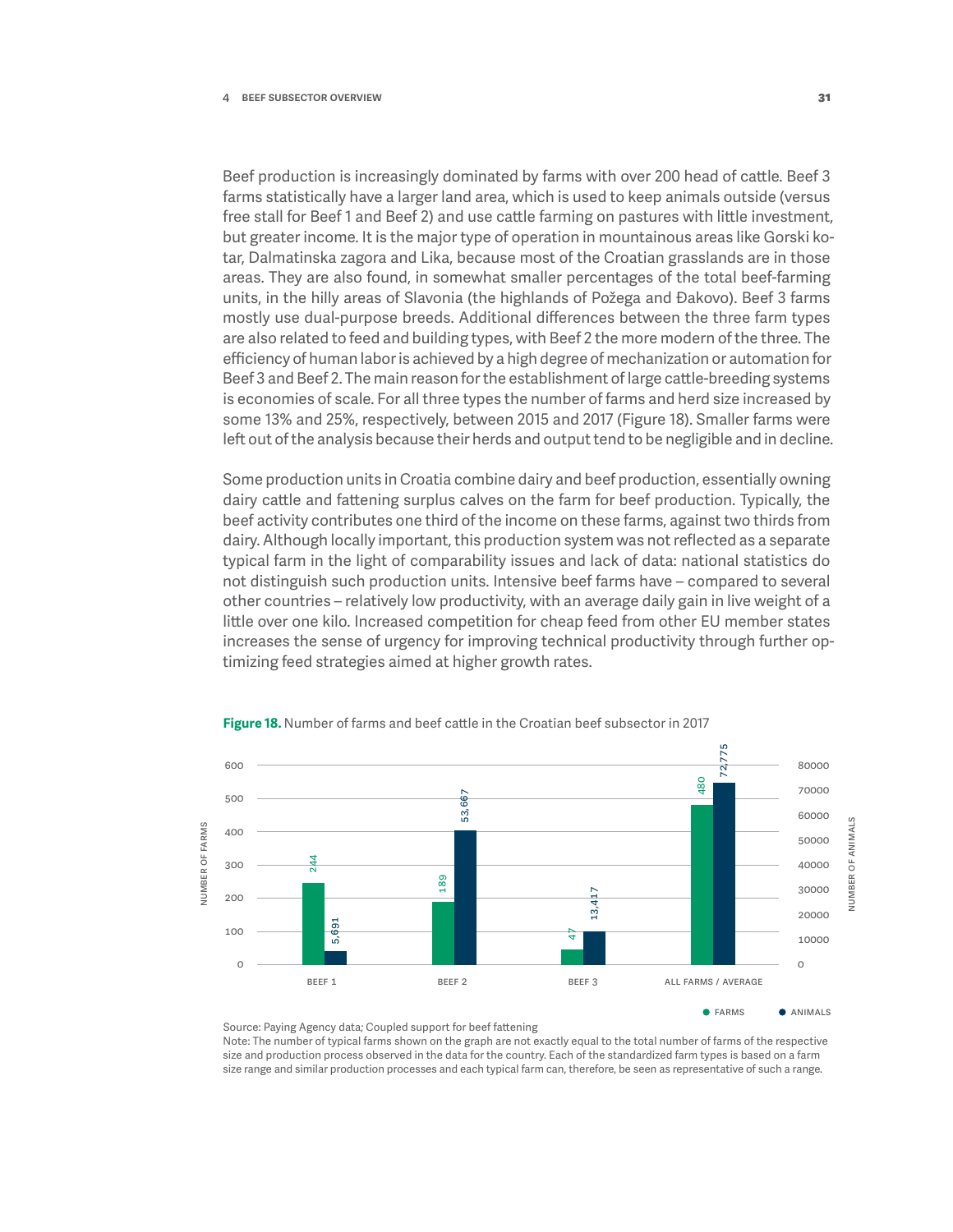<span id="page-32-0"></span>The economic analysis shows that all three beef farm types have positive gross margins per animal and per farm before and after payment, but with significantly higher per animal gross margins in the full-cycle beef farm (Beef 3), which points to additional value added from this, more complicated type of farm. The producers confirmed during focus group meetings that operating a full-cycle farm might be more profitable than operating fattening operations only. Moreover, the medium-sized fattening farm (Beef 1) has a relatively low margin before payments which reaches only 80% of the average economy-wide gross income after payments (Table 6). This points to a strong income dependence on direct public support for this farm type. However, as for the other two farm types, the gross margin per animal and farm increases significantly after payments, which indicates a major role of direct support in the entire beef subsector.

|                                  | <b>UNIT</b>                              | <b>BEEF1</b> | <b>BEEF2</b> | <b>BEEF3</b> |
|----------------------------------|------------------------------------------|--------------|--------------|--------------|
|                                  | <b>Gross margin before payment (HRK)</b> |              |              |              |
| Per farm                         | HRK/farm                                 | 19,000       | 205,590      | 333,000      |
| Per animal                       | HRK/animal                               | 380          | 734          | 1,665        |
| Gross margin after payment (HRK) |                                          |              |              |              |
| Per farm                         | HRK/farm                                 | 71,573       | 524,277      | 647,702      |
| Per animal                       | HRK/animal                               | 1,431        | 1,872        | 3,239        |

**Table 6.** Gross margin for beef farms (multiyear averages)

Source: World Bank. Note: Some cost categories, such as depreciation and interest rates, are not included in the gross margin calculations presented here. See table 2 for further details.

An important finding of the economic analysis is that beef production benefits from the availability of relative cheap feed in Croatia, where feed represents 30% of allocated production costs. Purchase of calves is the greatest cost with 58% of allocated production cost (Annex Table A3).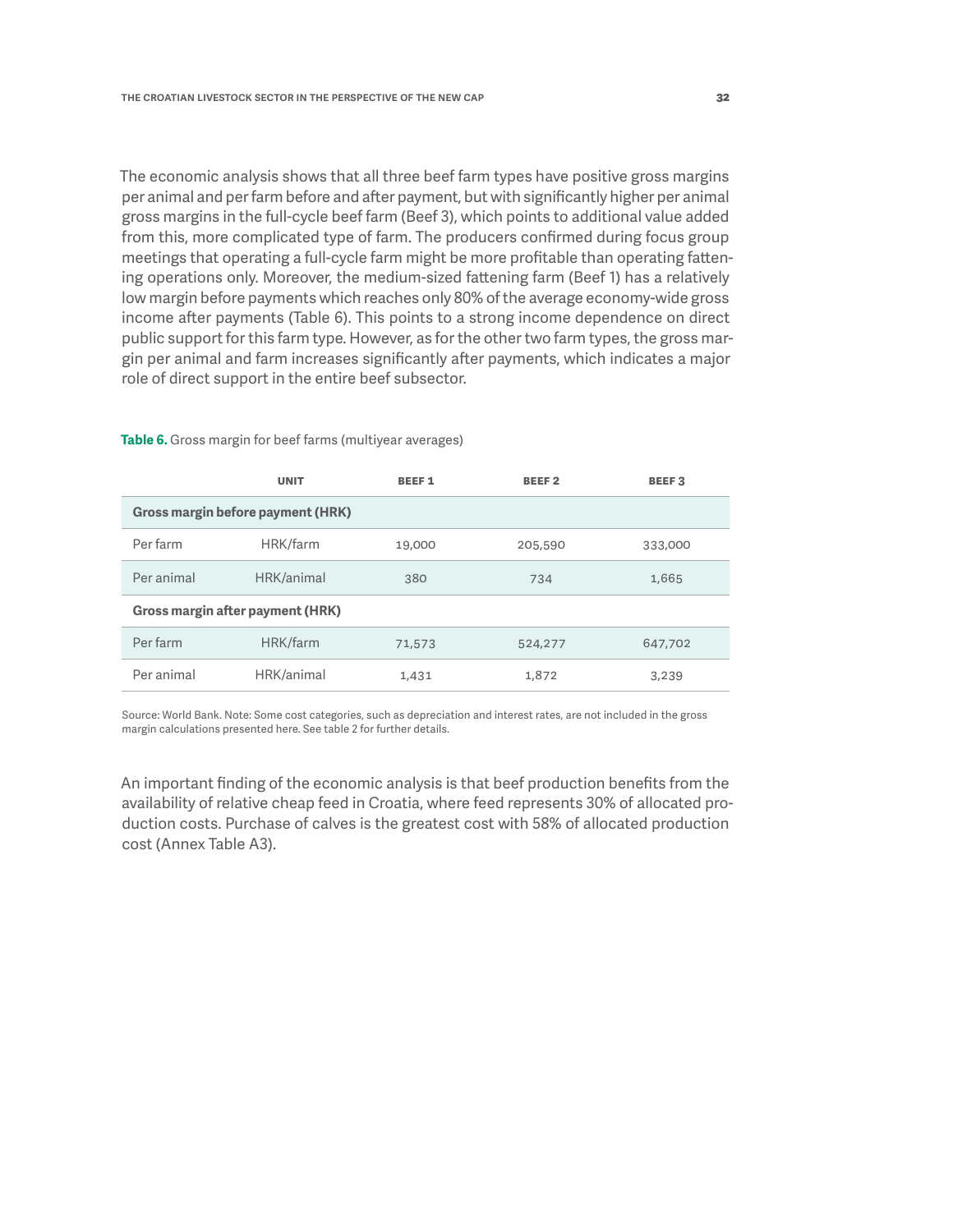## <span id="page-33-0"></span>5. Expenditure review



This section provides a detailed analysis of public expenditure on the livestock sector in Croatia by looking at the policy instruments currently available, analyzing determinants of public support, and providing cross-country comparisons, as well as analyzing micro farm-level data and taking into account farmers' comments and suggestions.

### 5.1 What types of support are available for livestock farmers?<sup>56</sup>

Public expenditure on agriculture in Croatia is financed from national and EU funds. In addition to the two broad types of public expenditure – Pillar I support (direct payments and national coupled voluntary payments) and Pillar II support (rural development funds) – there are also some other public support categories available to the sector, including education, research, extension services, diesel fuel subsidy, subsidized credit lines and guarantees, administration and general costs etc.).

#### **5.1.1 Pillar I support (direct payment)**

Strictly speaking, Pillar I support includes two major payment categories with aim of supporting farmers' incomes and production: i) Decoupled direct payments based on so-called payment entitlements and ii) Voluntary Coupled Support (VCS). This analysis also includes IACS (*Integrated Administration and Control Systems*) and other national vulnerable-sector support as additional direct payment categories, since the nature of these payment categories is very similar to those for coupled and decoupled payments.

**<sup>5</sup>** A detailed explanation of each sub-measure is explained in World Bank, 2020.

**<sup>6</sup>** Based on: European Commission, 2019a and b; European Parliament, 2013; Ministry of Agriculture, 2016, 2018a, 2018b, 2019a, 2020; and Paying Agency for Agriculture, Fisheries and Rural Development, 2015.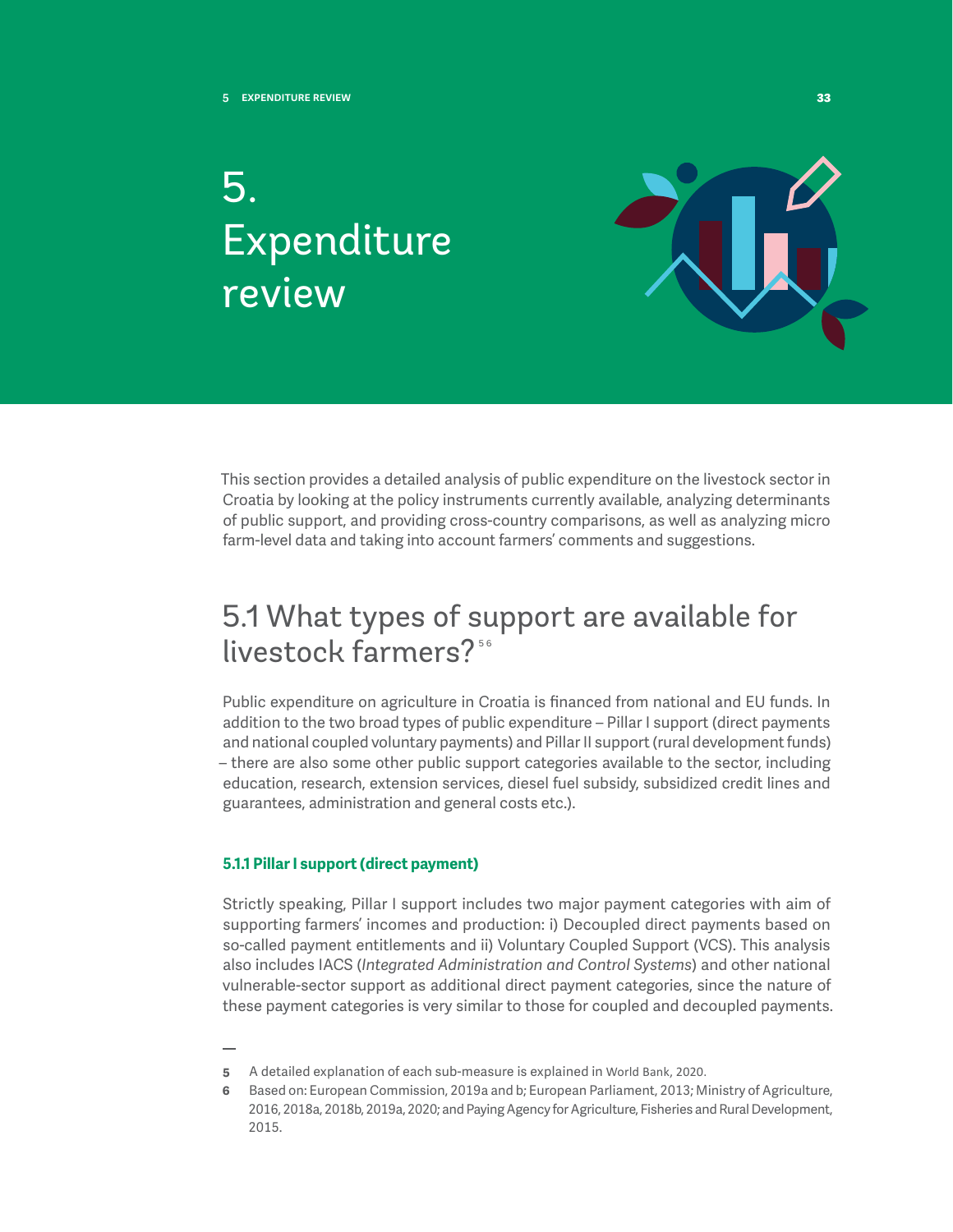An overview of available direct payment categories is provided in Table 7.

Decoupled payments are paid on the basis of land use according to which payment entitlements are issued (one hectare of arable land = one entitlement). $^7$  A basic payments is owed to all active farmers who hold at least one entitlement; redistributive support is additional support for small farmers, green payment is additional support for particular obligatory environmental practices, while farmers below 41 years of age receive additional support. Although these payments can represent a significant source of income support for farmers, they are based on the production area, and not the number of animals, which implies that livestock farmers without their own fodder or pasture area will not be able to benefit from this support category.

The most widely used IACS scheme payment measure was under measure M13 (areas with natural limitations) as almost half of the production area is officially categorized under some sort of area with limitation. This measure is similar to the decoupled support paid for the production area (fodder area or pasture). However, IACS measures M14 (Animal welfare), M10 (Agri-environment-climate) and M11 (Organic farming) were not used by a significant share of livestock farmers.

Voluntary coupled support (VCS) represents an important source of income support for cattle farmers, in contrast to pig farmers for whom no VCS payments at all are available. VCS is paid on the basis of the number of livestock units instead of per-hectare payments. The largest share of Croatia's total coupled payment envelope (around 65% of a total EUR 47 million) goes to beef fattening, dairy, and cow-calf farms.

Payment for vulnerable sectors is an additional payment scheme supporting agricultural subsectors that are identified as less profitable and at risk of a significant drop in production. Less than 7% of the national direct payment envelope goes into the vulnerable subsectors scheme, of which approximately 50% is reserved for dairy farms and some 15% for breeding sows; the rest is paid to non-livestock producers. This is the only coupled support available for pig farms. However, it is limited by the European Commission's *de minimis* support constraint to a maximum of EUR 20 000 over a three-year period, which limits it to smaller farms.

**<sup>7</sup>** Entitlements are also provided for pastureland, but the area is downscaled by up to 60% based on particular acceptance criteria (bare land, rocks, non-accessible land, etc.).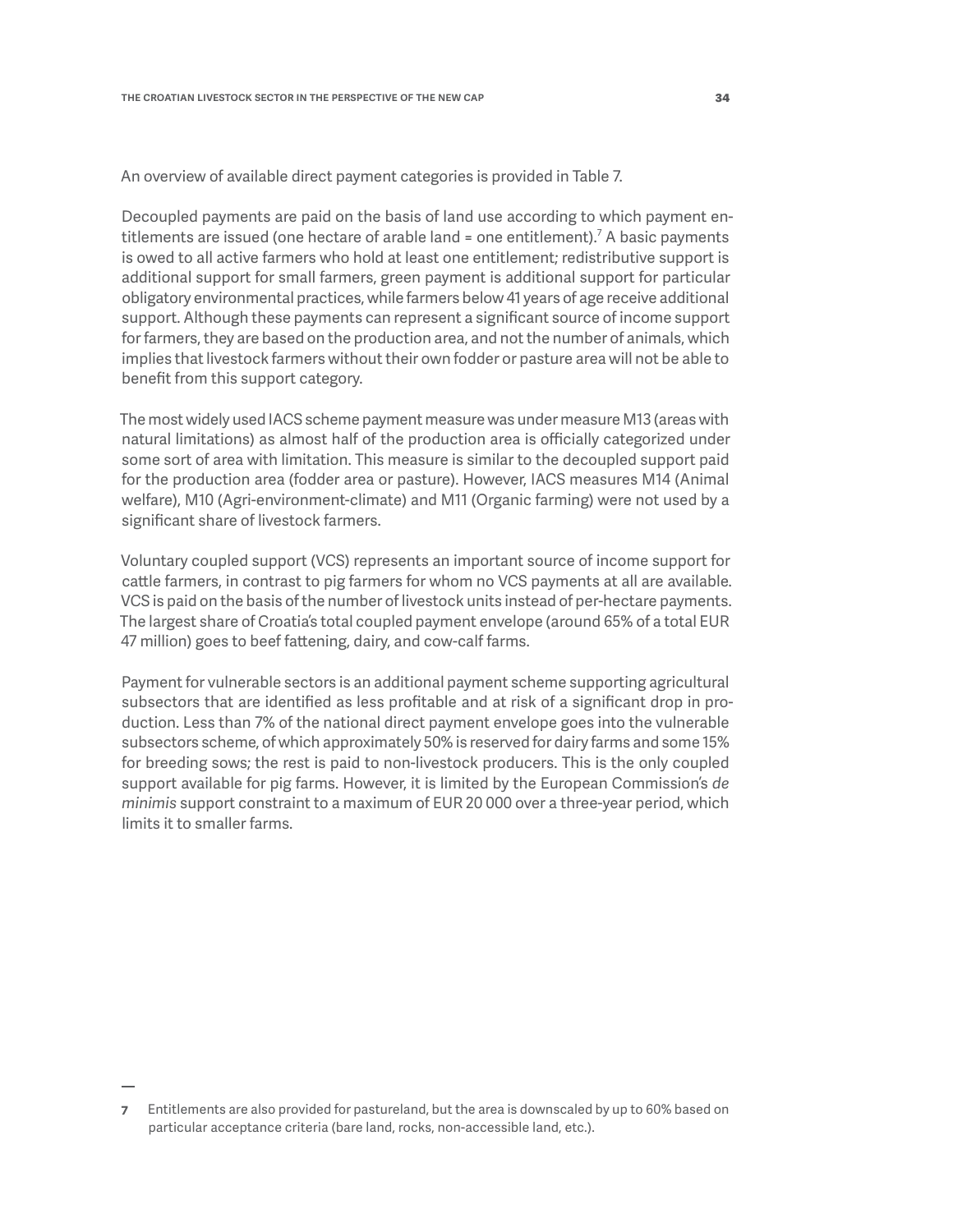#### <span id="page-35-0"></span>**Table 7.** Pillar I support

| <b>CATEGORY</b>                                                                     | <b>MEASURE</b>                                                                                     | <b>AMOUNT</b>                                                                    |
|-------------------------------------------------------------------------------------|----------------------------------------------------------------------------------------------------|----------------------------------------------------------------------------------|
| <b>Decoupled direct</b><br>support (payment                                         | Basic payment scheme                                                                               | EUR 169.90/ha                                                                    |
| entitlements)                                                                       | Redistributive support<br>(up to 20 hectares)                                                      | Approx. EUR 60/ha                                                                |
|                                                                                     | Green payment (applying<br>environmentally friendly practices)                                     | 70% of basic payment                                                             |
|                                                                                     | Young farmers support (younger than<br>41 for up to 50 hectares)                                   | 25% of basic payment                                                             |
| <b>IACS</b> scheme<br>(Technically Pillar<br>II, but provides<br>income support for | Payment for agri-environment (M10)<br>including payment for autochthonous<br>pig and cattle breeds | From EUR 267.69 to 445.08/LU                                                     |
| particular practices)                                                               | Organic farming (M11)                                                                              | From EUR 258.30 to 347.80/ha                                                     |
|                                                                                     | Areas with natural limitations (M13)                                                               | From EUR 82 to 226/ha                                                            |
|                                                                                     | Animal welfare payment (M14)                                                                       | Various activities from 4.93 to<br>52.10Eur/LU                                   |
| <b>Voluntary coupled</b><br>national support                                        | Milk production                                                                                    | Approx. EUR 260/LU                                                               |
|                                                                                     | Suckler cow (Cow-calf system)                                                                      | Approx. 137 per suckling cow                                                     |
|                                                                                     | Cattle fattening farms                                                                             | Approx. EUR 103/LU                                                               |
| <b>National support for</b><br>vulnerable sectors                                   | Dairy cows                                                                                         | Approx. EUR 130/LU                                                               |
|                                                                                     | <b>Breeding sows</b>                                                                               | Approx. EUR 70/LU                                                                |
|                                                                                     |                                                                                                    | Both have a three-year ceiling<br>of EUR 20 000 per farm<br>(de minimis support) |

Note: LU stands for Livestock Units which differs from the number of animals (for instance one fattening pig = 0.3 LUs, Fattening cattle between 6 and 24 months = 0.6 LUs, or milking cow above 24 months = 1 LU). Source: Payments based on data from the Paying Agency for Agriculture, Fisheries and Rural Development (APPRRR), Ministry of Agriculture annual review for 2018, and related legislative acts.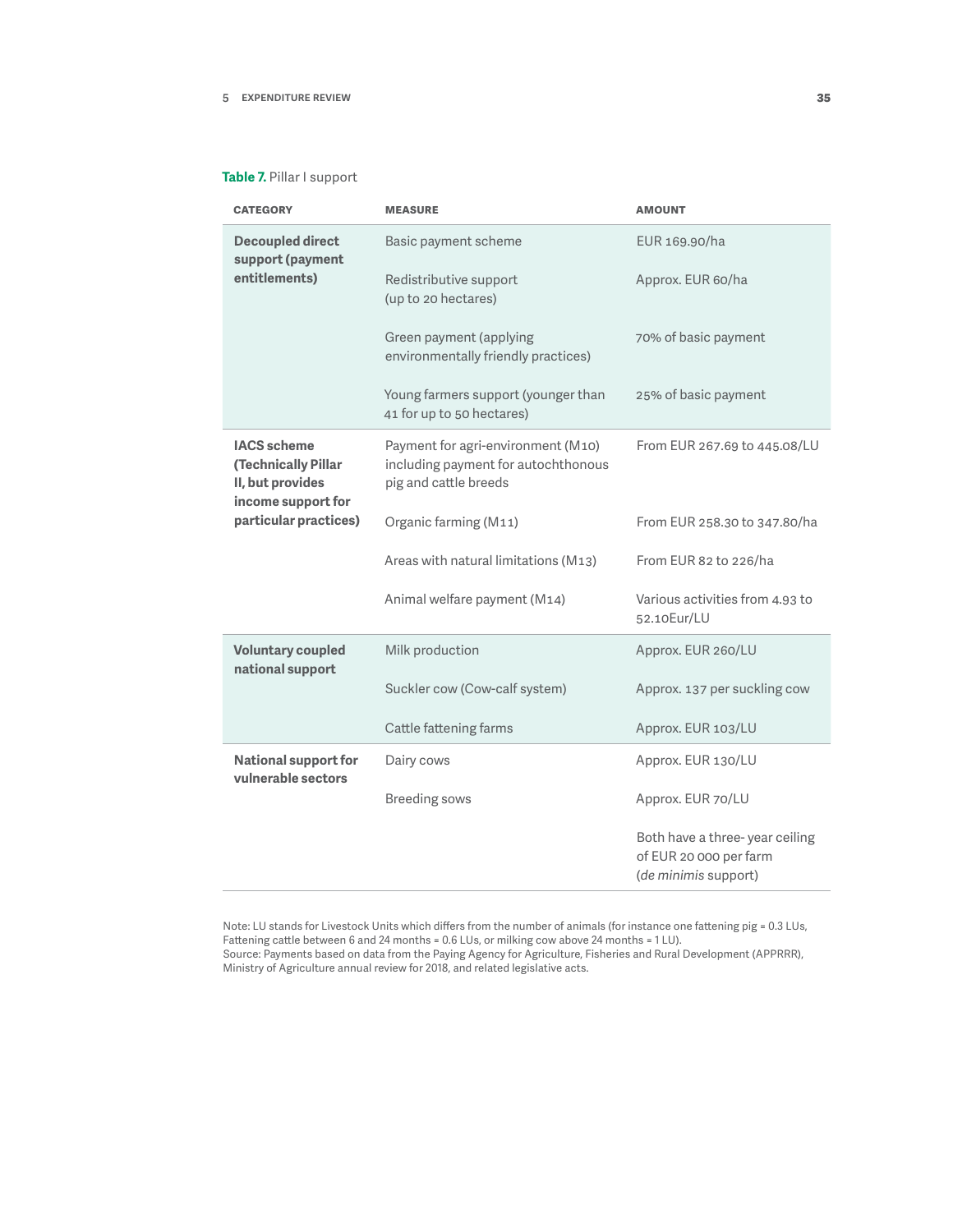#### <span id="page-36-0"></span>**5.1.2 Pillar II support (rural development funds)**

Pillar II includes a wide set of Rural Development Measures that usually include one-off payments for investment projects with a long-term impact on the productivity of a farm or a wider impact on other priorities in rural areas. While Pillar I payments have an income-support role, the aim of Pillar II measures is to assist farmers and rural areas to meet a wide range of economic, environmental, and societal challenges in rural areas across the EU. For Pillar II funds, irregular open calls are made for every sub-measure and farms with specific characteristics can apply to these calls to seek co-financing of their investment project. It is important to recognize that total amounts paid from rural development funds are usually less stable across years because they depend on specific sub-measures in a particular year, with different sub-measures not always being available in every year.

The five-year envelope for rural development support amounts EUR 2.4 billion, out of which 2.03 billion are financed from the EU (European Agricultural Fund for Rural Development – EAFRD) and 0.37 from national sources.

A total of 20 Measures are established for rural development, of which at least four, are particularly relevant to livestock producers: Investment in physical assets (M4), Farm and business development (M6), Producer groups (M9) and Risk management and insurance support (M17). M4 can be used by livestock farmers to finance various investment projects related to restructuring, modernization and increasing the competitiveness of agricultural holdings, handling and use of manure fertilizer, for renewable energy sources, and generally increasing the value added of agricultural products. Measure 6 focuses more on specific farmers as does, for instance, sub-measure 6.1.1 that supports projects for young farmers, and 6.3.1 for small farmers, while 6.2.1 and 6.4.1. can be used for non-core agricultural activities on farms.

Since most of the rural development measures can be used for farm modernization and investment, these funds represent an important instrument through which the competitiveness of Croatian farms could be supported.

#### **5.1.3 Other public support**

Other public support categories for Croatian livestock farmers – including subsidized fuel, extension services, expenditure on agriculture-related universities and research institutes, and other general services related to agriculture – are rather indirect and apply to all farmers, so their impact on livestock producers is hard to evaluate precisely. Nevertheless, this report focusses on those most important for the sector.

Subsidized diesel fuel (*blue diesel*) is currently available for any farmer (livestock and crop producer) who applied for direct payments in the current year; the number of eligible litres of diesel is based on the production area and number of animals. The subsidy is indirect because the price difference in diesel paid by the farmers represents a tax exemption. According to estimates based on official fuel price data, the diesel subsidy for the subsectors analyzed in this report could be worth some EUR 30 million.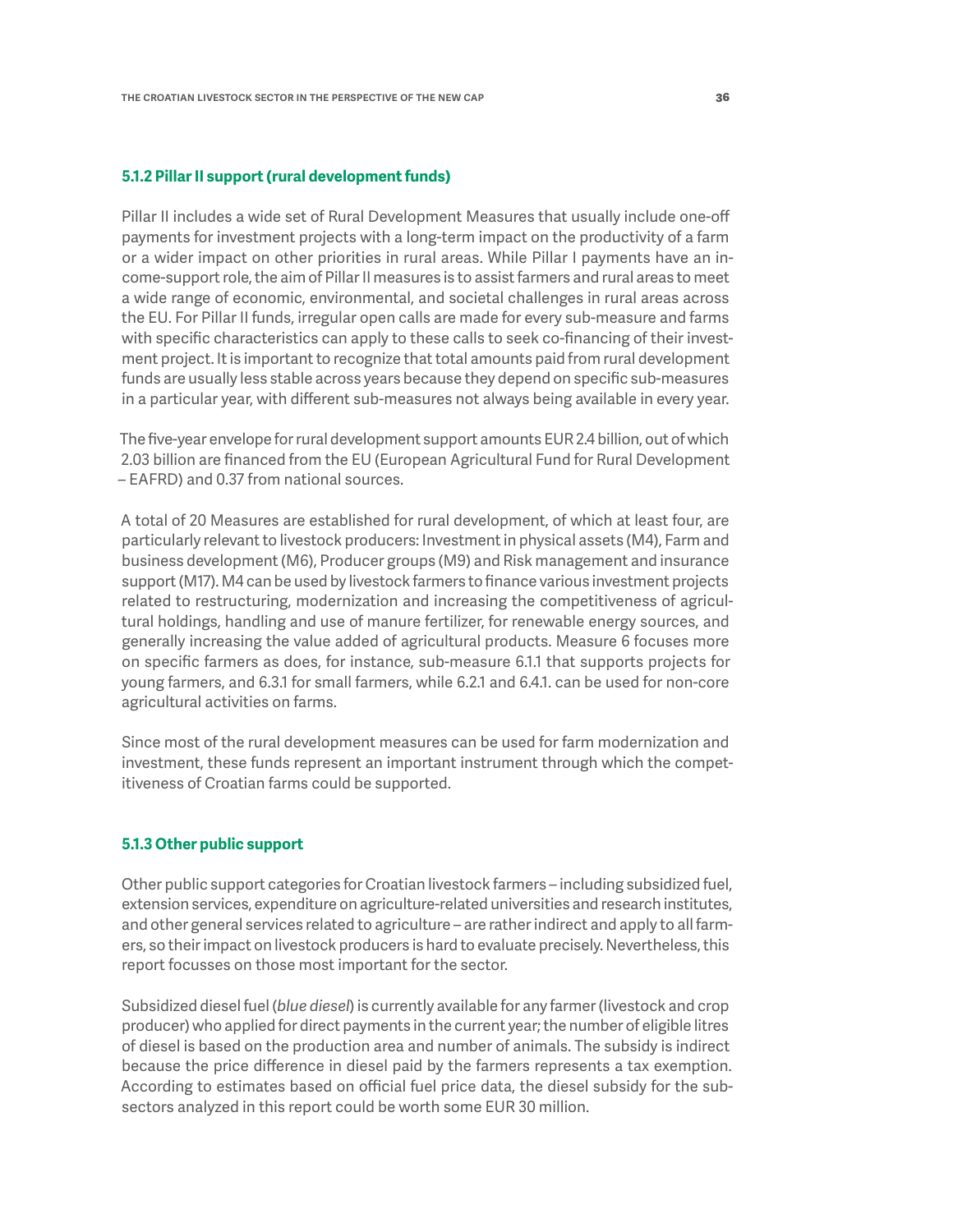<span id="page-37-0"></span>An additional source of investment financing is the provision of subsidized loans and guarantees to Croatian farmers by the Croatian Bank for Reconstruction and Development (HBOR) and the Croatian Agency for SMEs, Innovations and Investments (HAMAG-BICRO). This report shows that these loans are not widely used by Croatian farmers and one of the main conclusions is that loan programs should focus more on facilitating access to financing, rather than on lowering the cost of credit.

A detailed analysis of general service expenditure (administration, Ministry, etc.) and knowledge expenditure related to agriculture (extension service, universities, education, and research) can be found in STARS background documents<sup>8</sup>.

#### **5.1.4 Overview of all public payments to the pig and cattle subsectors**

Around EUR 334 million annually is spent on the livestock sector including direct and indirect support, (Figure 19 and Annex Table A4). More than two thirds (EUR 232 million) of this amount is spent on Pillar I support which, therefore, represents the largest expenditure category, by far. Slightly more than 10% (around EUR 37 million) is spent on general services. The third most important expenditure category is subsidized diesel fuel which covers almost 10% of total public support (EUR 29.5 million). The remaining amount is related to Pillar II payments and research and education expenditure.



**Figure 19.** Estimate of all public support to pig and cattle subsectors in 2017 (EUR million)

Source: WB staff calculations based on data from APPRRR, Ministry of Agriculture and Animal register. See Table A4 note for more details on data sources, estimation and assumptions.

These results demonstrate that the system is largely based on income support (Pillar I), while investment and innovations support is rather limited. Moreover, the rather high amount reserved for diesel subsidies could, instead, be channeled towards less environmentally harmful energy.

**8** According to World Bank, 2019c.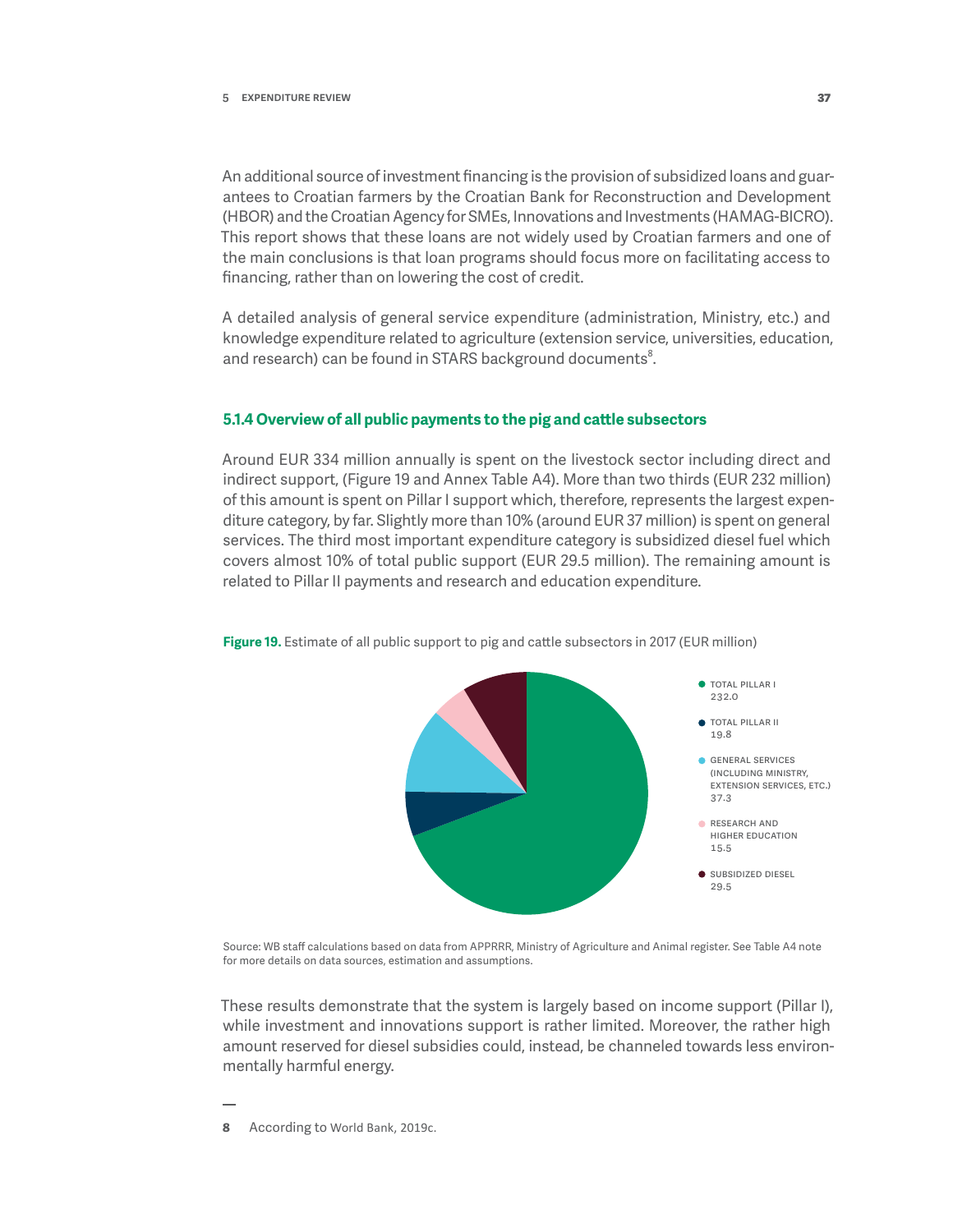### <span id="page-38-0"></span>5.2 A bird's-eye view: Comparison with other countries

Croatian dairy and cattle farmers have a relatively high income dependency when compared to other EU countries. For dairy farms, the share of direct support in gross income equals on average around 40%, while this ratio reaches 50% for cattle farms. On the other hand, direct support adds only 10% to Croatian pig farmers income, which is, although low in a cross-sector comparison, in line with other EU countries and the result of the absence of coupled support for pig farms. This means that pig farmers can rely only on decoupled payments or on support categories related to some specific practices (support for animal welfare – M14, organic farming – M11 or autochthonous breeds – M10).



**Figure 20.** Direct payment per gross income (2014-2018 average)



**Figure 21.** Rural development per gross income (2014-2018 average)

Source: World Bank calculations based on FADN data. Note: Total direct payments (FADN code: SE606) is used as the relevant direct payment indicator. All rural development funds (code: SE624) are included (also IACS scheme payments). These indicators are divided by Farm Gross Income (SE410). Specialist granivores category includes pig and poultry farms.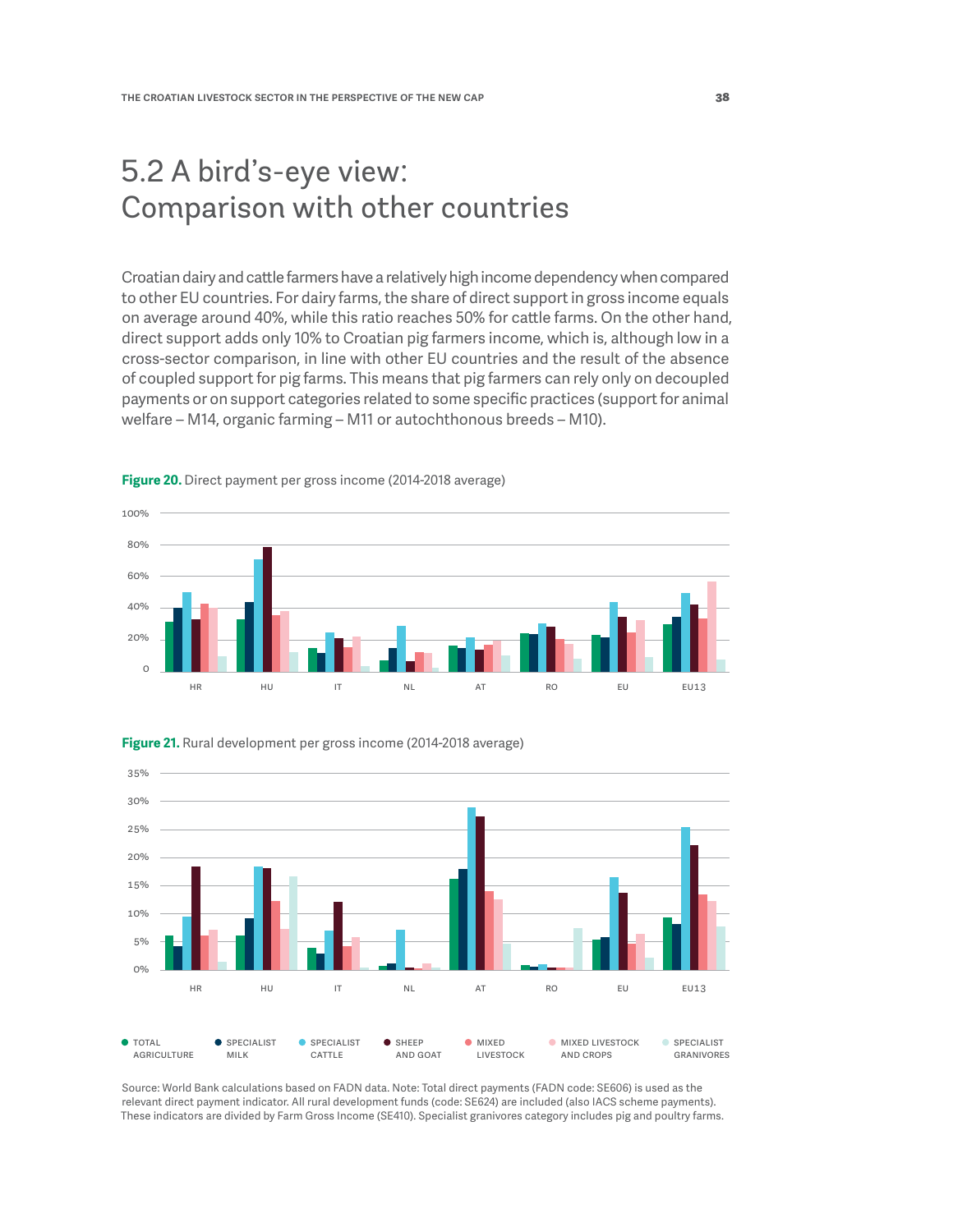<span id="page-39-0"></span>The income dependence for dairy and cattle farms does not necessarily point to excessive direct support. Croatian farmers' incomes are significantly below the EU average: the average income of Croatian granivore, dairy and cattle farms is only 23%, 39% and 53% of the respective EU averages. Moreover, the absolute unit amount of decoupled support for Croatian farmers is actually below the average for other EU countries (Figure 22). Coupled support for the dairy and cattle subsector is in line with the EU average but significantly below some other new EU member states such as Hungary or Romania.

Although Croatian livestock farmers (with the exception of granivore farms) exhibit high income dependence, this, to a large extent, is driven by low income, rather than by inflated direct payments.



**Figure 22.** Decoupled direct support (in Eur per ha - left scale and per farm – right scale)





Source: World Bank calculations based on European Commission DG-agri data.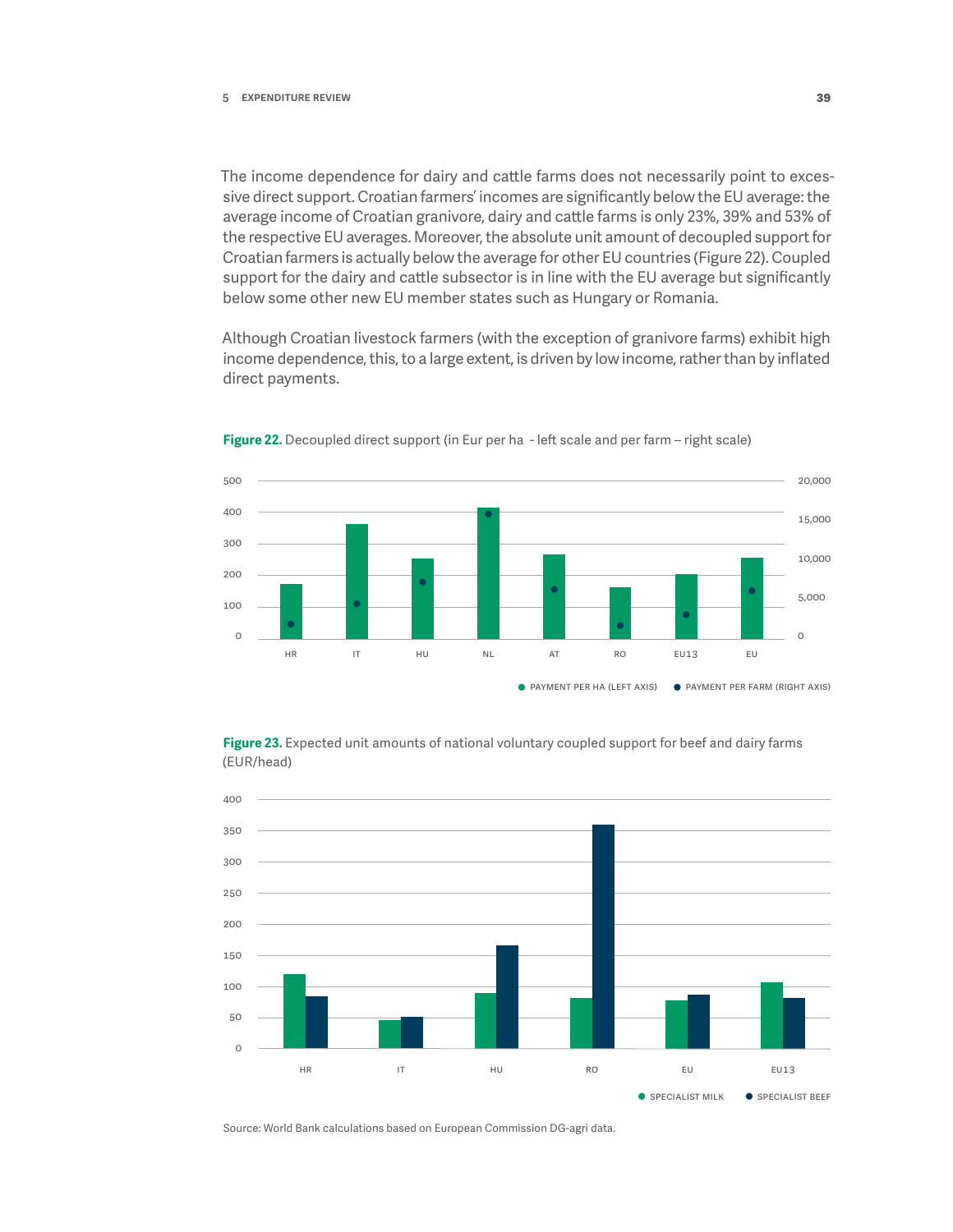<span id="page-40-0"></span>The share of rural development support in livestock farmers' income in Croatia is relatively low, compared to that in other EU countries (Figure 21). Hence, livestock farmers are not able to absorb sufficient Pillar II funds. This confirms the findings of Subsection 5.1, in which Pillar II support represented a minor part of total livestock-related public expenditure. This conclusion holds for all three subsectors analyzed in this report, although cattle farms are slightly more successful in that respect, while granivore farms are again the least subsidized ones.

Since rural development support is mainly used for investment and farm modernization, one conclusion might be that, since investment and improvement expenditure on livestock farms is low, livestock farming is losing competitiveness. Moreover, the rest of the economy is not benefitting from higher spillover effects; STARS background documents showed that relative positive economy-wide impacts of rural development measures are higher than those from Pillar I support.

One potential reason for underperformance in the absorption of rural development funds is certainly related to the relatively high cost of capital for Croatian farmers (Annex Figure A2), compared to their EU peers.

### 5.3 A farm-level view: Who is receiving Pillar II support and why is the absorption rate low?

This subsection uses farm-level data and comments from farmers in focus-group meetings to analyze how rural development funds are distributed.

In per-farm payments, small cattle and dairy farmers in Croatia received relatively more rural development support, while large livestock farms received a higher aggregate share of the total rural development funds available (Annex Figures A3, A4 and A5). This is in line with the rules of fund assignments - for example only small farmers are eligible to apply for sub-measure 6.3.1 (Support to the Development of Small Farms) and many of them received this support. It is also clear that in the livestock sector, larger farms usually have relatively large investment projects to finance. A more rigorous analysis of farm characteristics driving Pillar II fund absorption on the basis of a probit regression and FADN data is provided in Table A5.

Pig and dairy farms were less likely to obtain rural development support than other livestock farmers according to the probit model estimates. Furthermore, large farms (in terms of Standard Economic Output and pasture area), financially more stable farms (lower interest expenses and higher net income), while farms that receive relatively more total Pillar I and vulnerable sector support, farms with a high share of rented land as well as young farmers are more likely to receive rural development support according to table A5 shown in the appendix.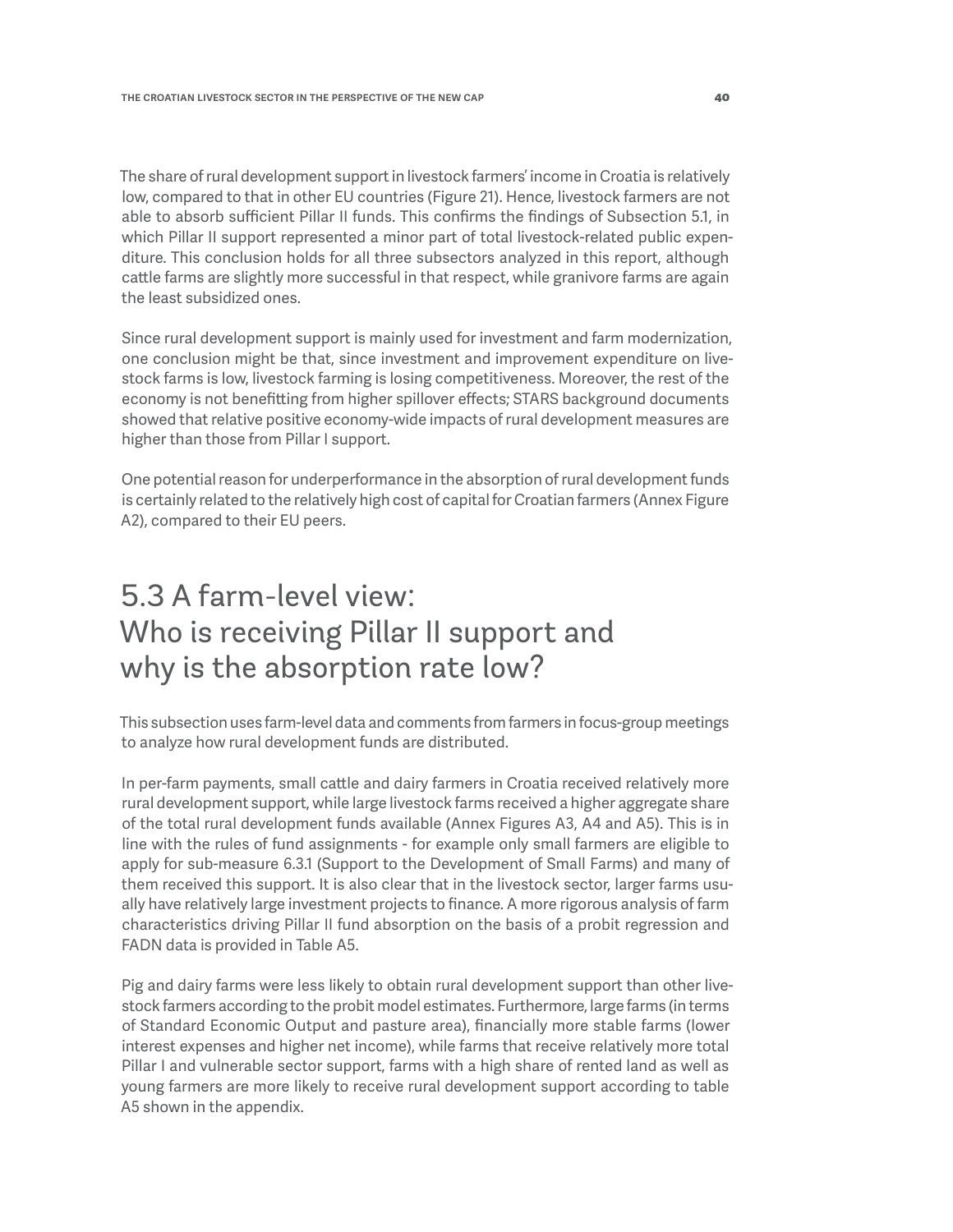#### **5 Expenditure review 41**

These results are, however, not able to determine whether those characteristics are affecting the likelihood of rural development fund absorption due to selection criteria (supply factors) or due to farmer's interest in applying for rural development measures (demand factors). Data on rural-development measure tender results was not made available and thus the analysis could not disentangle the impacts of those two factors and differentiate livestock farms from other farms.

Based on comments received from farmers during focus group meetings, supply factors were mentioned as the most important constraints for a more efficient rural development fund absorption rate. More precisely, some of the most important issues repeatedly mentioned by the producers are the following: general administrative burden and complicated application procedures, tight lending conditions and – despite some reductions - continued higher interest rates in commercial banks than observed across the EU, slow-decision making processes (very long period until a final decision for project selection is made), frequent changes in selection criteria, administrative issues for investment that include construction and working permits, land ownership issues and non-accessibility of stateowned land, align criteria with regional specificities, regulations that favor certain larger producers, misguided programs (lack of solar, bio fermenter, etc. programs), tender ranking through the development index of municipalities that are not always suitable, the issue of not taking into account the suggestions of farmers' representatives when designing measures and selection applications, and general lack of understanding of the real situation on farms.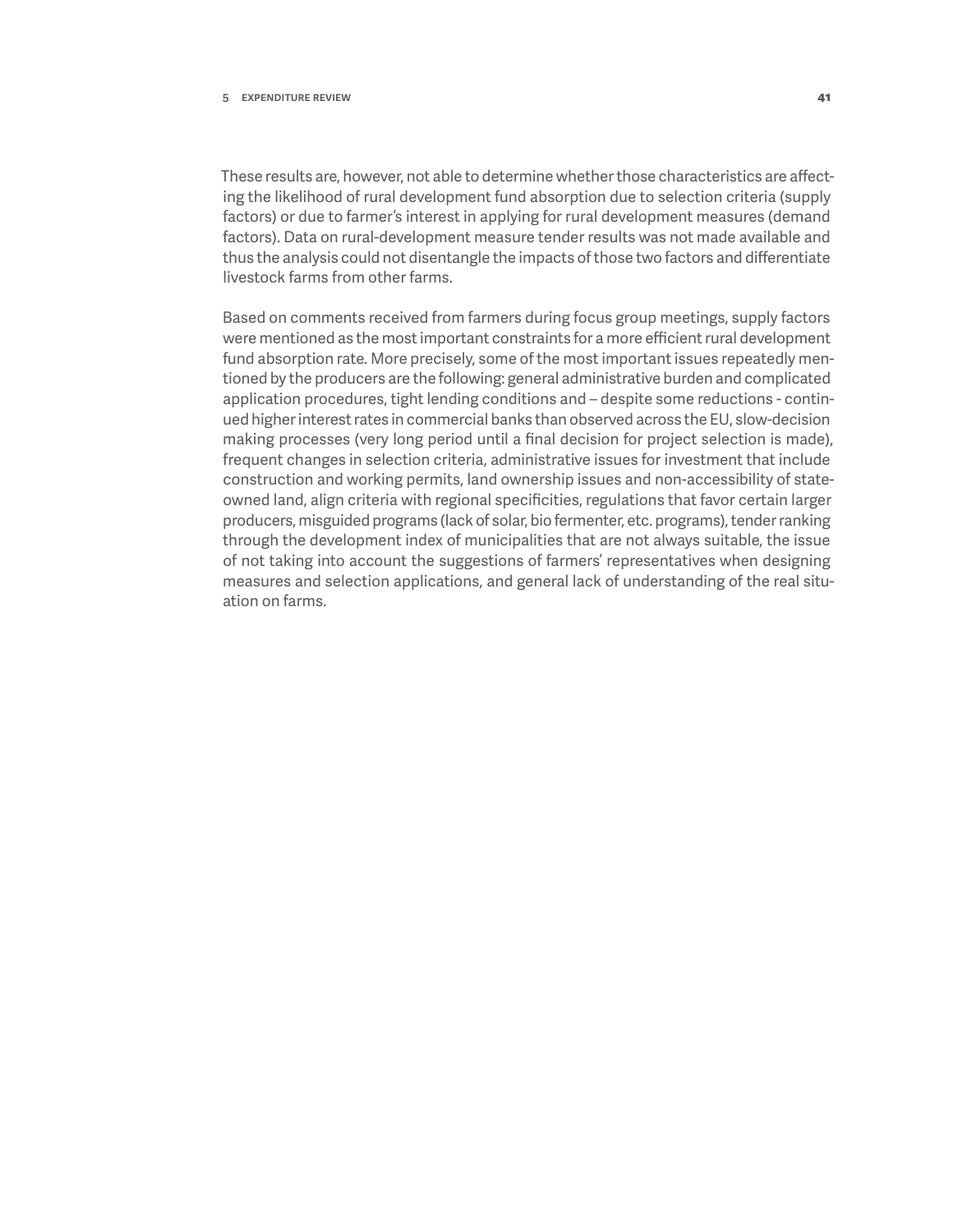<span id="page-42-0"></span>6. The New CAP – an opportunity for the Croatian livestock sector<sup>\*</sup>

All EU member States must draw up a CAP<sup>10</sup> strategic plan for Pillars I (direct support payments to farmers, which makes up the bulk of the CAP budget) and II (support for wider rural development) according to the situation of their territory and its needs. This report and the NARDS will provide inputs and policy suggestions regarding the livestock sector in order to facilitate the preparation of documents and legal acts for successful implementation of the new 2021-2027 CAP. The new CAP was initially planned to start in January 2021 but its implementation has been postponed most likely until January 2023, leaving the current CAP in place for 2020 and 2021.

The new CAP introduces a shift towards environmental and climate objectives, while preserving the long-term objectives related to farmers income, rural area support and guaranteed food supply, under nine headings:

- **I.** Environmental and climate objectives;
	- **1.** Preserving landscapes and biodiversity
	- **2.** Acting against climate change
	- **3.** Protecting the environment

**<sup>9</sup>** Information about the new CAP presented in this section is based on information from European Commission 2020a, b and c.

**<sup>10</sup>** The CAP covers all EU countries. It is managed and funded at European level from the resources of the EU's budget and represents a partnership between the Union and its farmers to support and improve agricultural productivity, ensure a stable supply of affordable food, provide EU farmers with a reasonable standard of living, help tackle climate change and the sustainable management of natural resources, maintain rural areas and landscapes across the EU, and to keep the rural economy alive by promoting jobs in farming, agri-food industries and associated sectors. National agricultural policies must in general be aligned with the EU CAP, but some degree of freedom regarding specific national policies is allowed.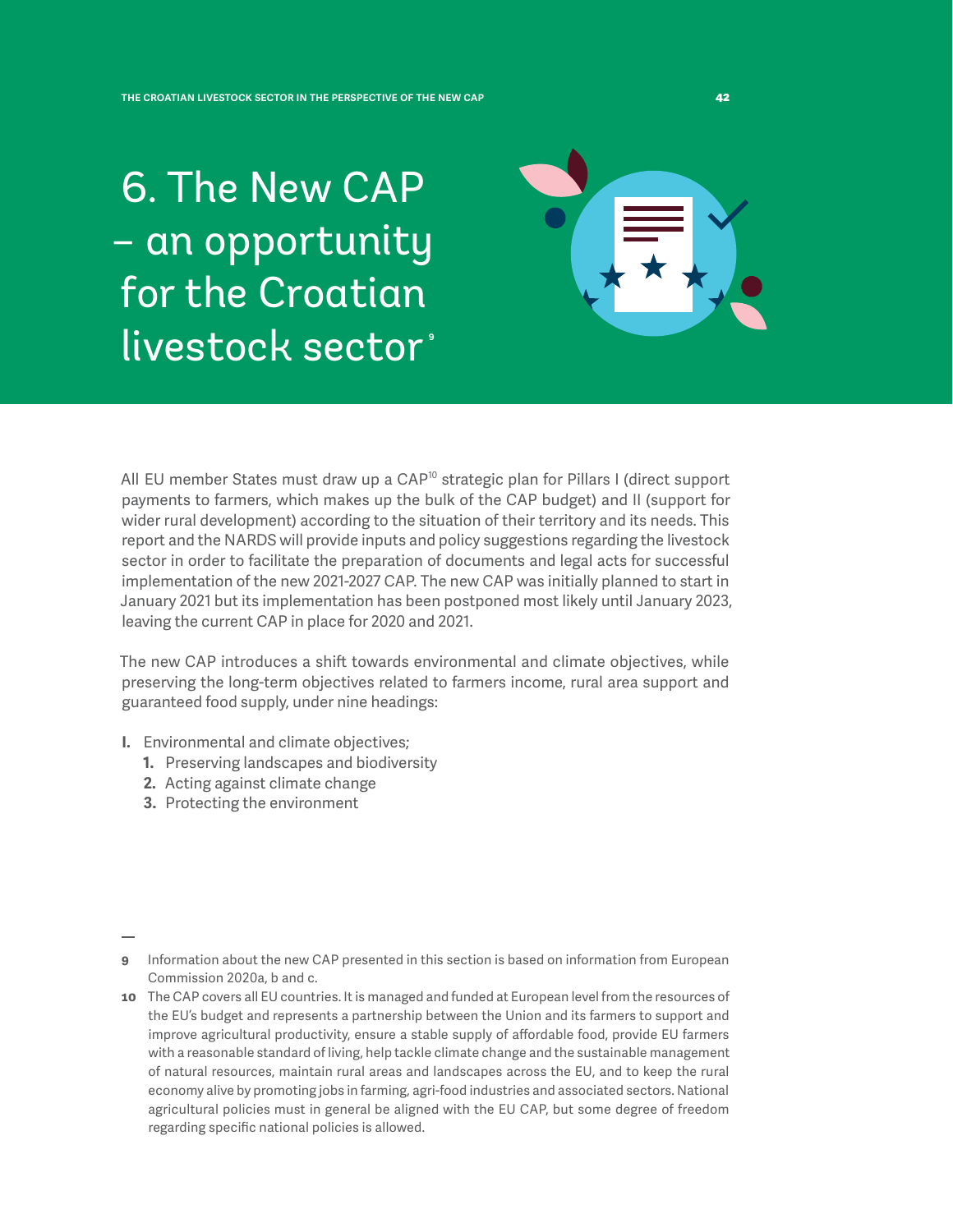#### **II.** Other objectives;

- **1.** Ensuring a fair income for farmers
- **2.** Increasing competitiveness
- **3.** Rebalancing power in the food supply chain
- **4.** Supporting the renewal of generations
- **5.** Energizing rural areas
- **6.** Guaranteeing food quality and health

Final decisions about specific rural development and direct payments had still to be made at the time of writing<sup>11</sup> and the COVID-19 pandemic further slowed down the process. However, some important details have become available from the European Commission.

The Commission proposes to simplify and modernize how the CAP works, shifting the emphasis from rules and compliance towards results and performance. Overall rules are to be kept at a minimum within a toolbox of broad policies provided by the Commission. Member states will base their strategic plans on this toolbox but with a large degree of freedom over the implementation of specific policies.

A key characteristic of the new CAP is a combination of flexibility of application for each country and conditionality. Conditionality is system of linking CAP payments (for both rural development and direct payments) to a range of farmers' obligations regarding environmental and climate-protection goals. When recipients of these payments do not meet the obligations, the payments may be reduced. How conditionality will be implemented in practice will be defined by each member state's Strategic Plan.

Direct payments as a means of income support will remain an important ingredient of the new CAP, but with a stronger emphasis on small and medium sized farms, generally focusing on a more even distribution of direct payment funds. One strongly debated proposal foresees decreasing amounts for direct payments above EUR 60 000 per farm and even places a EUR 100 000 ceiling on total direct payments per farm. Coupled support (where payments are "coupled" to production of a specific crop or product) is likely to be decreased even further, while more focus will be placed on organic farming and environmentally friendly practices.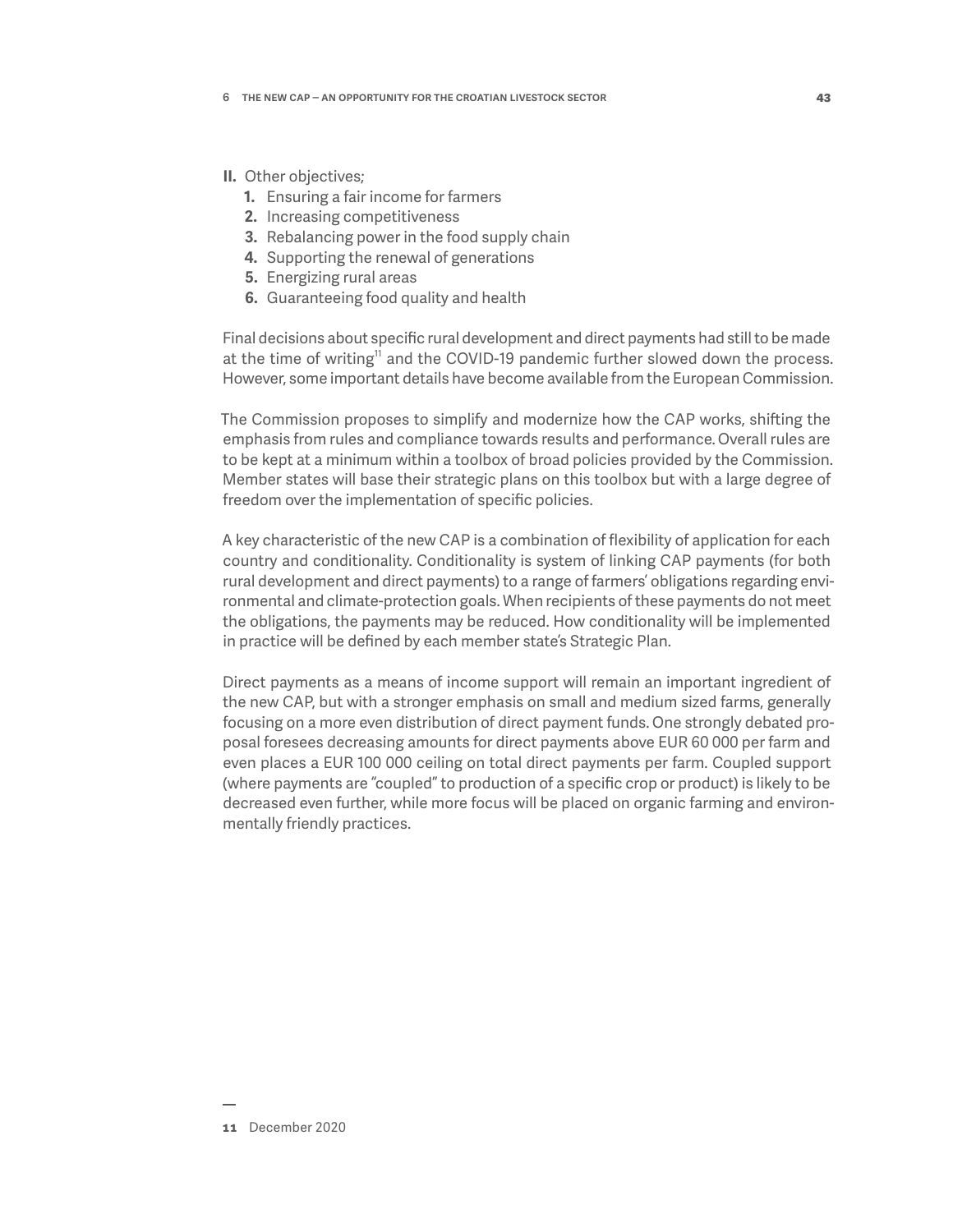<span id="page-44-0"></span>*Eco-schemes* will be introduced, which will support and incentivize farmers to undertake agricultural practices beneficial to the climate, biodiversity, and the environment in line with the European Green Deal (see below). Member states will be obliged to spend a pre-determined minimum share of their direct payment envelopes on these eco-schemes (most likely 30%), which will be entirely financed by the EU budget without national co-financing. Some of the sustainable farming practices included in eco schemes include minimum requirements for the use of fertilizers and plant protection products, as well as enhanced animal-welfare conditions, which could present an opportunity for livestock farmers. Another important focus remains on encouraging the younger population to stay in rural areas and pursue agricultural activities; this objective should receive at least 2% of the total payment envelope in each country. Stronger controls should ensure that only genuine farmers receive support.

Moreover, the new CAP is compatible with the Green Deal and is one of its key elements. The first three CAP objectives (above) are the main elements connecting the CAP and the Green Deal. It is also important to mention that the Farm-to-Fork strategy also represents an important ingredient of the Green Deal with new market opportunities for European farmers. The Commission expects higher returns (linking production methods to premium consumer demand), a stronger role for farmers in the food supply chain (tools to improve farmers' position), new business opportunities (plant protein sector, bioeconomy), lower costs (technology, innovation, digital solutions), a stronger connection with consumers, new global markets (labeling and marketing initiatives raising awareness of EU high standards) to accrue to European – and, therefore, Croatian – farmers.

### 6.1 Opportunities for Croatian livestock farmers

It is already clear that the new CAP will bring numerous changes for all European livestock farmers. Among them, some will offer opportunities to the livestock sector in Croatia, while others may have negative consequences.

The environment objectives and eco-schemes will open additional financial opportunities for livestock farmers in Croatia through animal welfare support and payments for transiting to organic farming or introducing environmentally friendly practices. In particular, farmers in the cow-calf system and other pasture livestock farmers may reach organic certification with a much lower transition cost to benefit from the eco-shift of the new CAP. Since about 10% of the national area is classified as grassland, this represents a huge potential for pasture-based livestock farmers.

The Farm-to-Fork strategy that will foster a stronger role of agricultural producers in food supply chains could present an opportunity for all livestock sectors but especially for the dairy subsector as dairy producers are currently dependent on a small number of large processors to which most farms are supplying their milk. Dairy hubs and cooperatives could strengthen the position of farmers in the value chain and allow for a larger part of the value creation to be captured by the farmers in line with the strategy aim.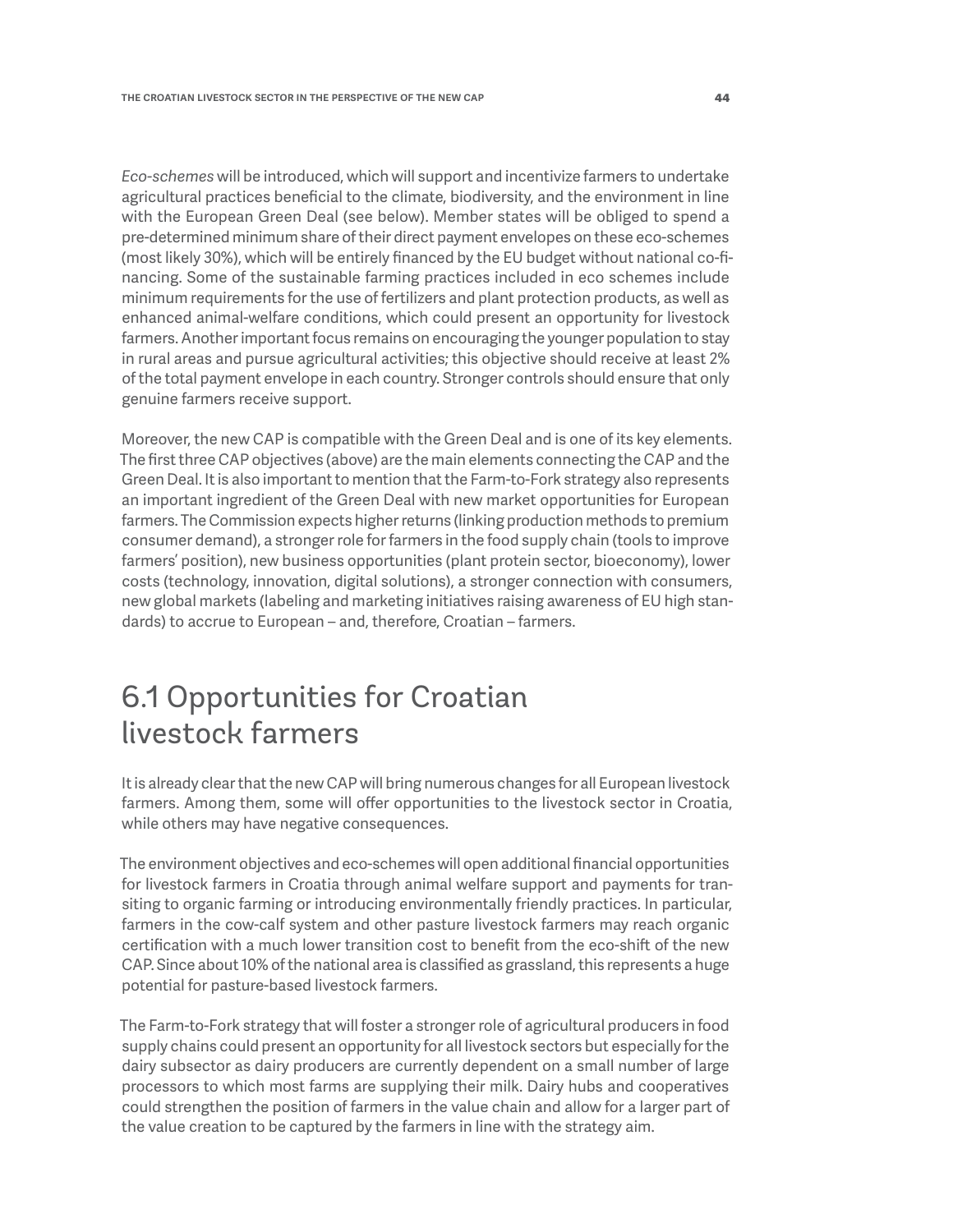Feed is one of the most expensive inputs for dairy farmers, so better linking the livestock sector to cropping systems through feeding strategies (including crop residues and processing by-products) and nutrient management, in coherence with the principles of circular economy, is a possible future option for the sector in line with the Green Deal and new CAP.

The downside is that livestock farms may face slight reductions in direct income support as coupled payments are reduced. Under the current CAP, a large share of the coupled-payment envelope goes into the dairy and cattle subsector, so these subsectors could be affected more than the pig sector, which was already excluded from any means of coupled support. Since a large proportion of Croatian livestock farms are relatively small (Section 3) and the 2021-2027 CAP is skewed towards small and medium sized farms, Croatian livestock farmers are likely to be significantly less affected by the EUR 100 000 direct payment ceiling than their larger EU colleagues.

Croatia has large territories categorized as areas with natural limitations which would qualify for exceptions and leave more flexibility for application of the CAP policies. This could be an opportunity to design new rural development measures suitable for these areas and enhance livestock sector development in subsequent years.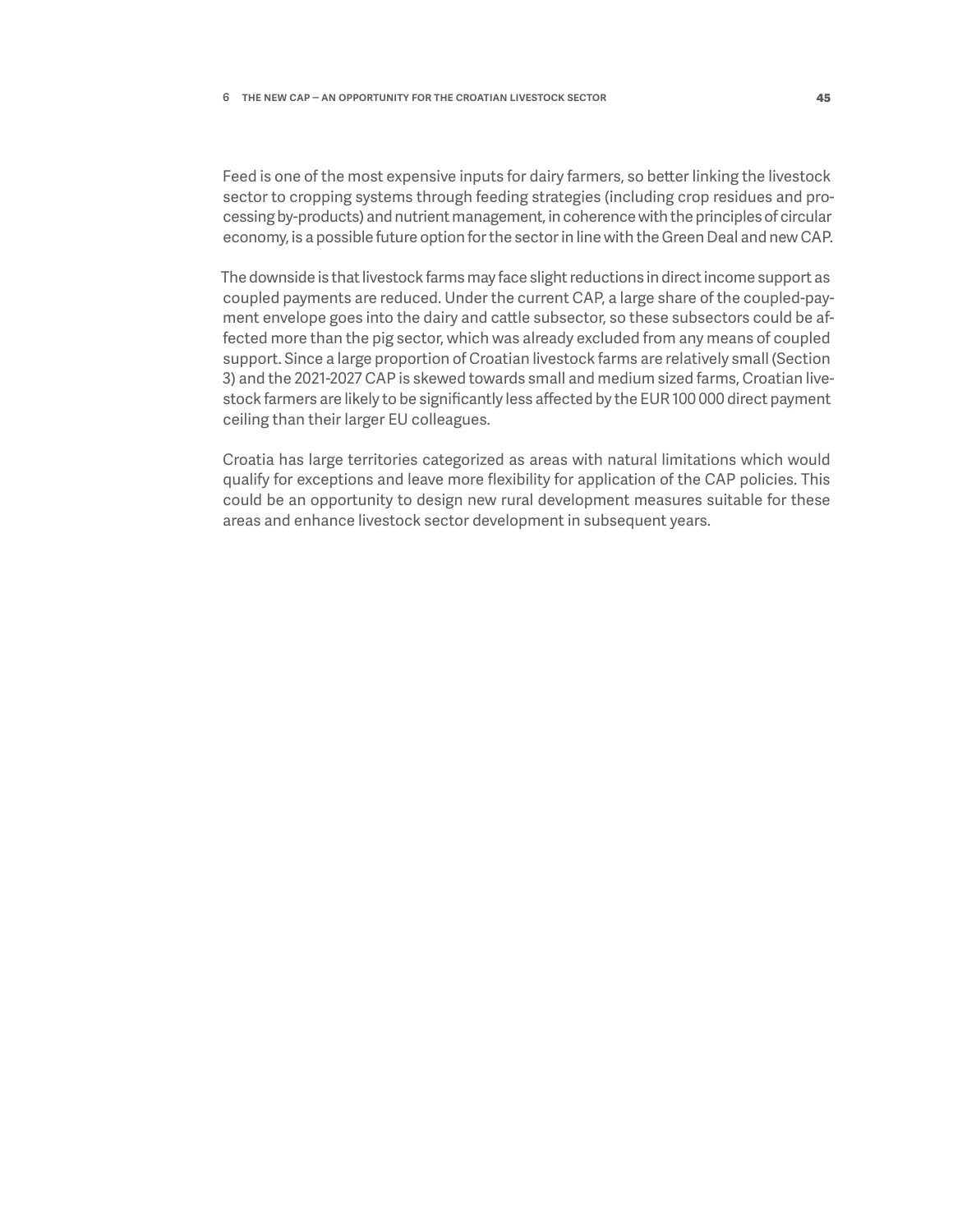## <span id="page-46-0"></span>7. **Policy** recommendations



These policy recommendations are based on the analyses presented in this report and insights from discussions with stakeholders and Ministry officials. The first set of recommendations applies more generally to the entire livestock sector, while the second set provides some additional subsector-specific advices.

### 7.1 General recommendations

**The livestock sector should make use of the eco shift of the New CAP and European Green Deal by an increased use of payments for agri-environment (M10), organic farming (M11), areas with natural limitations (M13) and enhanced animal welfare (M14), but also of environmentally focused rural development measures**. Those measures simultaneously address environmental, social, and economic goals and can help the sector to invest in the technological and management improvements that can boost productivity. Low productivity remains a cross-cutting issue in the sector, hampering competitiveness and contributing to the significant trade deficit for most livestock commodities, despite fodder crop exports.

A very low percentage of farmers used M13 under the current CAP and there is room to increase this substantially in CAP 2021-2027 by orienting the rules towards farmers' needs and aligning them with Croatian specificities. Rural development measures used for investment support (measures M4 and M6 or their equivalent successors under the new CAP) should also be targeted towards environmental goals (solar energy and similar projects), which was something mentioned by the producers as an opportunity for the sector, based on the experience of other EU countries.

The administrative burden for rural development fund assignments should be reduced and the decision-making process should be simplified and accelerated, with the rules stabilized over a longer (multi-year) period. Livestock producers cited these elements as needing correction to remove obstacles to their more intensive use of those funds.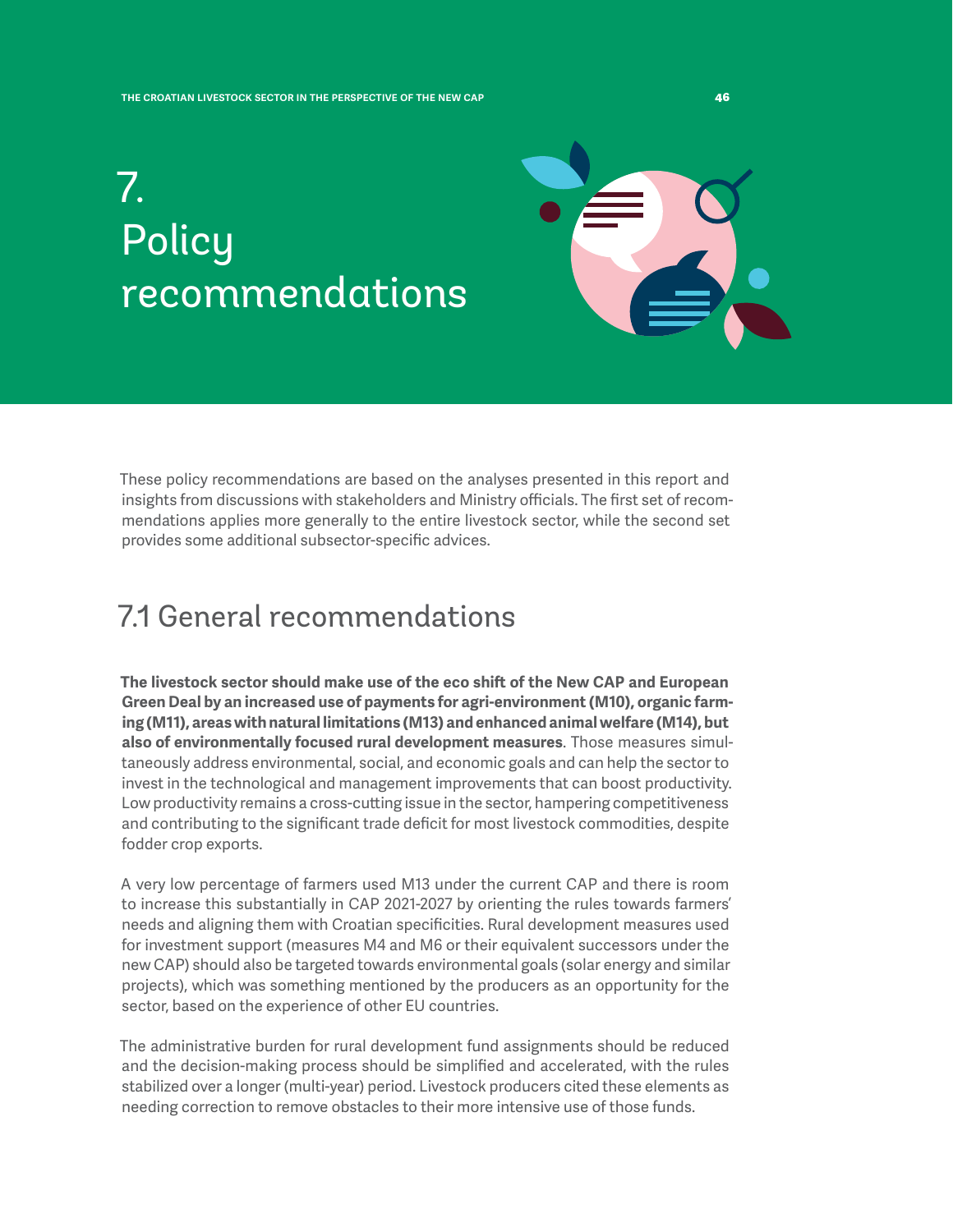<span id="page-47-0"></span>The rules for land use, land ownership and land accessibility should be made more transparent and efficient to reduce the large areas of arable land and pasture currently out of use for various administrative and legal reasons.

All livestock subsectors are relatively fragmented, and they are not sufficiently using the advantages of organizing and grouping. Producers would gain from grouping into producer organizations and cooperatives, especially give the potential economies of scale. There is also a good case for linking dairy farmers to calve-fattening farmers to develop synergies and economic complementarities that could reduce costs for both and, thus, raise the prospect of higher profitability.

### 7.2 Pig subsector

**For the pig subsector, additional marketing initiatives for pig meat and traditional pig products are needed for both local and tourist markets, especially to support farmers with medium-sized operations**. Moreover, for this sector M14 should be made even more accessible and designed according to farmers' needs**,** as this might be the only way for producer to receive support paid per animal, in the absence of coupled support. The below-average rural development fund absorption rate should be boosted which could, in addition to the general recommendations, also include more sub-measures specifically designed for pig producers. The stability of the rate of domestic pig meat consumption provides an important market opportunity. To improve the competitive position, market specifications for product quality (backfat thickness) and processing quality (fatty acid composition) will have to be met. Hence, farmers should be persuaded to use the appropriate genetics (source breeds) and feed inputs. This implies the maintenance of stable vertical relationships within the pork supply chain as an important condition. Farm level income can be improved with management measures that require investment, although not, necessarily, at great cost. For example, appropriate indoor climate management (ventilation) for both suckling piglets and weaners reduces concentration levels of CO2 and NH3 and results in better health with less call for antibiotic treatment and better overall performance.

### 7.3 Dairy subsector

The dairy subsector currently has a large number of small producers but a small number of large processors. **The market influence of producers should be increased by focusing on: 1) producer organizations 2) knowledge transfer and 3) boosting larger farms (30+ milking cows).** There are also opportunities in milk processing on farms with direct marketing to local markets but also to the tourism sector, with particular income gains possible for organic producers. Dairy is a less capital- and more labor-intensive livestock subsector. In all likelihood, a substantial part of national production will still come from farms with fewer than 50 cows for several years. Farmers essentially have two strategic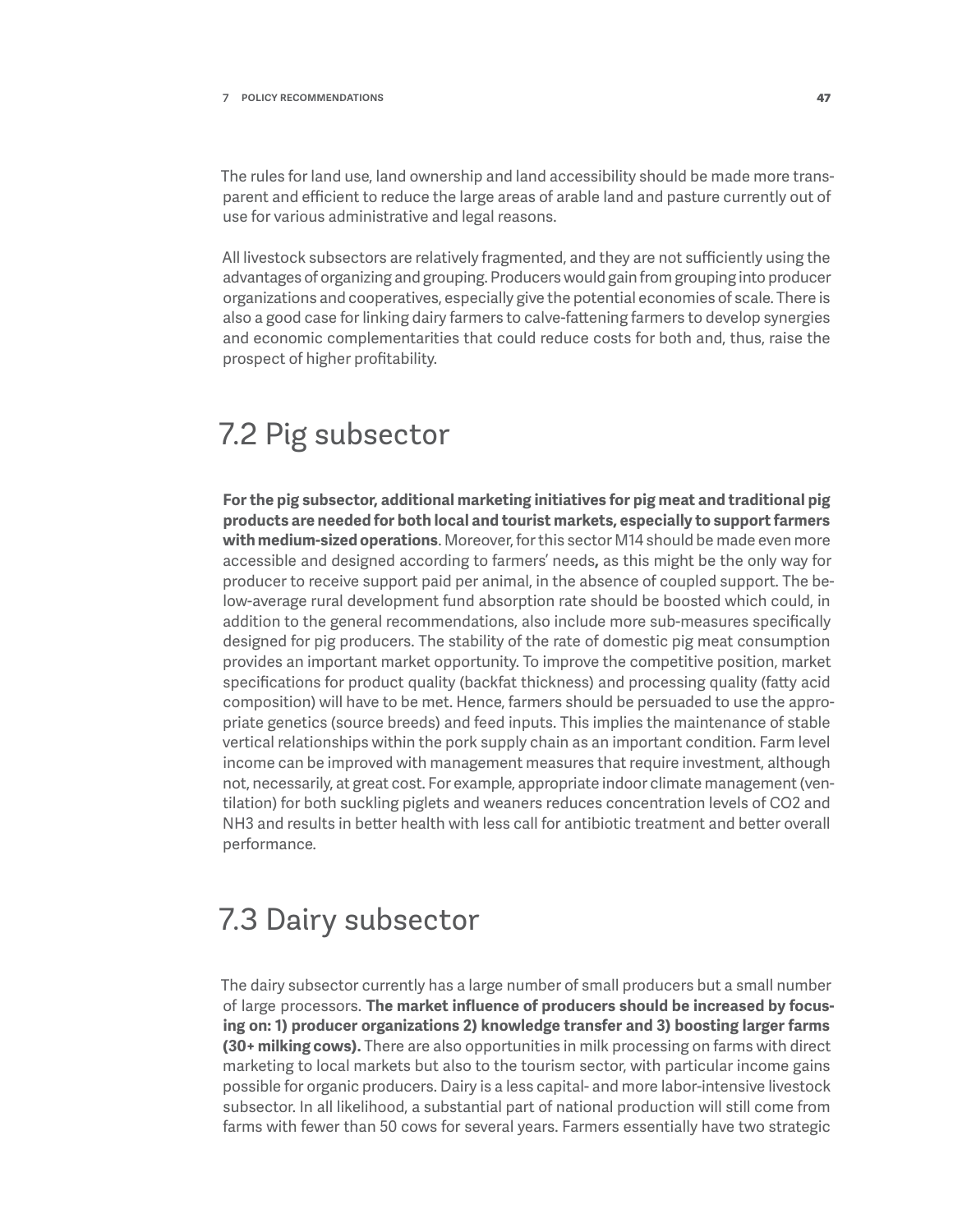<span id="page-48-0"></span>options: improving their gross margin through processing or market differentiation (e.g. organic); or substantially increasing milk productivity to levels comparable to EU standards, i.e. 9,000 kg per cow. Go-to-market strategies to enhance market penetration and enlarge the consumer base through business-to-business and business-to-consumer approaches, which the dairy subsector clearly needs, require clear concepts and communication, uniqueness, and customer insights. To achieve these aims, dairy farmers need professional support (legal, management, IT, and collaborative business-modelling) for successful market introductions. Building effective support structures is a crucial element, both for achieving connections to end user markets and for improving milk production. Farmers need support in identifying and selecting (cost-) effective measures for both strategies. It is important to note that such producers, mostly relying on on-farm processing and direct commercialization of their produce to secure higher margins were particularly affected by COVID-19 control measures and will need particular attention in the context of the resilience and recovery interventions.

### 7.4 Beef subsector

**For beef fattening farmers, a proportion of direct payments should be reoriented towards more productive investment support** which would boost the farmers' competitiveness and decrease their income dependence on dairy support. Fatteners should be better connected with milk and cow-calf producers, reducing the need for imported calves. For the cow-calf sector it is particularly important to improve land access for pasture whereby farmers could expand their production, while also contributing to the achievement of environmental goals, in line with the new CAP support. Third markets outside the EU provide an important market opportunity for the Croatian beef sector. The existence of third markets at limited geographical distance presents a potential competitive advantage. Utilizing this potential, however, requires concerted action from the beef sector, supported by public authorities. Farm-level income can be improved by setting targets for improvements in technical performance (higher daily weight gain). A new and better balance between relatively cheap corn silage and other feed products has to be found. This is also crucial to be able to compete with purchases of feed products by other EU member states.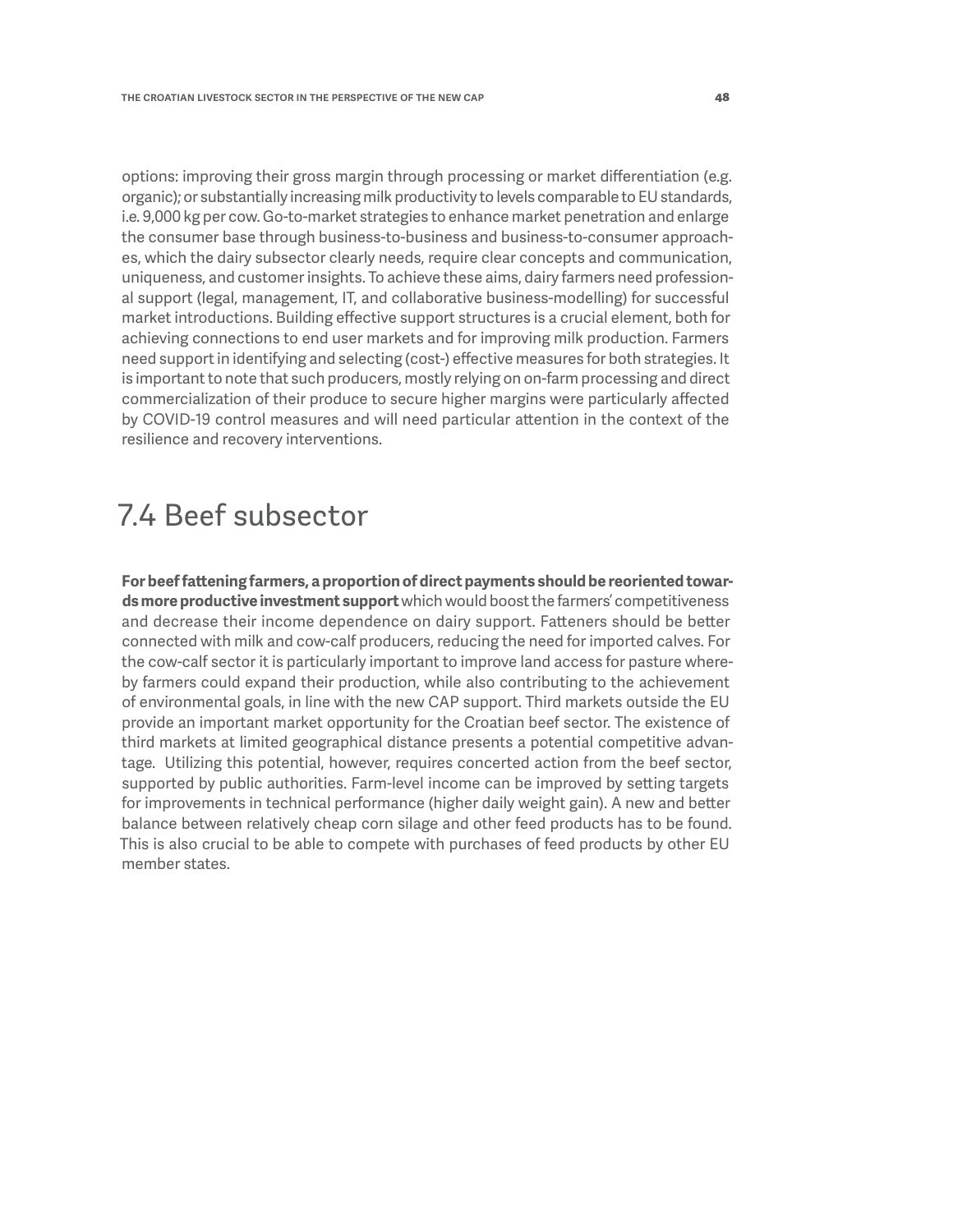## <span id="page-49-0"></span>8. Final remarks



This analysis of the pig, beef and dairy subsectors in Croatia included an overview of general sectoral trends, an economic analysis, public expenditure review, some general insights about the future of these subsectors under the 2021-2027 CAP, and some specific policy recommendations. The conclusions can, therefore, be grouped in the two categories with which the report began: subsector and farm level (Gap 1) issues; and public expenditure (Gap 2) considerations.

Despite relatively high public support for beef and dairy farming, in recent years there has been a strong and steady decline in the numbers of cattle farmers, pig farmers and farmed animals, a trend that can largely be attributed to a decrease in the number of mid-sized farms. Self-sufficiency in beef, pork and dairy products is also relatively low and has been decreasing. The analysis in this report shows that productivity and farmer's incomes are low on Croatian livestock farms, compared to elsewhere in the EU, which may be contributing factors to the negative trends.

Economies of scale and inequities in access to technology and financial support are pronounced for all three subsectors and larger farms are, therefore, more competitive. Moreover, the report also finds that the particularly large number of small farms in the dairy subsector, reduces their market power, compared to the more concentrated milk processors. Additional activities on smaller and medium-sized farms, such as milk processing in the dairy subsector or operating full-cycle operations in the beef and pig subsector, may also have a positive impact on farmers' incomes. This report provides a set of recommendations for boosting competitiveness of the sector and increasing the income of Croatian livestock farmers.

Public funds could be used in a more optimal way to improve productivity, competitiveness and achieve climate and environmental goals. While there is significant income dependence of beef and dairy farmers on direct payments, almost no pig subsector-specific direct support is available. Meanwhile, all three subsectors are underperforming in their absorption of rural development funds that should be used for investment, farm expansion and modernization. Furthermore, payments for organic farming, improved animal welfare and other environmentally friendly practices are not being used sufficiently by livestock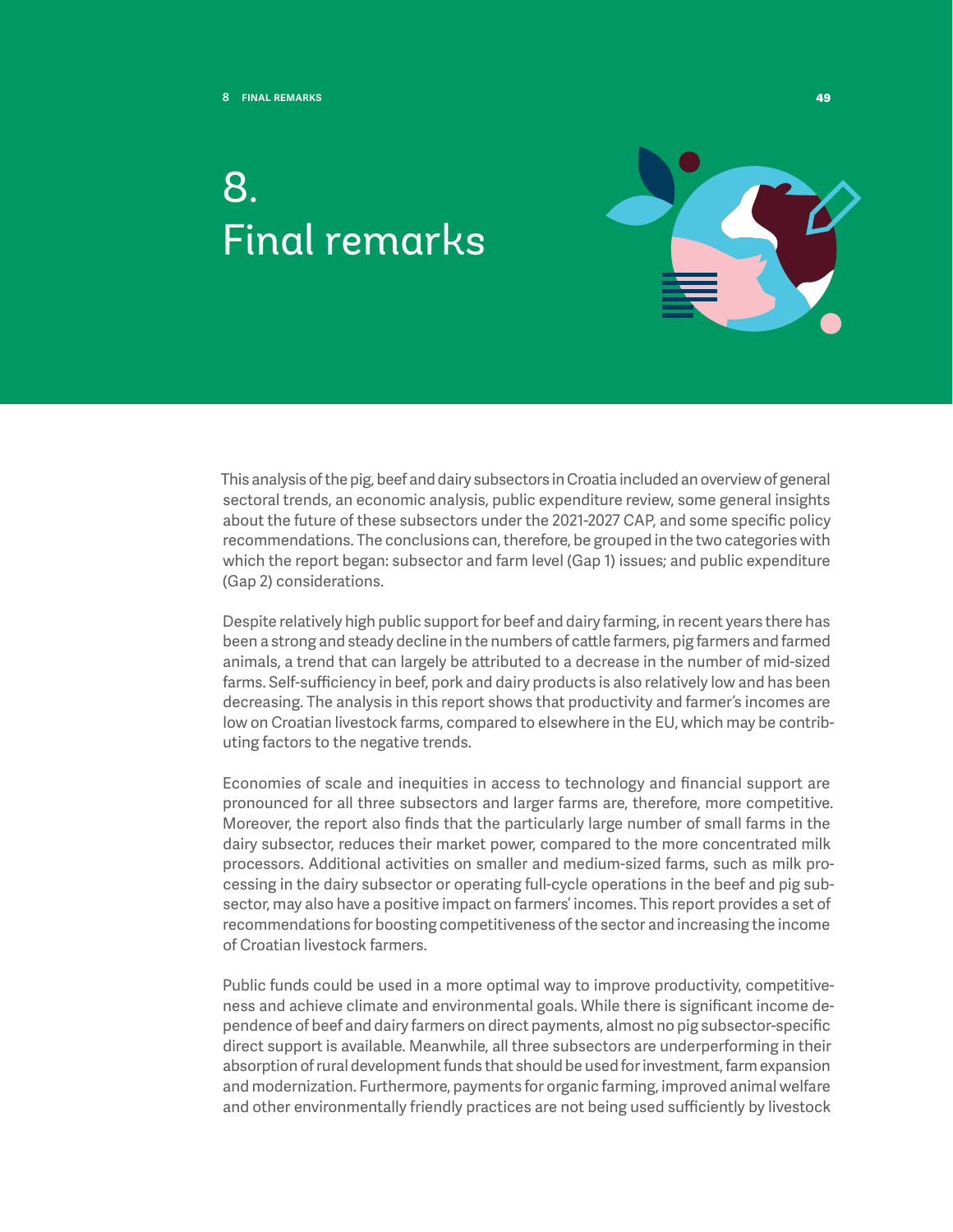farmers, while a large share of the livestock sector support goes to diesel subsidies which is not in line with the ambitious environmental goals defined in the new CAP. This report provides a list of recommendations regarding use of public support in line with the new 2021-2027 CAP and at the same time improves the competitiveness of Croatian farmers.

The overall results of the analyses that inform this report indicate some consolidation of the three subsectors at the expense of the more traditional, but less efficient, family farms. The latter are able to compete successfully neither with Croatian larger-scale operation nor with large farms elsewhere in the EU that have been able to benefit from economies of scale and public support. These smaller farming units, according to this analysis, survive only because of financial transfers, to the detriment of higher efficiency in the industry, overall. The study reveals low technical performance on these production units, but also indicates room for efficiency gains in larger operations, especially in beef fattening and pig breeding.

The EU Green Deal and its impact on the new CAP offers opportunities for member states to allocate funds to new or enhanced efforts to preserve and protect the countryside. More efficient, environmentally respectful farming practices are to be privileged in the new CAP, as are improved animal welfare methods. This new emphasis on the environment and on sustainability could lead to job creation and the development of agro-industries with a "green" nature. There are, thus, positive outcomes than can be explored under the new CAP to attenuate the negative effects of farming consolidation in the pigs, dairy and beef subsectors. Beyond the CAP, the €100 billion *Just Transition Mechanism* offers funding to provide a cushion for those impacted by the Green Deal, while the Farm-to-Fork strategy is underpinned by a €10 billion fund for research and innovation that could also produce positive options for rural communities into sustainable farming outside of pigs, dairy and beef production.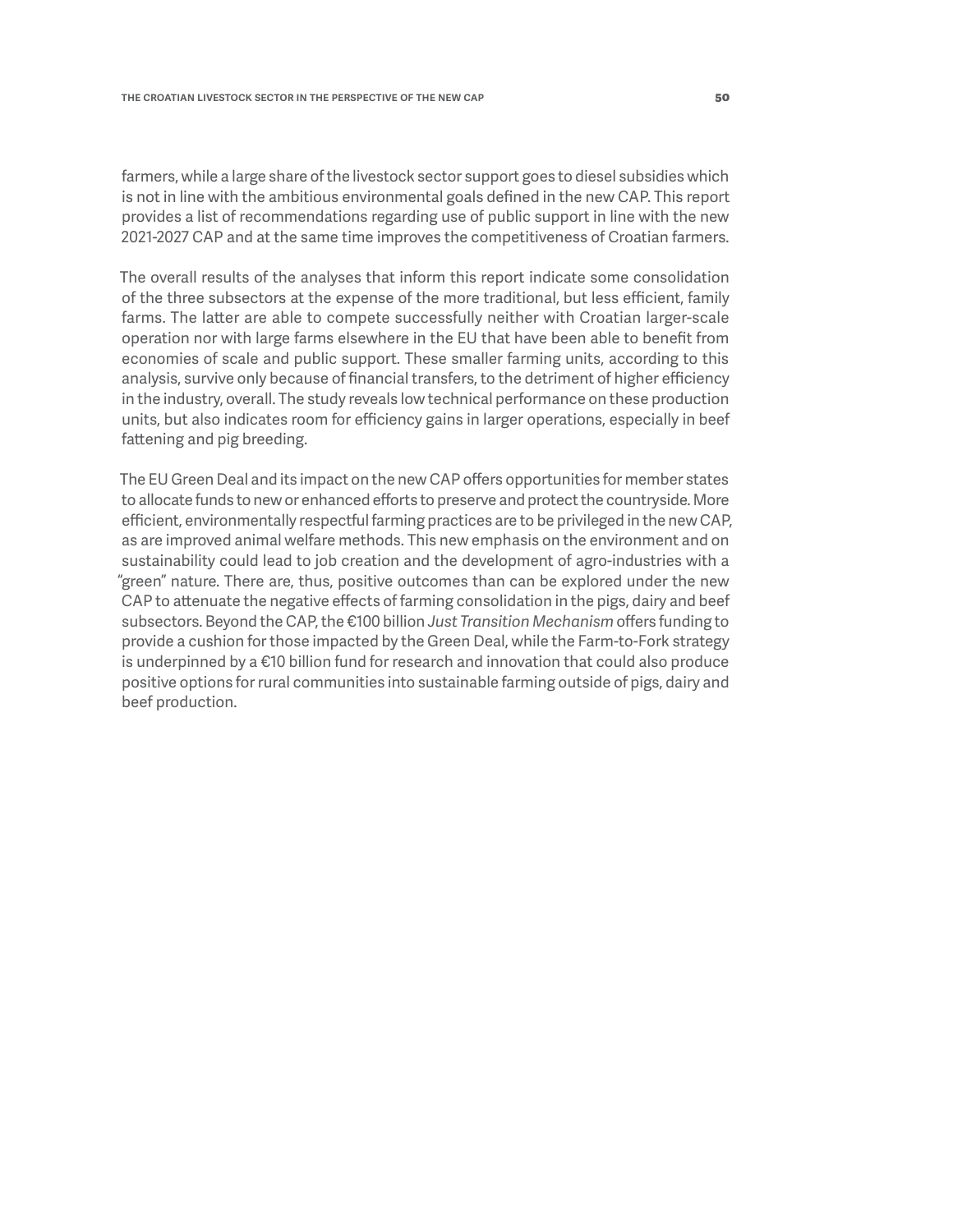<span id="page-51-0"></span>

### Annex



### About economic modeling and typical farms

The economic modeling used for this report classified types of dairy, beef and pig farms based on farm assets, animal production practices and performance, and processing and marketing. Four farm types described small to large dairy farms, three types for beef production, and five for pig production. Time series data was collected when possible for analysis that included farms and animals, payments, sustainability indicators, and farm size and structure. A smaller part of the data is drawn from observations, but a larger part is based on inputs from farmers.

For each farm type we have the most recent statistics on:

- average and total number of animals (cows, beef animals, sows, hogs),
- total number of farms,
- farm margin with and without payments,
- total allocated cost per animal (indication of productivity level)
- the development in number of farms and animals for 2014 2019
- other variables of interest (performance indicators of Farm-to-Fork)

For each scenario we describe how much of the payment measures will apply to which farm type. With all this information we can now estimate how each farm type will react (quit, expand or remain) between now and 2027 within the scenario. Having assessed how each farm type reacts within the scenario we can quantify the aggregate effect of the expected farmers' reactions within the scenario for variables of interest such as total number of farms, nutrient losses, cost structure, gross margin etc.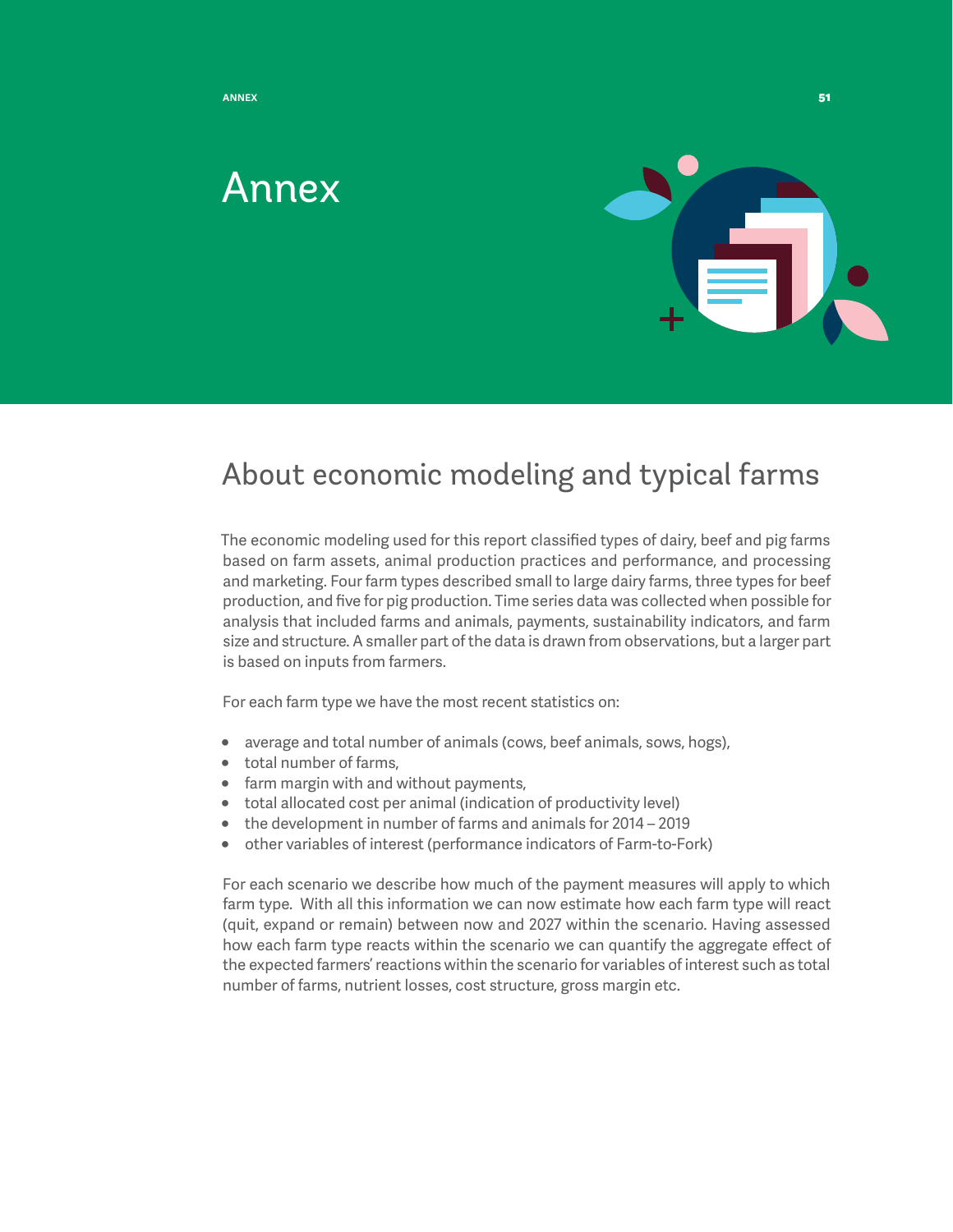#### **Figure A1.** The model approach



Source: World Bank

It is noticeably clear that public payments are relatively low in general, but highest for Pig 5, because of the very large land area of this specific farm type. The feed represents between 59% to 63% of the allocated production costs. Economies of scale are the dominant driving factor in the pig business. Large farms have better nutrient efficiency and 10-20% lower allocated production cost per animal.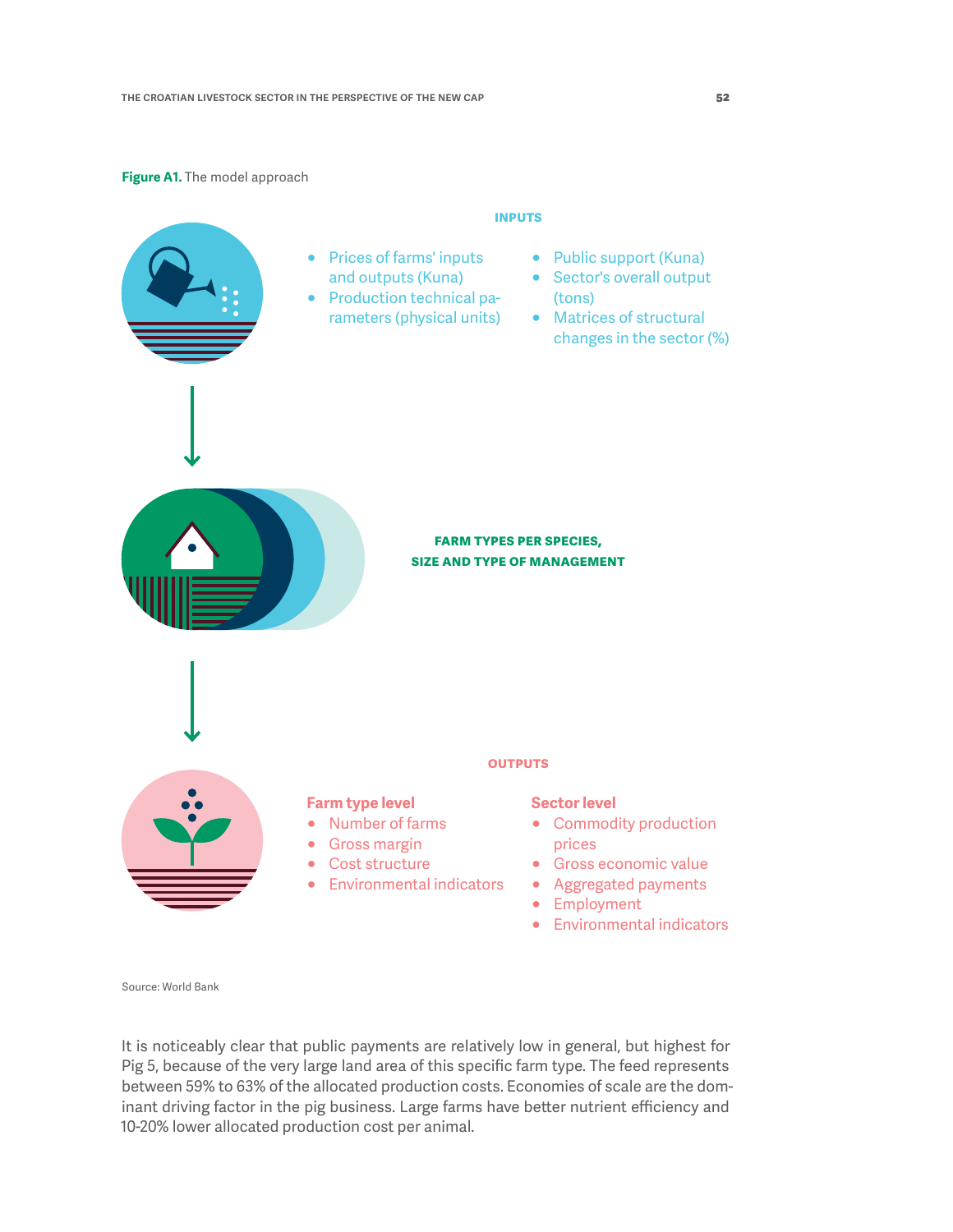#### **Table A1.** Typical pig farms economics

|                                                                    | <b>PIG 1</b>        | PIG <sub>2</sub>    | PIG <sub>3</sub>    | PIG <sub>4</sub>    | <b>PIG 5</b>     |  |
|--------------------------------------------------------------------|---------------------|---------------------|---------------------|---------------------|------------------|--|
| <b>RETURNS AND PAYMENTS / ANIMAL</b>                               |                     |                     |                     |                     |                  |  |
| Revenue per present sow                                            | 11,413              | 8,743               | 8,648               | 10,193              | O                |  |
| Revenue per delivered hog                                          | $\circ$             | 1,137               | 1,034               | 1,034               | 1,034            |  |
| Payments/farm                                                      | 11,047              | 30,841              | 75,546              | 1,519,311           | 7,935,229        |  |
| Total payments / farm and<br>revenues per animal                   | 22,460              | 41,858              | 85,228              | 1,530,538           | 7,936,263        |  |
|                                                                    |                     | <b>COSTS/SOW</b>    |                     |                     |                  |  |
| Purchase gilts (6 months) (%)                                      | 1,100<br>$(12.8\%)$ | 1,100<br>$(14.8\%)$ | 1,100<br>$(15.4\%)$ | 1,100<br>$(15.7\%)$ | O                |  |
| Feed cost<br>(gilts, sows, piglets) (%)                            | 5,235<br>$(60.9\%)$ | 4,403<br>$(59.4\%)$ | 4,511<br>$(63.1\%)$ | 4,372<br>(62.5%)    | 0                |  |
| Boar $(\%)$                                                        | 12 (0.1%)           | $12(0.2\%)$         | 12 (0.2%)           | 12 (0.2%)           | O                |  |
| Artificial insemination (%)                                        | $\circ$             | $\circ$             | 250<br>$(3.5\%)$    | 250<br>$(3.6\%)$    | $\circ$          |  |
| Health care (%)                                                    | 1,000<br>$(11.6\%)$ | 1,000<br>(13.5%)    | 800<br>$(11.2\%)$   | 800<br>$(11.4\%)$   | O                |  |
| <b>Electricity, Heating</b><br>and fuel, Water (%)                 | 1,100<br>$(12.8\%)$ | 800<br>$(10.8\%)$   | 375<br>$(5.2\%)$    | 365<br>$(5.2\%)$    | 0                |  |
| Other miscellaneous cost (%)                                       | 150<br>$(1.7\%)$    | 100<br>$(1.3\%)$    | 100<br>$(1.4\%)$    | 100<br>$(1.4\%)$    | O                |  |
| <b>Total costs (excluding labor</b><br>and capital) / sow          | 8,597<br>$(100\%)$  | 7,415<br>$(100\%)$  | 7,148<br>$(100\%)$  | 7,000<br>$(100\%)$  | $\bf{0}$         |  |
| <b>COSTS / FATTENER</b>                                            |                     |                     |                     |                     |                  |  |
| Feed (%)                                                           | O                   | 609 (<br>60.1%)     | 504<br>(56.7%)      | 491<br>(55.7%)      | 480<br>(53.9%)   |  |
| Piglet costs(25kg) (%)                                             | $\circ$             | 350<br>(34.5%)      | 330<br>$(37.1\%)$   | 330<br>(37.5%)      | 350<br>(39.3%)   |  |
| Mortality (%)                                                      | $\circ$             | 15 (1.5%)           | 15 (1.7%)           | 15 (1.7%)           | 24 (2.7%)        |  |
| Transport (%)                                                      | O                   | $\mathsf O$         | O                   | $\circ$             | 12 (1.3%)        |  |
| Other miscellaneous cost (%)                                       | $\mathsf O$         | 40 (3.9%)           | 40 (4.5%)           | 45 (5.1%)           | 25 (2.8%)        |  |
| <b>Total costs (excluding labor</b><br>and capital) / fattener (%) | $\mathbf 0$         | 1,014<br>$(100\%)$  | 889<br>$(100\%)$    | 881<br>$(100\%)$    | 891<br>$(100\%)$ |  |

Source: World Bank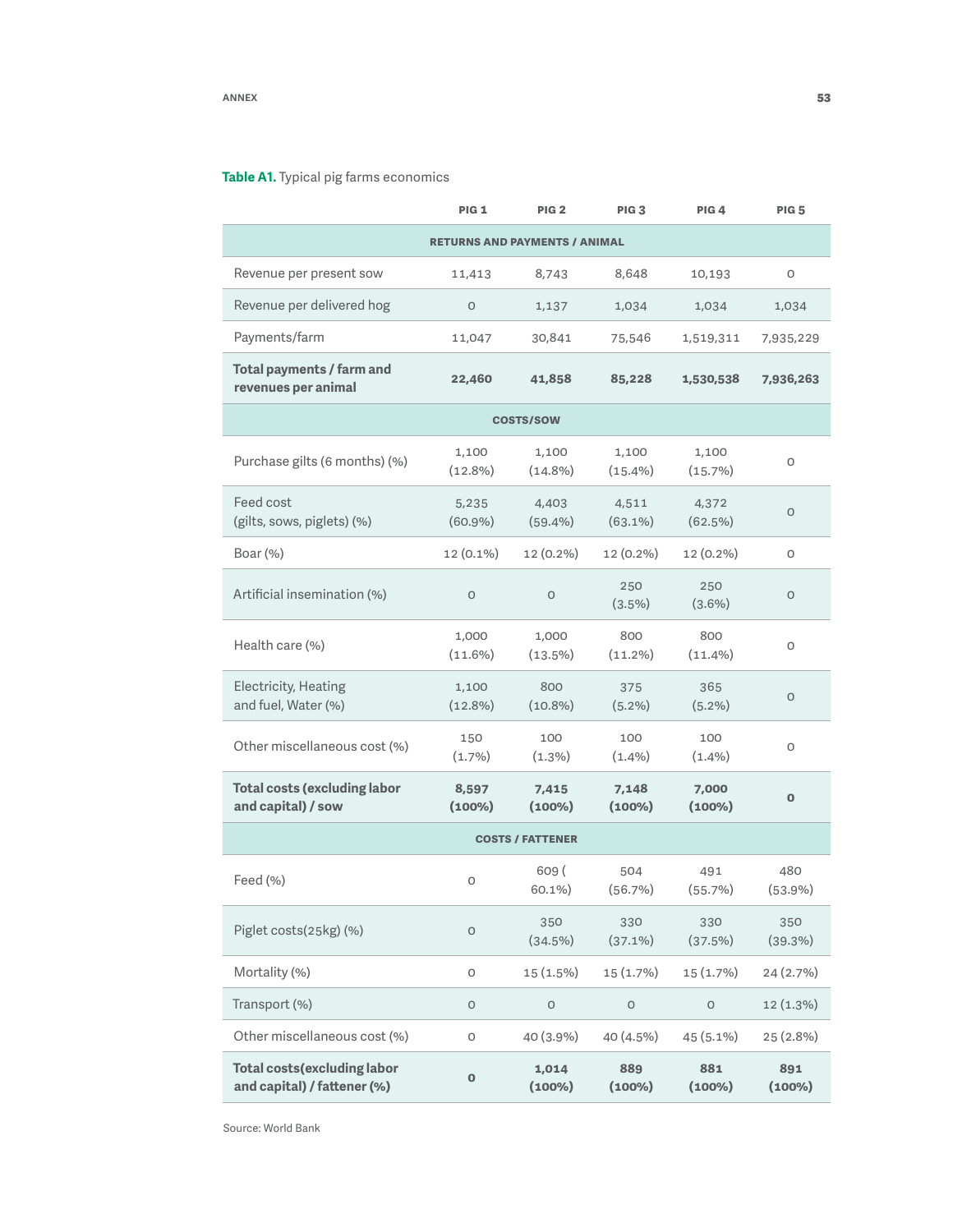#### **Table A2.** Typical dairy farms economics

|                                                                 | <b>DAIRY 1</b>      | <b>DAIRY 2</b>      | <b>DAIRY 3</b>       | <b>DAIRY 4</b>      |  |  |
|-----------------------------------------------------------------|---------------------|---------------------|----------------------|---------------------|--|--|
| <b>INCOME AND PAYMENTS / COW</b>                                |                     |                     |                      |                     |  |  |
| Raw milk                                                        | 9,200               | 9,200               | 19,125               | 23,400              |  |  |
| Processed milk<br>(cheese)                                      | $\circ$             | 14,000              | $\circ$              | $\circ$             |  |  |
| Payments                                                        | 10,136              | 4,752               | 6,877                | 3,633               |  |  |
| <b>Total Income and</b><br>payments                             | 19,336              | 27,952              | 26,002               | 27,033              |  |  |
| <b>COSTS / COW</b>                                              |                     |                     |                      |                     |  |  |
| Purchased and<br>produced feed (%)                              | 7,615<br>(74%)      | 7,385<br>$(57.9\%)$ | 10,112<br>$(74.9\%)$ | 9,737<br>$(82.4\%)$ |  |  |
| Paid labor (%)                                                  | $\circ$             | $\circ$             | 818                  | 1,000               |  |  |
| Cattle (%)                                                      | 1,080 (10.5%)       | 1,080 (6.4%)        | 1,417 (10.5%)        | 838 (7.1%)          |  |  |
| Processing (%)                                                  | $\circ$             | 3,000 (17.8%)       | $\circ$              | $\circ$             |  |  |
| Water and electricity<br>(9/6)                                  | 745 (7.2%)          | 745 (4.4%)          | 1,326 (9.8%)         | 891 (7.5%)          |  |  |
| Litter (%)                                                      | 600 (5.8%)          | $300(2.4\%)$        | 515 (3.8%)           | $216(1.8\%)$        |  |  |
| Cleaner/detergents(%)                                           | 250 (2.4%)          | 250(2%)             | 136 (1%)             | $135(1.1\%)$        |  |  |
| Total allocated costs /<br>cow (excluding labor<br>and capital) | 10,290<br>$(100\%)$ | 12,760<br>$(100\%)$ | 13,506<br>$(100\%)$  | 11,818<br>$(100\%)$ |  |  |

Source: World Bank

Cost structure per cow is fairly consistent across farm types, with overall cost per cow slightly lower on Dairy 1 farm type. There is a strong contrast in public payments per cow and milk yields. The large farms have a significantly larger milk yields per cow than other three types. Feed cost represents around 58% up to even 82% of allocated production costs. Strong economies of scale are at play in the dairy sector, just as in the pig sector.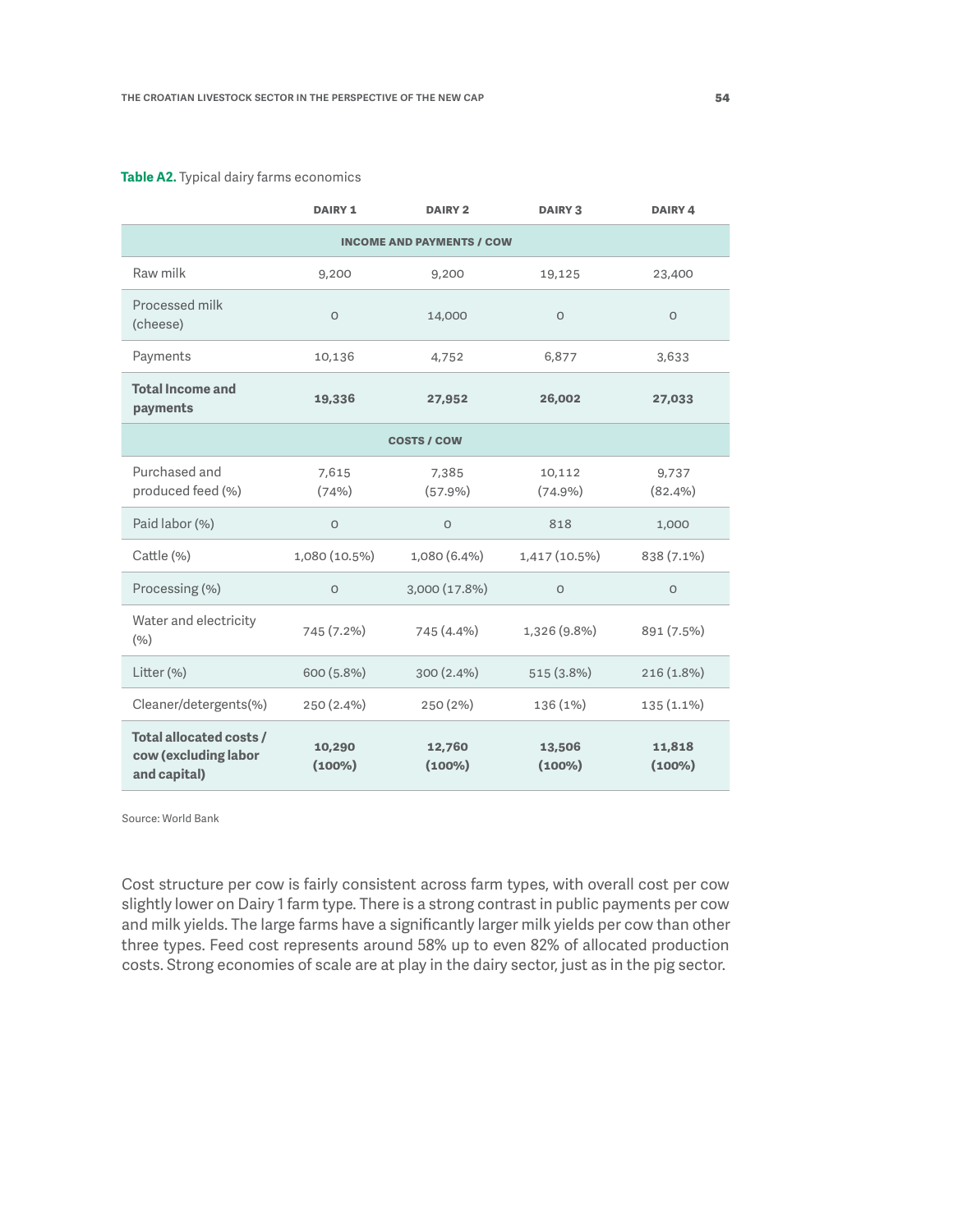#### **Table A3.** Typical beef farms economics

|                                                                              | <b>BEEF 1:</b><br><b>MEDIUM BEEF</b><br><b>FATTENING</b><br><b>OPERATION</b> | <b>BEEF 2:</b><br><b>LARGE BEEF</b><br><b>FATTENING</b><br><b>OPERATION</b> | <b>BEEF3:</b><br><b>LARGE "COW - CALF"</b><br><b>SYSTEM FARM (FULL</b><br>CYCLE) |
|------------------------------------------------------------------------------|------------------------------------------------------------------------------|-----------------------------------------------------------------------------|----------------------------------------------------------------------------------|
| Revenue from sold animals                                                    | 7,500                                                                        | 8,125                                                                       | 4,500                                                                            |
| Public payments                                                              | 1,052                                                                        | 1,138                                                                       | 1,574                                                                            |
| Total revenues per animal                                                    | 8,552                                                                        | 9,263                                                                       | 6,074                                                                            |
| Purchase/cost of calves (%)                                                  | 4,000 (56.2%)                                                                | 4,000 (54%)                                                                 | 1,200 (42.3%)                                                                    |
| Feed $(\% )$                                                                 | 2,060 (28.9%)                                                                | 2,651 (35.9%)                                                               | $200(7.1\%)$                                                                     |
| Water and electricity (%)                                                    | 160 (2.3%)                                                                   | 110 (1.5%)                                                                  | 750 (26.5%)                                                                      |
| Mortality (%)                                                                | $80(1.1\%)$                                                                  | 80 (1.1%)                                                                   | 60(2.1%)                                                                         |
| Healthcare (%)                                                               | 520 (7.3%)                                                                   | 200 (2.7%)                                                                  | 625 (22%)                                                                        |
| Transport (%)                                                                | 300 (4.2%)                                                                   | 350 (4.7%)                                                                  | $O(0\%)$                                                                         |
| <b>Total allocated costs</b><br>(excluding labor and capital)<br>(per animal | 7,120 (100%)                                                                 | 7,391 (100%)                                                                | 2,835 (100%)                                                                     |

Source: World Bank

Production costs are highest on Beef 1 and Beef 2, since these two farm types produce feed. The total revenues per finished cattle are higher on Beef 1 and 2. Purchase of calves represents the highest cost in allocated production costs with 58%. The second highest cost is feed with around 30% in total production costs.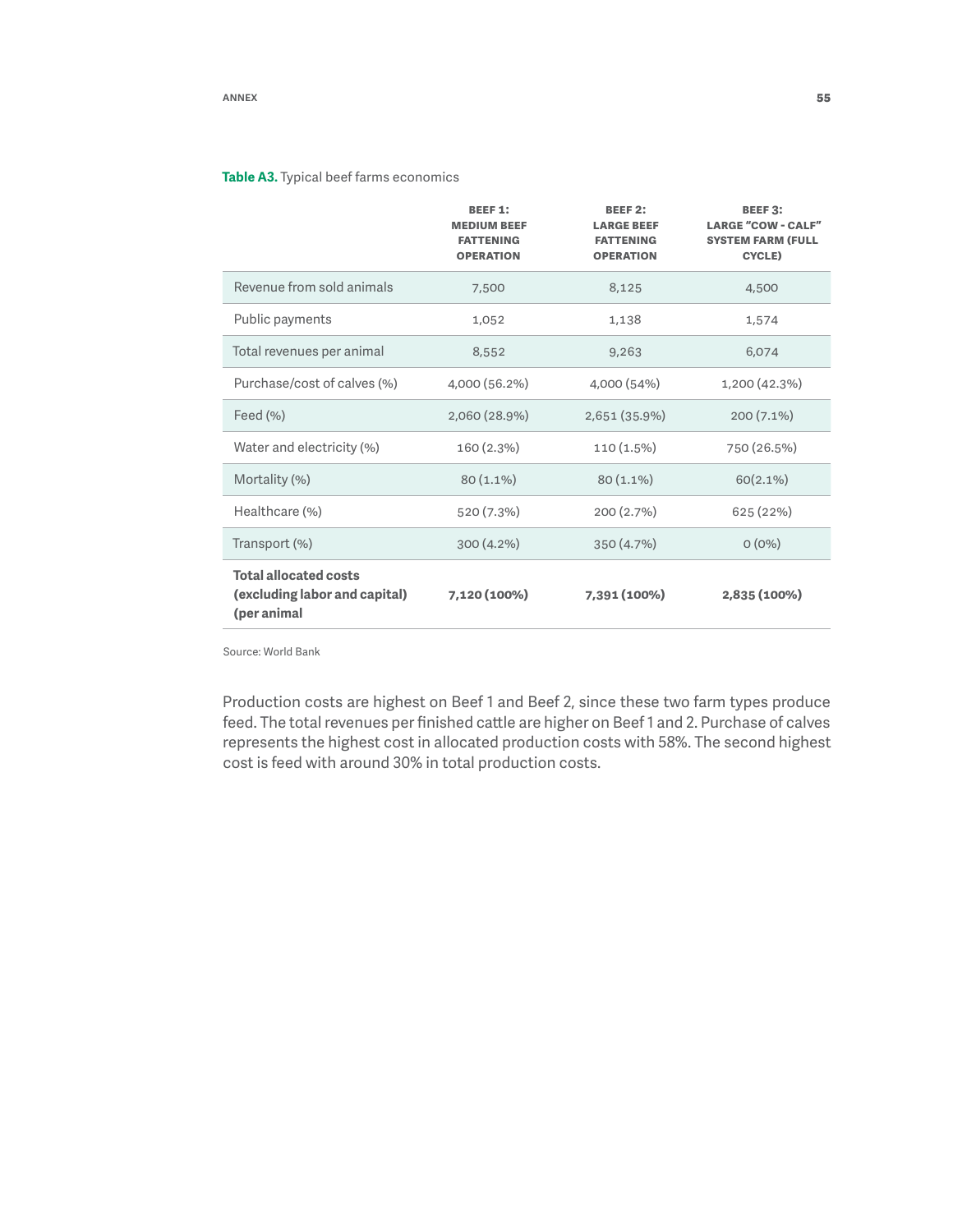|                |                   |                                      | <b>TOTAL</b>   | <b>NATIONAL</b><br><b>FUNDS</b> | <b>EU FUNDS</b> |
|----------------|-------------------|--------------------------------------|----------------|---------------------------------|-----------------|
|                | EU<br>decoupled   | Basic payment                        | 67,874,046     | 21,040,954                      | 46,833,092      |
|                |                   | Green payment                        | 47,219,014     | 14,637,894                      | 32,581,119      |
|                |                   | Redistributed<br>payment             | 16,444,096     | 5,097,670                       | 11,346,426      |
|                |                   | Young farmers                        | 2,571,692      | 385,754                         | 2,185,938       |
|                | <b>IACS</b>       | Mountain areas                       | 5,569,187      | 835,378                         | 4,733,809       |
|                |                   | Special limitations                  | 738,436        | 110,765                         | 627,671         |
|                |                   | Severe limitations                   | 16,491,216     | 2,473,682                       | 14,017,534      |
| <b>PILLARI</b> |                   | Organic                              | 3,954,856      | 593,228                         | 3,361,628       |
|                |                   | Organic - conversion                 | 5,527,789      | 829,168                         | 4,698,620       |
|                |                   | Autochthonous<br>breeds (old scheme) | 2,112,447      | 2,112,447                       | O               |
|                |                   | M10 other                            | 178,740        | 26,811                          | 151,929         |
|                | Coupled           | Cow-calf (coupled)                   | 6,867,753      | 3,021,811                       | 3,845,941       |
|                |                   | Dairy cows (coupled)                 | 21,163,692     | 9,312,024                       | 11,851,667      |
|                |                   | Protein crops<br>(coupled)           | 6,824,257      | 3,002,673                       | 3,821,584       |
|                |                   | <b>Fattening beef</b><br>(coupled)   | 13,543,478     | 5,959,131                       | 7,584,348       |
|                | <b>Vulnerable</b> | <b>Breeding sows</b><br>(vulnerable) | 2,439,622      | 2,439,622                       | 0               |
|                |                   | Dairy cows<br>(vulnerable)           | 7,233,140      | 7,233,140                       | O               |
|                | <b>Other</b>      | Other direct support                 | 5,294,656      | 1,747,236                       | 3,547,420       |
|                |                   | <b>Total Pillar I</b>                | 232,048,117.04 | 80,859,390.43                   | 151,188,726.61  |

**Table A4.** Overview of approximate values for all public expenditure on the pig and cattle sector in 2017 (EUR)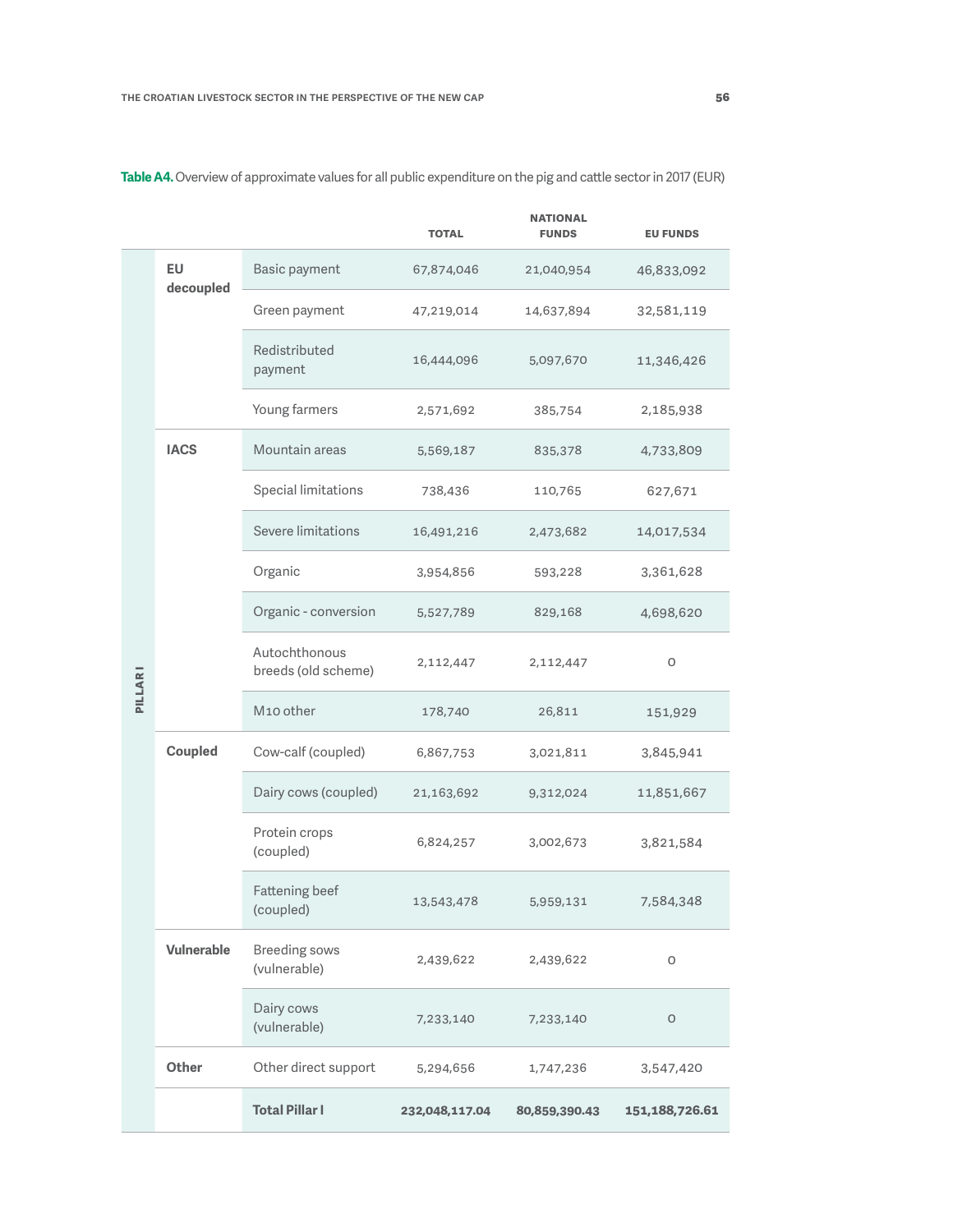|                                                                  | M4              | 4.1                    | 10,326,904     | 1,549,036      | 8,777,868     |
|------------------------------------------------------------------|-----------------|------------------------|----------------|----------------|---------------|
| PILLAR <sub>II</sub>                                             |                 | 4.2                    | 1,990,838      | 298,626        | 1,692,212     |
|                                                                  |                 | 4.3                    | 781,063        | 117,160        | 663,904       |
|                                                                  | M <sub>5</sub>  | 5.2                    | 2,503,877      | 375,582        | 2,128,295     |
|                                                                  | M <sub>6</sub>  | 6.1                    | 1,361,813      | 136,181        | 1,225,631     |
|                                                                  |                 | 6.3                    | 689,848        | 103,477        | 586,370       |
|                                                                  |                 | 6.4                    | 1,406,435      | 210,965        | 1,195,470     |
|                                                                  | M <sub>17</sub> | 17.1                   | 709,249        | 106,387        | 602,862       |
|                                                                  |                 | <b>Total Pillar II</b> | 19,770,026.22  | 2,897,413.30   | 16,872,612.92 |
| General services<br>(including Ministry, extension service etc.) |                 | 37,331,186             | 29,864,949     | 7,466,237      |               |
| Research and higher education                                    |                 | 15,503,356             | 12,402,685     | 3,100,671      |               |
| Subsidized diesel                                                |                 | 29,494,634             | 29,494,634     | $\circ$        |               |
| Total public expenditure<br>(excluding subsidized loans)         |                 | 334,147,318.26         | 155,519,070.44 | 178,628,247.83 |               |
| Share in GDP (%)                                                 |                 |                        | 0.68           |                |               |

Source: WB staff calculations based on data from APPRRR, Ministry of Agriculture and Animal register. Note: Most of the data shown in Table A4 relates to 2017 but information from other years may be included where data for some categories is missing or insufficient. Pillar I data includes payments in 2017, while Pillar II data includes average payments for the 2015-2018 period because a single year may give biased results as a result of infrequent calls for some sub-measures. Data shown for Pillar I and II includes computations based on farm-level data from APPRRR, combined with data from the Animal register; a pig or beef or dairy farm is defined as a farm holding with at least one livestock unit of cows. General services includes all general payments to the agriculture sector in 2017 (source: Calculations in STARS Background Document: Croatian Agricultural policy and CAP instruments) rescaled by the ratio of pig and cattle production in total agricultural production in Croatia (source: Ministry of Agriculture 2018 Annual Report) which equals 33% when pork, beef, milk and feed productions is added in. Research and higher education expenditure in 2017 represents the total amount spent on agriculture-related universities and research institutes, rescaled using the same data as for general services. The diesel subsidy is estimated based on the eligible number of litres per production area in 2019 and per animal, as well as the number of hectares and animals based on direct payments and the animal register, as used for the Pillar I and Pillar II amounts explained above. Subsidized loans and guarantees were excluded due to missing data. Nominal GDP for 2017 is shown. The distribution between EU and national funds is based on individual payments, whenever available, or estimated based on similar payments if not. Moreover, if APPRRR data pointed to varying percentages of EU co-financing for different farms and years, averages were used. For research and education and general services expenditure it is assumed that 20% of the funds is covered by EU sources and 80% by the national budget.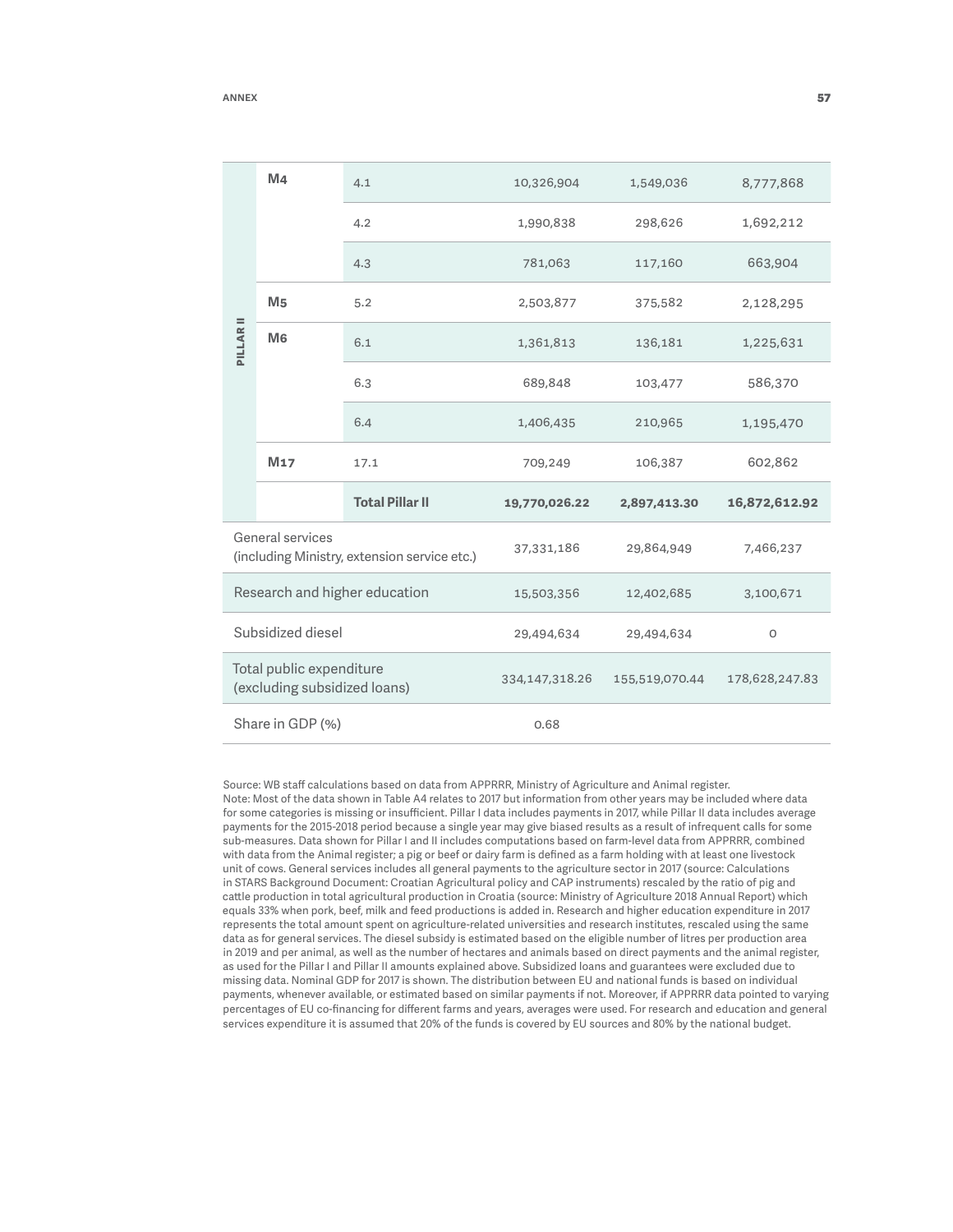| <b>EXO VARIABLE CATEGORY</b> | <b>COEFFICIENT</b><br><b>EXO. VARIABLE</b> |            |         | <b>STD. ERROR</b> |
|------------------------------|--------------------------------------------|------------|---------|-------------------|
|                              | Pig                                        | $-0.4157$  | ***     | 0.0838            |
| Livestock subsector<br>dummy | Cattle                                     | $-0.0229$  |         | 0.0736            |
|                              | Milk                                       | $-0.7357$  | ***     | 0.0686            |
|                              | Log(Standard Economic Output)              | 0.5542     | ***     | 0.0447            |
| <b>Size</b>                  | Log(Arable)                                | $-0.0037$  |         | 0.0084            |
|                              | Log(Pasture)                               | 0.0297     | ***     | 0.0055            |
|                              | Interest/liabilities                       | $-0.00001$ | $\star$ | 0.0000            |
|                              | Long-t. loans/assets                       | $-0.6966$  |         | 0.4363            |
| <b>Financial indicators</b>  | Short-t. loans/assets                      | 2.0676     |         | 1.8245            |
|                              | Gross income                               | $-0.0000$  |         | 0.0000            |
|                              | Net income/area                            | 0.00001    | ***     | 0.0000            |
| <b>Productivity</b>          | Output/input                               | 0.0200     |         | 0.0135            |
|                              | Log(Direct total)                          | 0.0156     | $***$   | 0.0064            |
| <b>Direct payment</b>        | Log(Vulnerable pay)                        | 0.0154     | ***     | 0.0026            |
|                              | Rented land/total land                     | 0.5001     | ***     | 0.1018            |
| <b>Other indicators</b>      | Farmers birth year                         | 0.0061     | **      | 0.0025            |
|                              | Paid labour/total labour                   | 0.1621     |         | 0.1205            |
|                              | Constant                                   | $-21.532$  | ***     | 4.9467            |

**Table A5.** Rural development support probit panel model results

Source: WB staff calculations based on FADN data for the period from 2014 to 2018.

Note: The endogenous variable is a dummy that equals 1 if the farm received rural development support (over HRK 30,000 in a given year) and 0 otherwise. Symbols \*, \*\* and \*\*\* represent statistically significant levels for the respective parameter (Z-score) of 1%, 5% and 10%. The unbalanced sample includes 1,213 farms with 4,387 total observations. Only farms that hold at least one livestock unit are included in the sample (also mixed farms). Subsector dummy variables equal 1 if a farm holds at least one livestock unit of fattening cattle, milk or pig and zero otherwise. Log(SOE) is the natural logarithm of unified FADN standard economic output including financial estimates of the arable, pasture area and livestock units. Log(vulnerable pay) is the natural logarithm of the total amount of direct payments for very vulnerable sectors as described in sub-section 2.1.3. Log(direct pay) includes the natural logarithm of all direct payments as explained in sub-section 2.1 without the IAKS scheme. Međimurska county did not receive any rural development funds in the sample used. Zagreb city-county dummy is excluded and therefore parameters related to dummies of other Counties are interpreted relative to Zagreb dummy.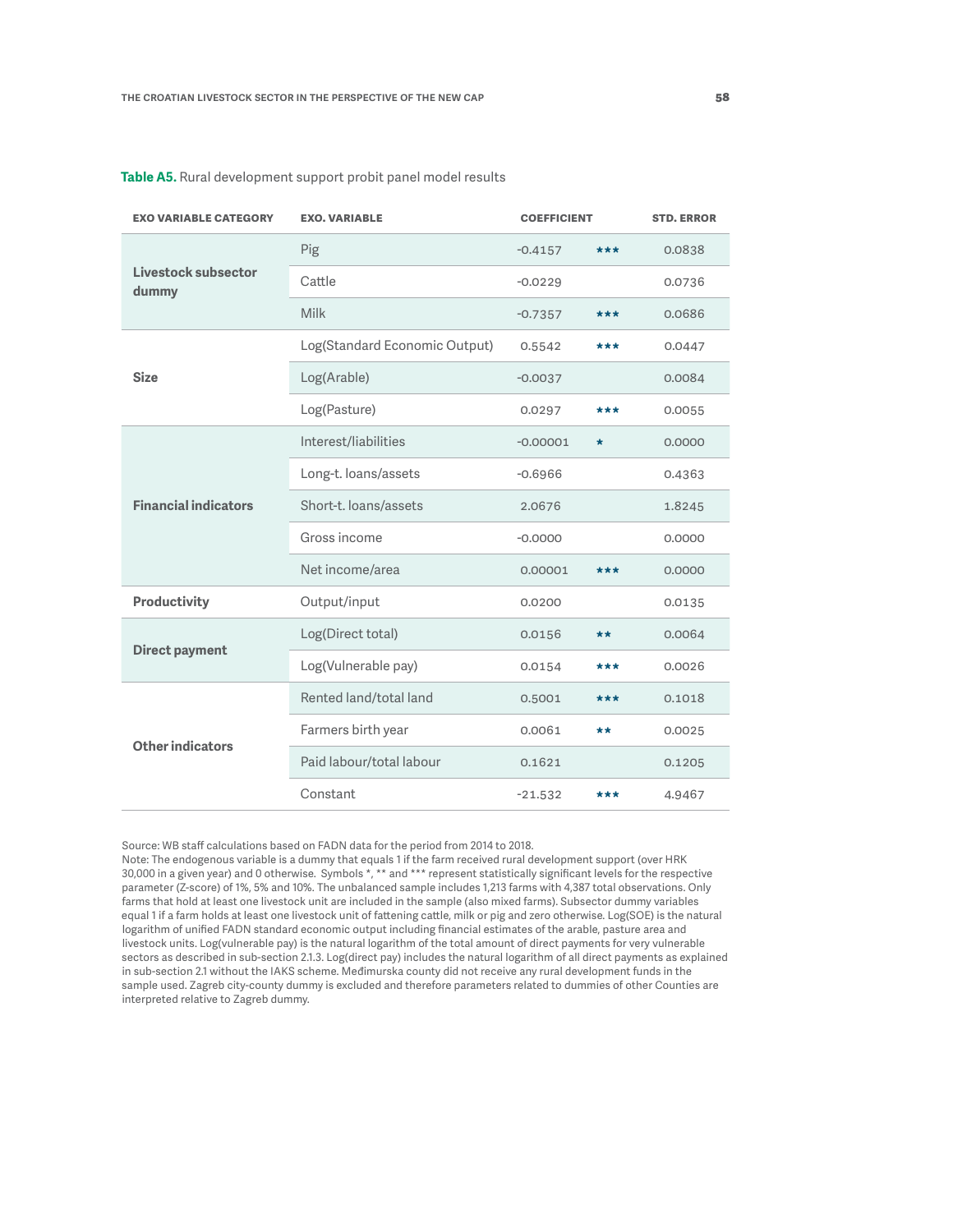#### **Annex 59**



#### **Figure A2.1** Share of interest expenses in total liabilities (2016-2018 average)

Source: World Bank calculations based on FADN data

Note: Average for 2016 and 2017 as for most countries data for 2014 and 2015 is missing. The FADN code used for Interest expenses is SE380 and for Total liabilities SE485.

Figure A3. Rural development support (Measures 4, 5 and 6) to Croatian cattle farms by farm size paid out in the period 2015-2018



#### **a) Total amounts (HRK) b) Per head amount (HRK)**



Source: World Bank staff calculations based on APPRRR, Animal register and ARKOD data. Note: All farms with fattening cattle are included, identified by the type of coupled support received.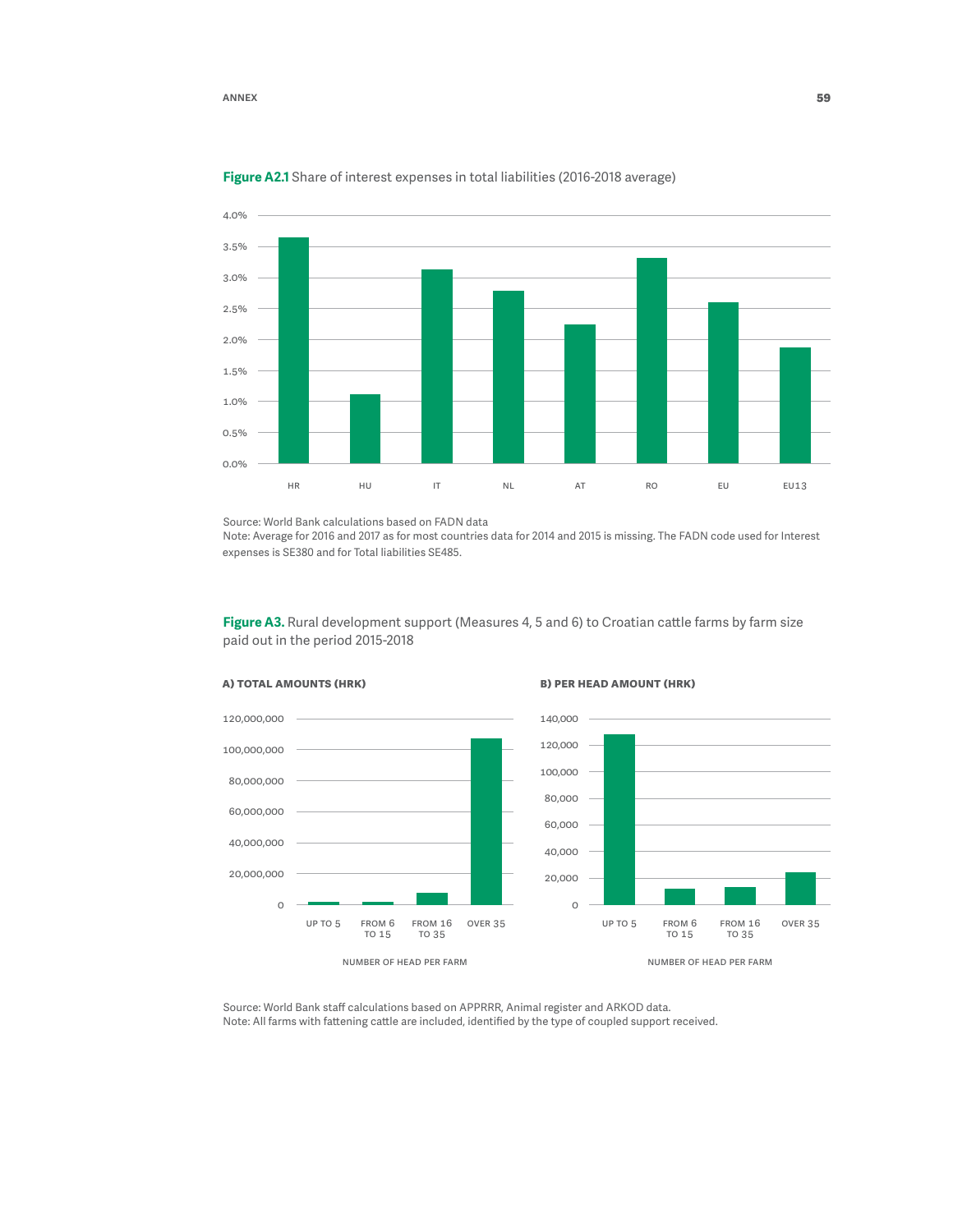**Figure A4.** Rural development support (Measures 4, 5 and 6) to Croatian milk farms by typical farm size paid out in the period 2015-2018



**a) Total amounts (HRK) b) Per head amount (HRK)**



number of head per farm

Source: World Bank staff calculations based on APPRRR, Animal register and ARKOD data. Note: All farms with milking cows are included whereas farms were identified based on the coupled support received.

**Figure A5.** Rural development support (measures 4, 5 and 6) to Croatian pig farms by typical farm size paid out in the period 2015-2018



Source: World Bank staff calculations based on APPRRR, Animal register and ARKOD data. Note: All farms holding at least one pig (sow or fattener) are included.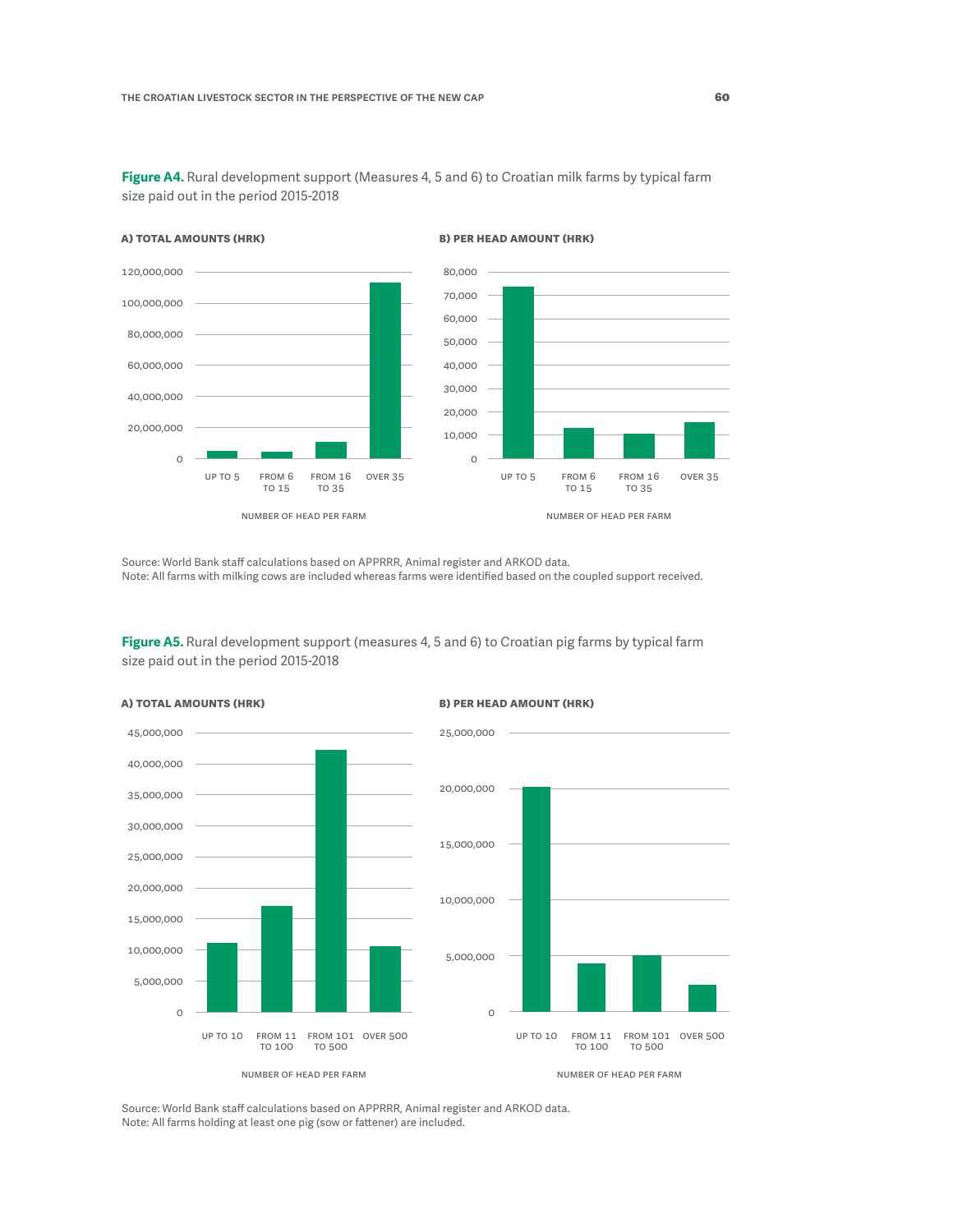## <span id="page-61-0"></span>References

- **Agroklub, (2020),** *Krah hrvatskog svinjogojstva - uvozimo i prasad pod karencom? (The Collapse of Croatian Pig Farming – we import piglets containing drugs?)*, available online: [https://www.agroklub.com/](https://www.agroklub.com/stocarstvo/krah-hrvatskog-svinjogojstva-uvozimo-i-prasad-pod-karencom/64462/) [stocarstvo/krah-hrvatskog-svinjogojstva](https://www.agroklub.com/stocarstvo/krah-hrvatskog-svinjogojstva-uvozimo-i-prasad-pod-karencom/64462/)[uvozimo-i-prasad-pod-karencom/64462/.](https://www.agroklub.com/stocarstvo/krah-hrvatskog-svinjogojstva-uvozimo-i-prasad-pod-karencom/64462/) Accessed 12/01/2021.
- **Clal.it, (n.d.),** *Interactive Map of the European Union … shows the milk selfsufficiency rate and other key information*, available at [https://www.clal.it/en/](https://www.clal.it/en/index.php?section=ue_map&year=2008) [index.php?section=ue\\_map&year=2008](https://www.clal.it/en/index.php?section=ue_map&year=2008). Accessed 12/01/2021.
- **Croatian Bureau of Statistics,** (2016) *The Household Budget Survey: 14.1.4*, available online: [https://www.dzs.hr/Hrv\\_Eng/](https://www.dzs.hr/Hrv_Eng/publication/2015/14-01-04_01_2015.htm) [publication/2015/14-01-04\\_01\\_2015.htm](https://www.dzs.hr/Hrv_Eng/publication/2015/14-01-04_01_2015.htm). Accessed 112/01/2021.
- **European Commission,** (2020a), *Working with Parliament and Council to make the CAP reform fit for the European Green Deal*, available online: [https://ec.europa.eu/](https://ec.europa.eu/info/food-farming-fisheries/key-policies/common-agricultural-policy/future-cap_en) [info/food-farming-fisheries/key-policies/](https://ec.europa.eu/info/food-farming-fisheries/key-policies/common-agricultural-policy/future-cap_en) [common-agricultural-policy/future-cap\\_en](https://ec.europa.eu/info/food-farming-fisheries/key-policies/common-agricultural-policy/future-cap_en). Accessed 12/01/2021.
- **European Commission,** (2020b), *How the future CAP will contribute to the EU Green Deal*, available online: [https://ec.europa.eu/](https://ec.europa.eu/info/food-farming-fisheries/key-policies/common-agricultural-policy/future-cap_en) [info/food-farming-fisheries/key-policies/](https://ec.europa.eu/info/food-farming-fisheries/key-policies/common-agricultural-policy/future-cap_en) [common-agricultural-policy/future-cap\\_en](https://ec.europa.eu/info/food-farming-fisheries/key-policies/common-agricultural-policy/future-cap_en). Accessed 12/01/2021.
- **European Commission,** (2020c), *The post-2020 Common Agricultural Policy; and Environmental Benefits and Simplification,* available online: [https://ec.europa.eu/](https://ec.europa.eu/info/food-farming-fisheries/key-policies/common-agricultural-policy/future-cap_en) [info/food-farming-fisheries/key-policies/](https://ec.europa.eu/info/food-farming-fisheries/key-policies/common-agricultural-policy/future-cap_en) [common-agricultural-policy/future-cap\\_en](https://ec.europa.eu/info/food-farming-fisheries/key-policies/common-agricultural-policy/future-cap_en). Accessed 12/01/2021.
- **European Commission,** (2019a), Direct Payments - *Eligibility for direct payments of the Common Agricultural Policy, Informative note*, available at [https://ec.europa.eu/](https://ec.europa.eu/info/sites/info/files/food-farming-fisheries/key_policies/documents/direct-payments-eligibility-conditions_en.pdf) [info/sites/info/files/food-farming-fisheries/](https://ec.europa.eu/info/sites/info/files/food-farming-fisheries/key_policies/documents/direct-payments-eligibility-conditions_en.pdf) [key\\_policies/documents/direct-payments](https://ec.europa.eu/info/sites/info/files/food-farming-fisheries/key_policies/documents/direct-payments-eligibility-conditions_en.pdf)[eligibility-conditions\\_en.pdf.](https://ec.europa.eu/info/sites/info/files/food-farming-fisheries/key_policies/documents/direct-payments-eligibility-conditions_en.pdf) Accessed 04 June 2020.
- **European Commission,** (2019b), *Voluntary coupled support Review by the Member States of their support decisions applicable as from claim year 2019. Informative note*, available at [https://ec.europa.eu/info/](https://ec.europa.eu/info/sites/info/files/food-farming-fisheries/key_policies/documents/voluntary-coupled-support-note-revised-aug2018_en.pdf) [sites/info/files/food-farming-fisheries/](https://ec.europa.eu/info/sites/info/files/food-farming-fisheries/key_policies/documents/voluntary-coupled-support-note-revised-aug2018_en.pdf) [key\\_policies/documents/voluntary-coupled](https://ec.europa.eu/info/sites/info/files/food-farming-fisheries/key_policies/documents/voluntary-coupled-support-note-revised-aug2018_en.pdf)[support-note-revised-aug2018\\_en.pdf](https://ec.europa.eu/info/sites/info/files/food-farming-fisheries/key_policies/documents/voluntary-coupled-support-note-revised-aug2018_en.pdf). Accessed 06 June 2020.
- **European Parliament** (2013), "Regulation (EU) No 1307/2013 of 17 December 2013 establishing rules for direct payments to farmers under support schemes within the framework of the common agricultural policy and repealing Council Regulation (EC) No 637/2008 and Council Regulation (EC) No 73/2009", *Official Journal of the European Union*, available at [https://](https://eur-lex.europa.eu/legal-content/EN/TXT/?uri=celex:32013R1307) [eur-lex.europa.eu/legal-content/EN/](https://eur-lex.europa.eu/legal-content/EN/TXT/?uri=celex:32013R1307) [TXT/?uri=celex:32013R1307](https://eur-lex.europa.eu/legal-content/EN/TXT/?uri=celex:32013R1307). Accessed 06 June 2020.
- **Ministry of Agriculture,** (2020), *Pravilnik o provedbi izravne potpore poljoprivredi i IAKS mjera ruralnog razvoja za 2020. Godinu (Regulation on the implementation of direct support and IACS support to agriculture and rural development measures for 2020) (NN22/2020)*, Zagreb.
- **Ministry of Agriculture,** (2019a), *Pravilnik o provedbi izravne potpore poljoprivredi i IAKS mjera ruralnog razvoja za 2019. Godinu (Regulation on the implementation of direct support and IACS support to agriculture and rural development measures for 2019) (NN21/2019)*, Zagreb.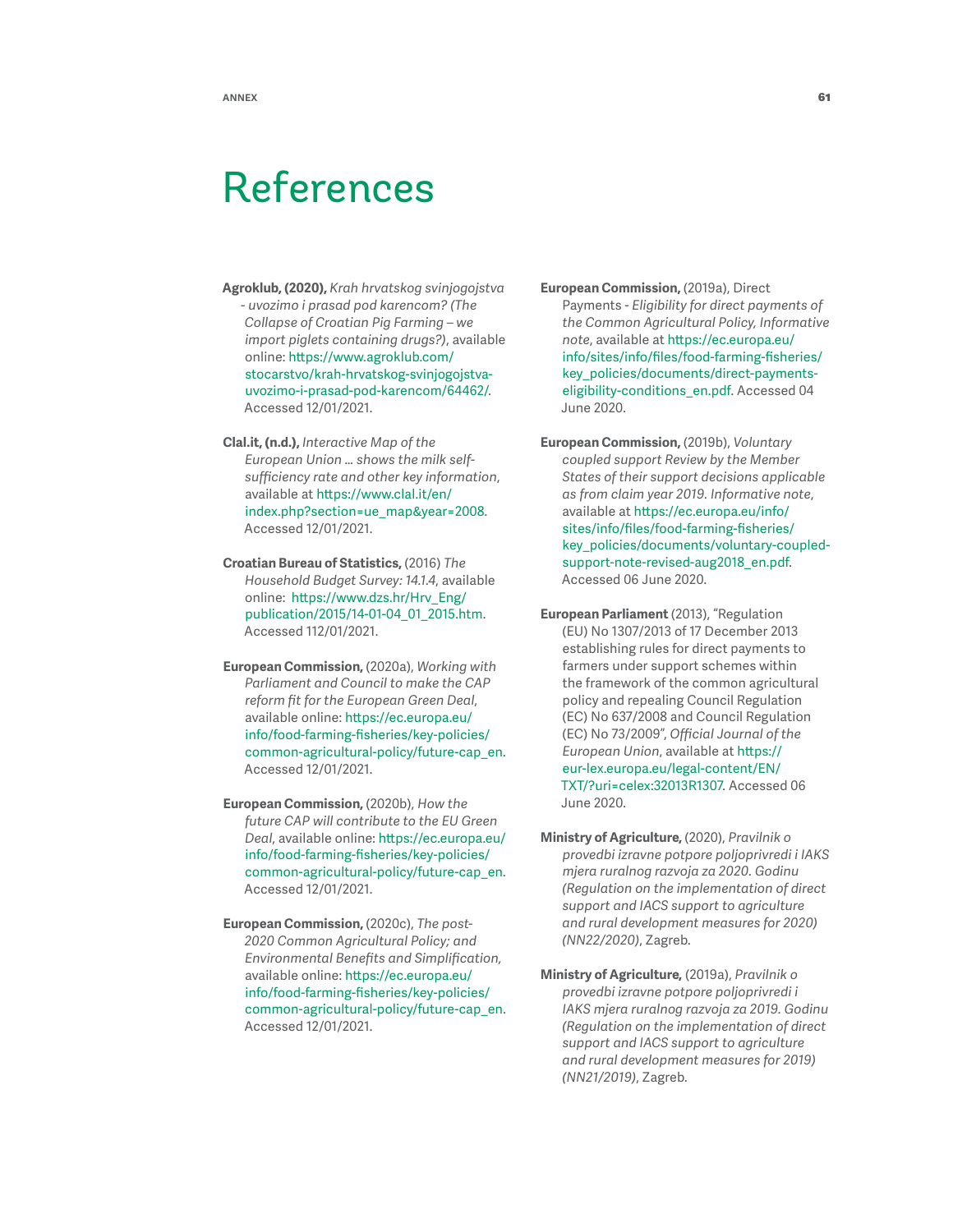**Ministry of Agriculture,** (2019b), *Godišnje Izvješće o stanju poljoprivrede u 2018. Godinu (Annual Report for Cattle Breeding in Republic of Croatia 2018),* available online: [https://poljoprivreda.](https://poljoprivreda.gov.hr/UserDocsImages/dokumenti/poljoprivredna_politika/zeleno_izvjesce/2019_11_13_Zeleno%20izvjesce2018.pdf) [gov.hr/UserDocsImages/dokumenti/](https://poljoprivreda.gov.hr/UserDocsImages/dokumenti/poljoprivredna_politika/zeleno_izvjesce/2019_11_13_Zeleno%20izvjesce2018.pdf) [poljoprivredna\\_politika/zeleno\\_](https://poljoprivreda.gov.hr/UserDocsImages/dokumenti/poljoprivredna_politika/zeleno_izvjesce/2019_11_13_Zeleno%20izvjesce2018.pdf) [izvjesce/2019\\_11\\_13\\_Zeleno%20](https://poljoprivreda.gov.hr/UserDocsImages/dokumenti/poljoprivredna_politika/zeleno_izvjesce/2019_11_13_Zeleno%20izvjesce2018.pdf) [izvjesce2018.pdf.](https://poljoprivreda.gov.hr/UserDocsImages/dokumenti/poljoprivredna_politika/zeleno_izvjesce/2019_11_13_Zeleno%20izvjesce2018.pdf) Accessed 12/01/2021.

**Ministry of Agriculture,** (2019c), *Godišnje Izvješće O Stanju Uzgoja Svinja U Republici Hrvatskoj Za 2018. Godinu (Annual Report for Pig Breeding in Republic of Croatia 2018)*, available online: [https://hpa.mps.](https://hpa.mps.hr/wp-content/uploads/2019/05/gi-2018-svinjogojstvo.pdf) [hr/wp-content/uploads/2019/05/gi-2018](https://hpa.mps.hr/wp-content/uploads/2019/05/gi-2018-svinjogojstvo.pdf) [svinjogojstvo.pdf.](https://hpa.mps.hr/wp-content/uploads/2019/05/gi-2018-svinjogojstvo.pdf) Accessed 12/01/21.

**Ministry of Agriculture,** (2018a), *Javni poziv za provedbu mjere "Potpora za kupovinu steonih junaca kombiniranih i/ili mliječnih pashmina goveda" za razdoblje 2018. do 2020 (Public call for the implementation of the measure, "Support for the purchase of first calf heifers of mixed and/or dairy breeds of cattle" for the period 2018 to 2020)*, Zagreb.

**Ministry of Agriculture,** (2018b), *Pravilnik o provedbi izravne potpore poljoprivredi i IAKS mjera ruralnog razvoja za 2018. Godinu (Regulation on the implementation of direct support and IACS support to agriculture and rural development measures for 2018) (NN19/2018)*, Zagreb.

**Ministry of Agriculture,** (2016), *Pravilnik o provedbi izravne potpore poljoprivredi i IAKS mjera ruralnog razvoja za 2016. Godinu (Regulation on the implementation of direct support and IACS support to agriculture and rural development measures for 2016) (NN20/2016)*, Zagreb.

**Paying Agency for Agriculture, Fisheries and Rural Development (APPRRR),** (2015),

*Program izravnih plaćanja u poljoprivredi 2015. - 2020*. godine: Poljoprivredne prakse korisne za klimu i okoliš ZELENO PLAĆANJE, (Program of direct payments in agriculture for the period of 2015-2020: agricultural practices beneficial/useful for the climate and the environment; Green payment), Zagreb.

- **World Bank,** (2020), *Background document: Analysis of public support to the livestock sector*, Washington.
- **World Bank,** (2019a), *Strategic Transformation in Agriculture and Rural Space (STARS RAS) Background Document: Agricultural finance and risk management in Croatia*, available at [https://poljoprivreda2020.hr/wp-content/](https://poljoprivreda2020.hr/wp-content/uploads/2019/12/Agri-Finance-and-Risk-Management.pdf) [uploads/2019/12/Agri-Finance-and-Risk-](https://poljoprivreda2020.hr/wp-content/uploads/2019/12/Agri-Finance-and-Risk-Management.pdf)[Management.pdf.](https://poljoprivreda2020.hr/wp-content/uploads/2019/12/Agri-Finance-and-Risk-Management.pdf) Accessed 08 June 2020.
- **World Bank,** (2019b), *Strategic Transformation in Agriculture and Rural Space (STARS RAS) Background Document: Croatian agricultural policy and CAP instruments*, available at [https://poljoprivreda2020.hr/](https://poljoprivreda2020.hr/wp-content/uploads/2019/12/Agri-and-Land-Policy.pdf) [wp-content/uploads/2019/12/Agri-and-Land-](https://poljoprivreda2020.hr/wp-content/uploads/2019/12/Agri-and-Land-Policy.pdf)[Policy.pdf.](https://poljoprivreda2020.hr/wp-content/uploads/2019/12/Agri-and-Land-Policy.pdf) Accessed 06 June 2020.
- **World Bank,** (2019c), *Strategic Transformation in Agriculture and Rural Space (STARS RAS) Background Document: Agriculture Knowledge and Innovation Systems (AKIS) in Croatia*, available at [https://](https://poljoprivreda2020.hr/wp-content/uploads/2019/12/AKIS.pdf.) [poljoprivreda2020.hr/wp-content/](https://poljoprivreda2020.hr/wp-content/uploads/2019/12/AKIS.pdf.) [uploads/2019/12/AKIS.pdf.](https://poljoprivreda2020.hr/wp-content/uploads/2019/12/AKIS.pdf.) Accessed 06/06/2021.